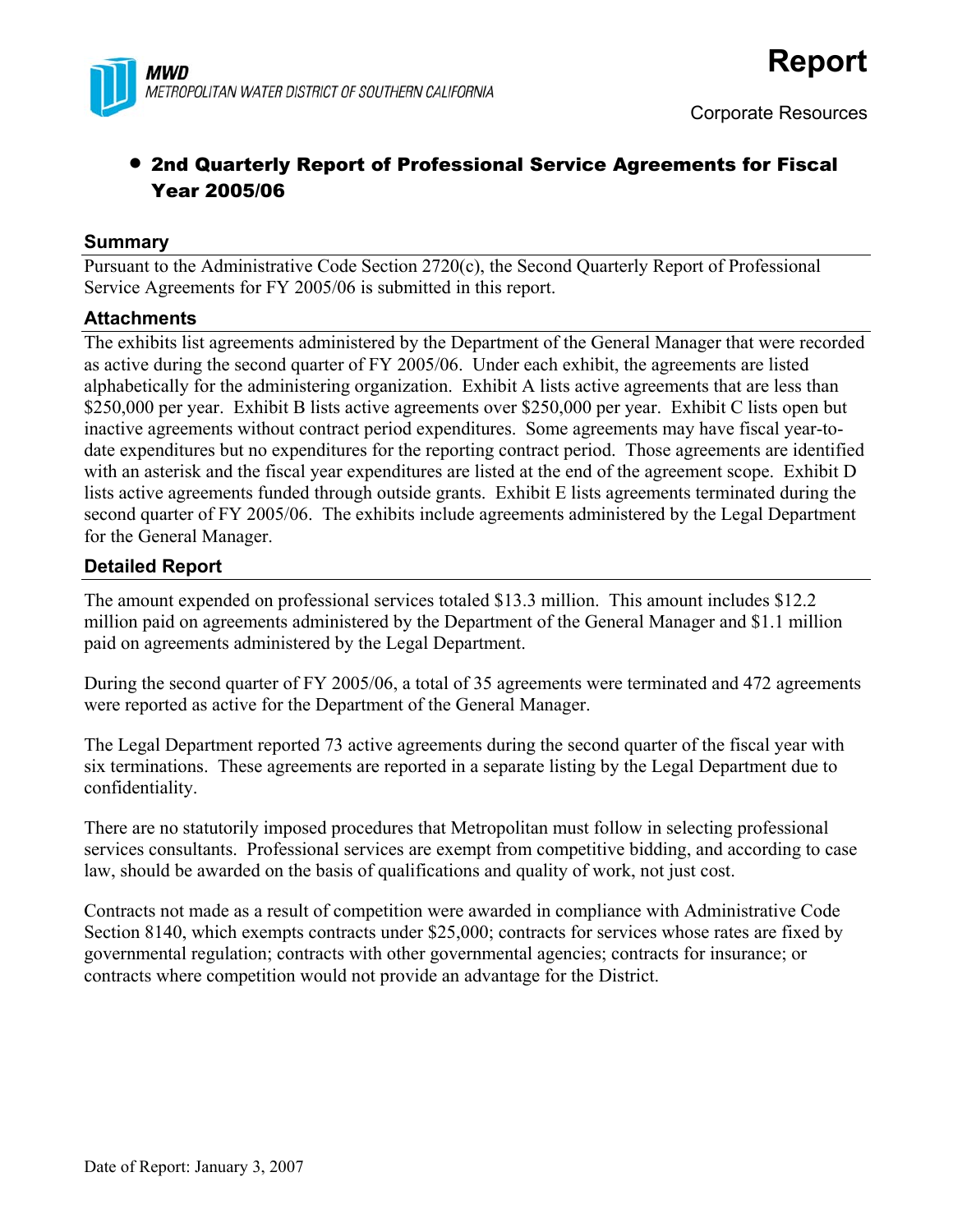

### **Agreement Detail (Exhibit A)**

**Active Agreements Under \$250,000** 

#### **From 01-OCT-2005 To 31-DEC-2005 (Reporting Period)**

| <b>Consultant Name</b>                                                           | Agreement<br><b>Number</b> | Amend<br><b>Number</b> | Organization                                                    | <b>Agreement Scope</b>                                                                                                       | Maximum<br>Amount<br>Payable | Reporting<br>Period<br><b>Expenditure</b> |
|----------------------------------------------------------------------------------|----------------------------|------------------------|-----------------------------------------------------------------|------------------------------------------------------------------------------------------------------------------------------|------------------------------|-------------------------------------------|
| <b>AVO TRAINING</b><br><b>INSTITUTE</b>                                          | 56622                      |                        | <b>Chief Executive's Office</b><br>(Human Resources<br>Section) | To provide industrial electrical training for staff. RFP 611                                                                 | \$30,000 R                   | \$6,861                                   |
| <b>BECKER, DON</b>                                                               | 60463                      |                        | <b>Chief Executive's Office</b><br>(Human Resources<br>Section) | To advise and assist Metropolitan with employer-employee<br>related matters. (Closed 4/10/06)                                | \$25,000                     | \$19,858                                  |
| <b>BIDNET</b>                                                                    | 67616                      | 2                      | <b>Chief Executive's Office</b>                                 | To provide programming service for MWD's Business<br>Outreach Program.                                                       | \$20,000                     | \$1,280                                   |
| <b>CALIFORNIA</b><br>COMMUNICATIONS,<br>INC.                                     | 60462                      |                        | <b>Chief Executive's Office</b>                                 | To provide a strategic plan for small businesses and opinion<br>leaders on the topic of water. (Closed 3/13/06)              | \$25,000                     | \$25,000                                  |
| <b>CALIFORNIA</b><br><b>TRAINING COMPANY</b>                                     | 48613                      | 8                      | <b>Chief Executive's Office</b>                                 | To conduct training workshops on grievance management.                                                                       | \$150,000                    | \$115,032                                 |
| <b>CAMP DRESSER &amp;</b><br>MCKEE, INC.                                         | 70944                      |                        | <b>Chief Executive's Office</b>                                 | To provide a rate structure workshop and facilitation services<br>for member agency discussion of rates and charges.         | \$30,000                     | \$5,200                                   |
| <b>CHOICEPOINT</b><br><b>BUSINESS AND</b><br><b>GOVERNMENT</b><br>SERVICES, INC. | 57408                      |                        | <b>Chief Executive's Office</b><br>(Human Resources<br>Section) | To provide security and background pre-employment<br>reference checks. RFP 583                                               | $$25,000$ R                  | \$15,256                                  |
| <b>COMCO SAFETY</b><br>CONSULTING, INC.                                          | 47450                      |                        | <b>Chief Executive's Office</b><br>(Human Resources<br>Section) | To provide First Responder Training Services. (Closed<br>5/23/06) RFP 538                                                    | $$40,000$ R                  | \$5,120                                   |
| <b>COMMUNITY ACTION</b><br>EPA, INC.                                             | 68854                      |                        | <b>Chief Executive's Office</b><br>(Human Resources<br>Section) | To provide employee assistance services. RFP 707                                                                             | \$150,000                    | \$22,755                                  |
| CONSULTANT<br>BILLING, INC.                                                      | 68215                      |                        | <b>Chief Executive's Office</b><br>(Human Resources<br>Section) | To provide an interim Human Resource Manager and audit of<br>HR functions. (Closed 8/28/06)                                  | \$225,000                    | \$129,290                                 |
| <b>CPS HUMAN</b><br><b>RESOURCES</b><br><b>SERVICES</b>                          | 56004                      | $\overline{1}$         | <b>Chief Executive's Office</b><br>(Human Resources<br>Section) | To provide a classification and compensation study for Human<br>Resources, RFP 694                                           | \$77,000                     | \$9,288                                   |
| RATHBD01                                                                         |                            |                        |                                                                 | R=Renewable Annual Service Agreement, maximum 3-year term. Subsequent years require approval by the Chief Operating Officer. |                              |                                           |

R=Renewable Annual Service Agreement, maximum 3-year term. Subsequent years require approval by the Chief Operating Officer.

Reporting Period Expenditure - For renewable annual service agreements only, expenditures incurred in the current contract year are included. For all other contracts, expenditures from contract execution through the end of the reporting period are included.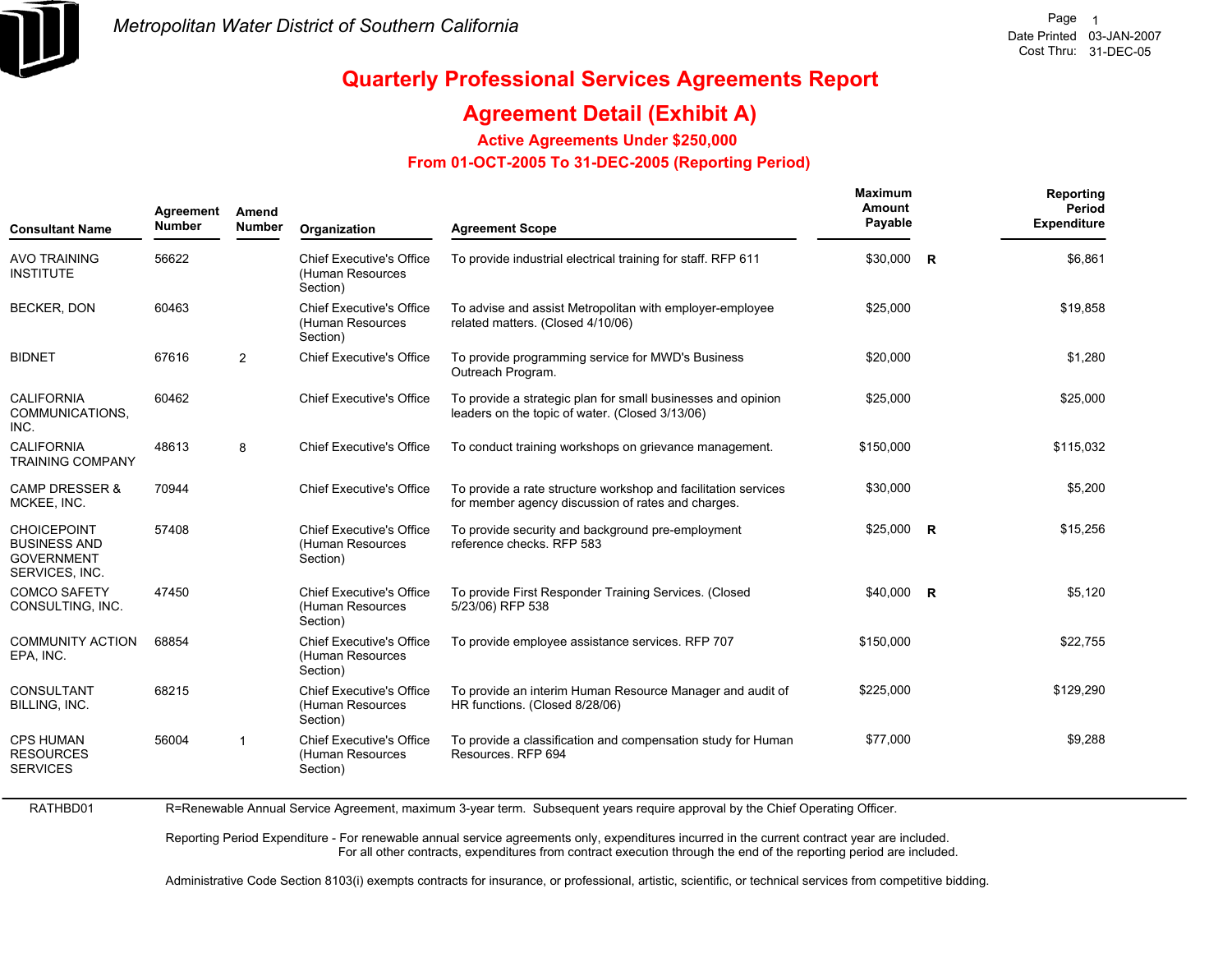

RATHBD01

# **Quarterly Professional Services Agreements Report**

### **Agreement Detail (Exhibit A)**

**Active Agreements Under \$250,000** 

 **From 01-OCT-2005 To 31-DEC-2005 (Reporting Period)** 

| <b>Consultant Name</b>                                            | Agreement<br><b>Number</b> | Amend<br><b>Number</b> | Organization                                                    | <b>Agreement Scope</b>                                                                        | Maximum<br>Amount<br>Payable | Reporting<br>Period<br><b>Expenditure</b> |
|-------------------------------------------------------------------|----------------------------|------------------------|-----------------------------------------------------------------|-----------------------------------------------------------------------------------------------|------------------------------|-------------------------------------------|
| CRITERIA, LLC                                                     | 60906                      |                        | <b>Chief Executive's Office</b><br>(Human Resources<br>Section) | To provide training services on "Writing Better RFPs". (Closed<br>2/15/06                     | \$20,500                     | \$8,200                                   |
| ELLIOTT & LESTER,<br>INC.                                         | 61475                      | 2                      | <b>Chief Executive's Office</b>                                 | To function as Metropolitan's ethics officer. RFP 676                                         | \$240,000 R                  | \$70,000                                  |
| EMA, INC.                                                         | 55218                      | -1                     | <b>Chief Executive's Office</b><br>(Human Resources<br>Section) | To conduct a Training Needs Analysis for MWD SCADA<br>system. (Closed 8/15/06) RFP 554        | \$60,000                     | \$45,362                                  |
| <b>HIRE SOLUTIONS</b>                                             | 70955                      | 2                      | <b>Chief Executive's Office</b><br>(Human Resources<br>Section) | To provide a Peoplesoft Gap Analysis and Project Planning.<br>(Closed 8/25/06)                | \$25,000                     | \$18,725                                  |
| KCI                                                               | 60466                      |                        | <b>Chief Executive's Office</b><br>(Human Resources<br>Section) | To provide training classes for the STAR program for<br>managers. (Closed 5/23/06)            | \$25,000                     | \$12,000                                  |
| <b>MCGUIRE COMPANY</b>                                            | 48612                      | $\mathbf 1$            | <b>Chief Executive's Office</b>                                 | To provide services regarding legislative issues. (Closed<br>$7/25/06$ )                      | \$230,000                    | \$229,943                                 |
| <b>MCGUIRE</b><br><b>ENVIRONMENTAL</b><br><b>CONSULTANTS INC.</b> | 60900                      | $\mathbf 1$            | <b>Chief Executive's Office</b>                                 | To provide urban design and planning concepts for<br>Metropolitan owned land. (Closed 4/4/06) | \$55,000                     | \$49,401                                  |
| <b>NATEC</b><br>INTERNATIONAL, INC.                               | 51546                      | -1                     | <b>Chief Executive's Office</b><br>(Human Resources<br>Section) | To provide asbestos gasket removal training. (Closed 8/18/06)<br><b>RFP 553</b>               | $$14,000$ R                  | \$8,604                                   |
| <b>NETWORK</b><br><b>ENVIRONMENTAL</b><br><b>SYSTEMS</b>          | 48611                      |                        | <b>Chief Executive's Office</b><br>(Human Resources<br>Section) | To provide DOT hazardous material regulations training.<br>(Closed 5/23/06)                   | \$24,000                     | \$23,306                                  |
| <b>NEW HORIZONS</b><br><b>COMPUTER</b><br><b>LEARNING CTR.</b>    | 60897                      |                        | <b>Chief Executive's Office</b><br>(Human Resources<br>Section) | To provide computer application and technical training. RFP<br>634                            | \$30,000 R                   | \$3,430                                   |
| <b>NORTH AMERICAN</b><br><b>CRANE BUREAU</b><br>WEST, INC.        | 51545                      |                        | <b>Chief Executive's Office</b><br>(Human Resources<br>Section) | To provide training services for crane operator safety. (Closed<br>8/25/06) RFP 562           | \$40,000 R                   | \$20,565                                  |

R=Renewable Annual Service Agreement, maximum 3-year term. Subsequent years require approval by the Chief Operating Officer.

Reporting Period Expenditure - For renewable annual service agreements only, expenditures incurred in the current contract year are included. For all other contracts, expenditures from contract execution through the end of the reporting period are included.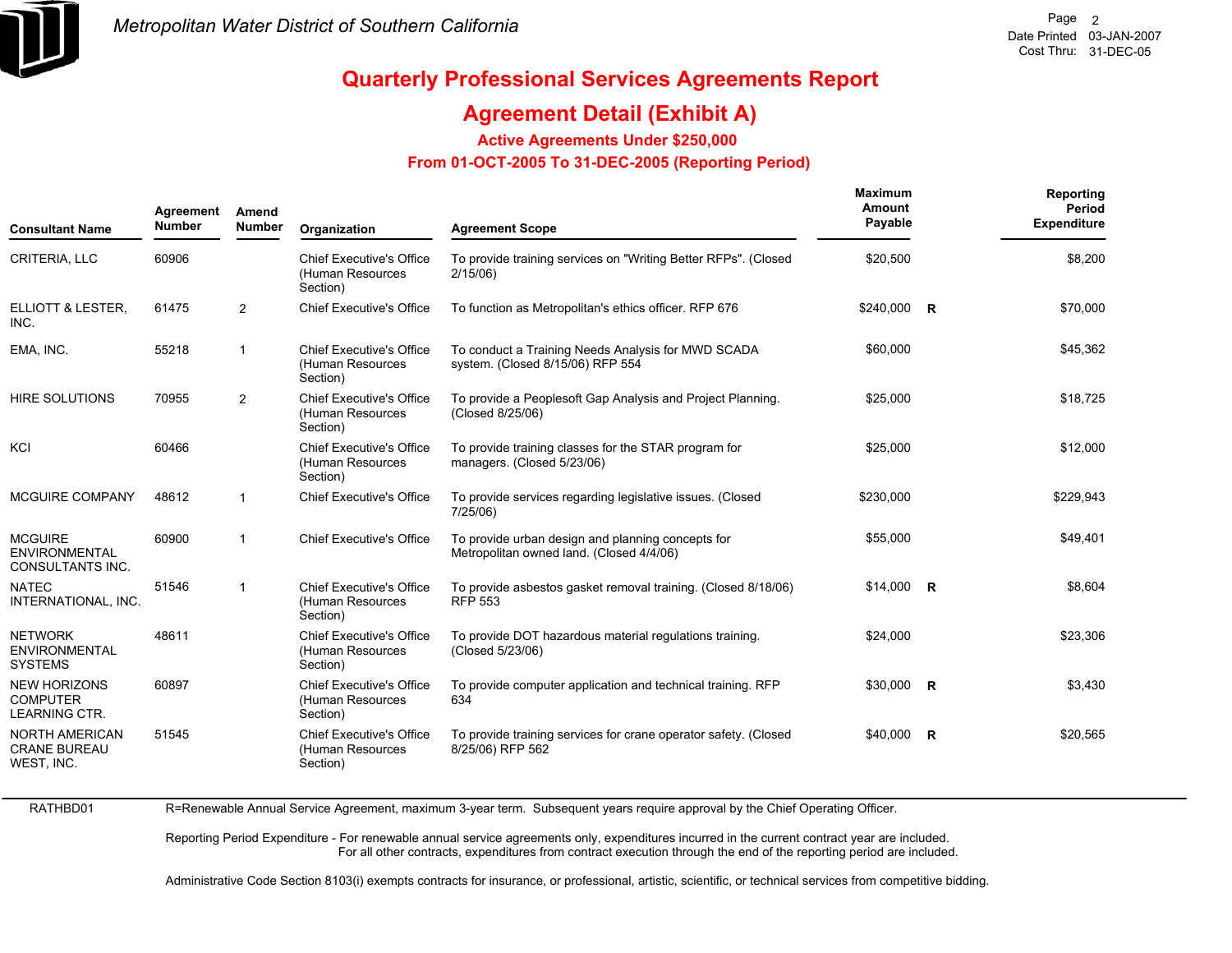

### **Agreement Detail (Exhibit A)**

**Active Agreements Under \$250,000** 

 **From 01-OCT-2005 To 31-DEC-2005 (Reporting Period)** 

| <b>Consultant Name</b>                                  | Agreement<br><b>Number</b> | Amend<br><b>Number</b> | Organization                                                    | <b>Agreement Scope</b>                                                                                                                                          | <b>Maximum</b><br>Amount<br>Payable | Reporting<br>Period<br><b>Expenditure</b> |
|---------------------------------------------------------|----------------------------|------------------------|-----------------------------------------------------------------|-----------------------------------------------------------------------------------------------------------------------------------------------------------------|-------------------------------------|-------------------------------------------|
| <b>OCEANCREST</b><br>TECHNOLOGIES, INC.                 | 60895                      | 3                      | <b>Chief Executive's Office</b><br>(Human Resources<br>Section) | To provide computer software and technical training. (Closed<br>1/12/06) RFP 634                                                                                | \$40,000                            | \$31,513                                  |
| <b>PARTNERS IN</b><br><b>ENTERPRISE, INC.</b>           | 58441                      |                        | <b>Chief Executive's Office</b><br>(Human Resources<br>Section) | To develop and present a training program "Thinking About"<br>Becoming a Manager". (Closed 8/15/06)                                                             | \$25,000                            | \$10,500                                  |
| <b>RJA MANAGEMENT</b><br>SERVICES, INC.                 | 66416                      | $\mathbf{1}$           | <b>Chief Executive's Office</b><br>(Human Resources<br>Section) | To provide executive recruitment search for Assistant<br>Controller. (Closed 7/7/06)                                                                            | \$29,500                            | \$29,216                                  |
| ROUNDS, MILLER<br>AND ASSOCIATES                        | 60465                      |                        | <b>Chief Executive's Office</b><br>(Human Resources<br>Section) | To provide project management training. (Closed 5/23/06)                                                                                                        | \$24,200                            | \$6,000                                   |
| <b>STARLIGHT</b><br>EDUCATION, INC.                     | 58439                      | $\mathbf{1}$           | <b>Chief Executive's Office</b><br>(Human Resources<br>Section) | To provide computer software and technical training. RFP 634                                                                                                    | \$50,000 R                          | \$31,800                                  |
| WATKINS, DANIEL W.                                      | 46212                      |                        | <b>Chief Executive's Office</b>                                 | To research and investigate potential water resources,<br>transfers and prospects, and assist with legal and research<br>opinions and reports. (Closed 7/26/06) | \$38,000                            | \$13,077                                  |
| <b>CAL POLY POMONA</b><br>FOUNDATION, INC.              | 65056                      |                        | <b>External Affairs Group</b>                                   | To provide support for the Solar Cup 2005 event. (Closed<br>$2/6/06$ )                                                                                          | \$61,400                            | \$36,256                                  |
| CAPITOL ADVOCACY,<br>LLC                                | 57626                      |                        | <b>External Affairs Group</b>                                   | To provide legislative consulting services. (Closed 2/7/06)                                                                                                     | \$125,000                           | \$120,000                                 |
| CAPITOL ADVOCACY,<br>LLC                                | 62420                      |                        | <b>External Affairs Group</b>                                   | To provide services regarding legislative matters for the<br>CALFED Bay/Delta Program. (Closed 8/23/06)                                                         | \$135,000                           | \$130,232                                 |
| <b>CORNERSTONE</b><br><b>GOVERNMENT</b><br>AFFAIRS, LLC | 63640                      | $\overline{2}$         | <b>External Affairs Group</b>                                   | To provide assistance in monitoring legislative action<br>regarding water issues concerning Metropolitan. (Closed<br>9/12/06                                    | \$205,000                           | \$161,731                                 |
| <b>ELLSWORTH</b><br>CONSULTING, LLC                     | 60293                      | 1                      | <b>External Affairs Group</b>                                   | To provide strategic advice on key legislative issues regarding<br>CALFED, energy, MTBE and perchlorate. (Closed 11/27/06)                                      | \$248.500                           | \$224,434                                 |

RATHBD01

R=Renewable Annual Service Agreement, maximum 3-year term. Subsequent years require approval by the Chief Operating Officer.

Reporting Period Expenditure - For renewable annual service agreements only, expenditures incurred in the current contract year are included. For all other contracts, expenditures from contract execution through the end of the reporting period are included.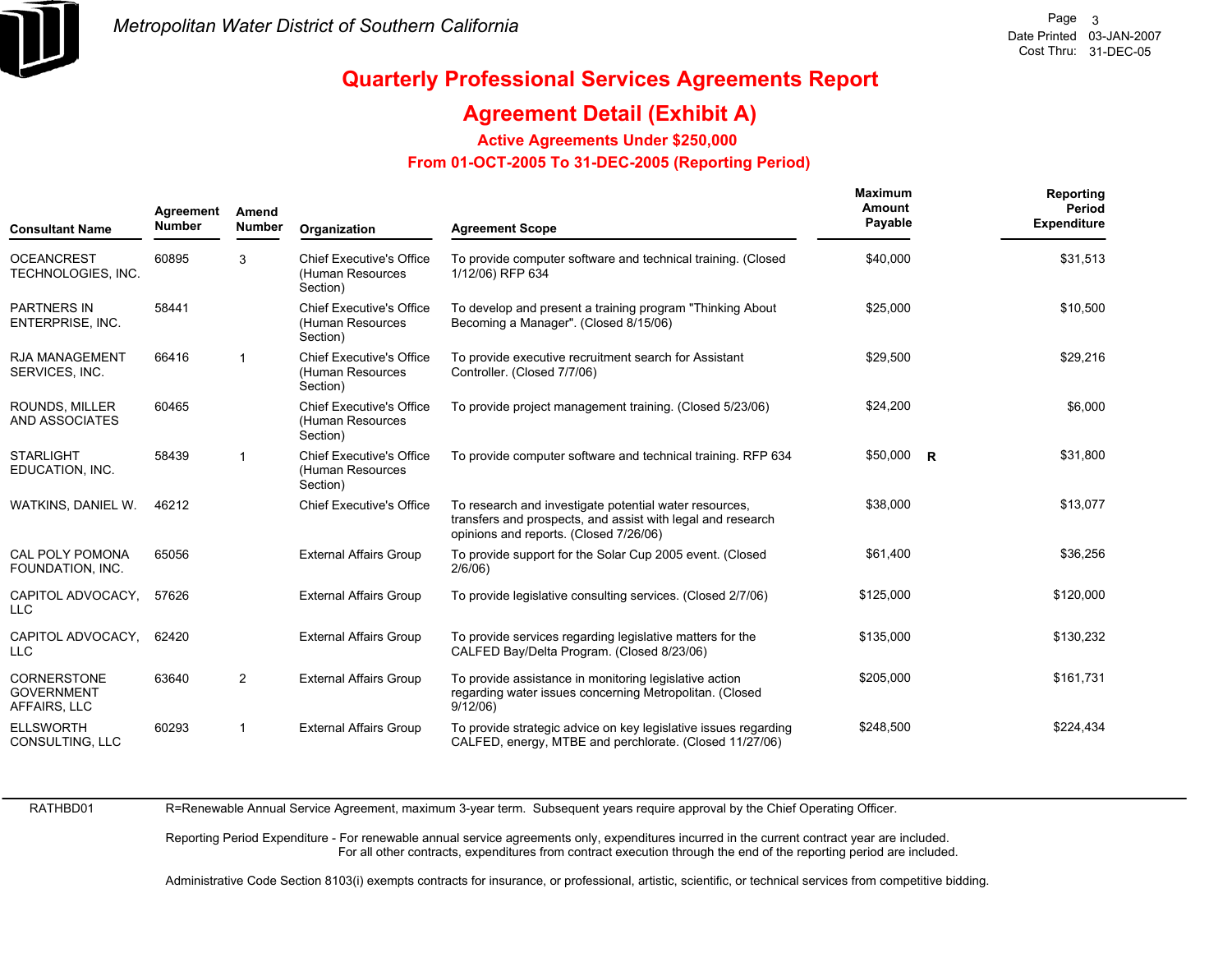

### **Agreement Detail (Exhibit A)**

**Active Agreements Under \$250,000** 

 **From 01-OCT-2005 To 31-DEC-2005 (Reporting Period)** 

| Agreement<br><b>Number</b> | Amend<br><b>Number</b> | Organization                  | <b>Agreement Scope</b>                                                                                                                                         | Maximum<br>Amount<br>Payable | Reporting<br>Period<br><b>Expenditure</b> |
|----------------------------|------------------------|-------------------------------|----------------------------------------------------------------------------------------------------------------------------------------------------------------|------------------------------|-------------------------------------------|
| 66406                      | 1                      | <b>External Affairs Group</b> | To provide legislative support services. (Closed 9/12/06)                                                                                                      | \$125,000                    | \$90,000                                  |
| 57394                      |                        | <b>External Affairs Group</b> | To provide web services. RFP 632                                                                                                                               |                              | \$15,960                                  |
| 63638                      | $\overline{2}$         | <b>External Affairs Group</b> | To develop strategies and issues regarding the Colorado<br>River.                                                                                              | \$185,000                    | \$61,082                                  |
| 59670                      | -1                     | <b>External Affairs Group</b> | To provide consulting and advocacy services related to<br>CALFED and Proposition 50. (Closed 7/31/06)                                                          | \$90,000                     | \$90,000                                  |
| 57806                      | 2                      | <b>External Affairs Group</b> | To provide a 75th anniversary commemorative video. (Closed<br>$2/2/06$ )                                                                                       | \$70,908                     | \$70,908                                  |
| 66408                      | 1                      | <b>External Affairs Group</b> | To provide assistance in pursuing federal funding for<br>recreation and archaeological facilities. (Closed 9/12/06)                                            | \$85,000                     | \$41,488                                  |
| 65043                      | $\mathbf{1}$           | <b>External Affairs Group</b> | To provide legislative analytical services and to support<br>Washington, D.C. Office.                                                                          | \$241,000                    | \$91,396                                  |
| 62404                      |                        | <b>External Affairs Group</b> | To provide horticultural expertise to develop a native plant<br>information program for the general public.                                                    | \$235,000                    | \$160,000                                 |
| 62421                      |                        | <b>External Affairs Group</b> | To provide assistance with strategy i.e., planning on CALFED<br>Bay/Delta Programs. (Closed 6/14/06)                                                           | \$200,000                    | \$195,000                                 |
| 60455                      |                        | <b>External Affairs Group</b> | To develop and coordinate a water policy exchange program<br>with focus on urban agricultural transfer, storage and water<br>exchange efforts. (Closed 9/8/06) | \$121,500                    | \$104,759                                 |
| 60456                      |                        | <b>External Affairs Group</b> | To assist in promoting Metropolitan's position on legislative<br>issues affecting operations and finances. (Closed 9/8/06)                                     | \$140,000                    | \$100,000                                 |
| 68857                      | 2                      | <b>External Affairs Group</b> | To provide design and production services for the annual<br>report. RFP 713                                                                                    |                              | \$33,938                                  |
|                            |                        |                               |                                                                                                                                                                |                              | \$249,995 R<br>\$49,750 R                 |

RATHBD01 R=Renewable Annual Service Agreement, maximum 3-year term. Subsequent years require approval by the Chief Operating Officer.

> Reporting Period Expenditure - For renewable annual service agreements only, expenditures incurred in the current contract year are included. For all other contracts, expenditures from contract execution through the end of the reporting period are included.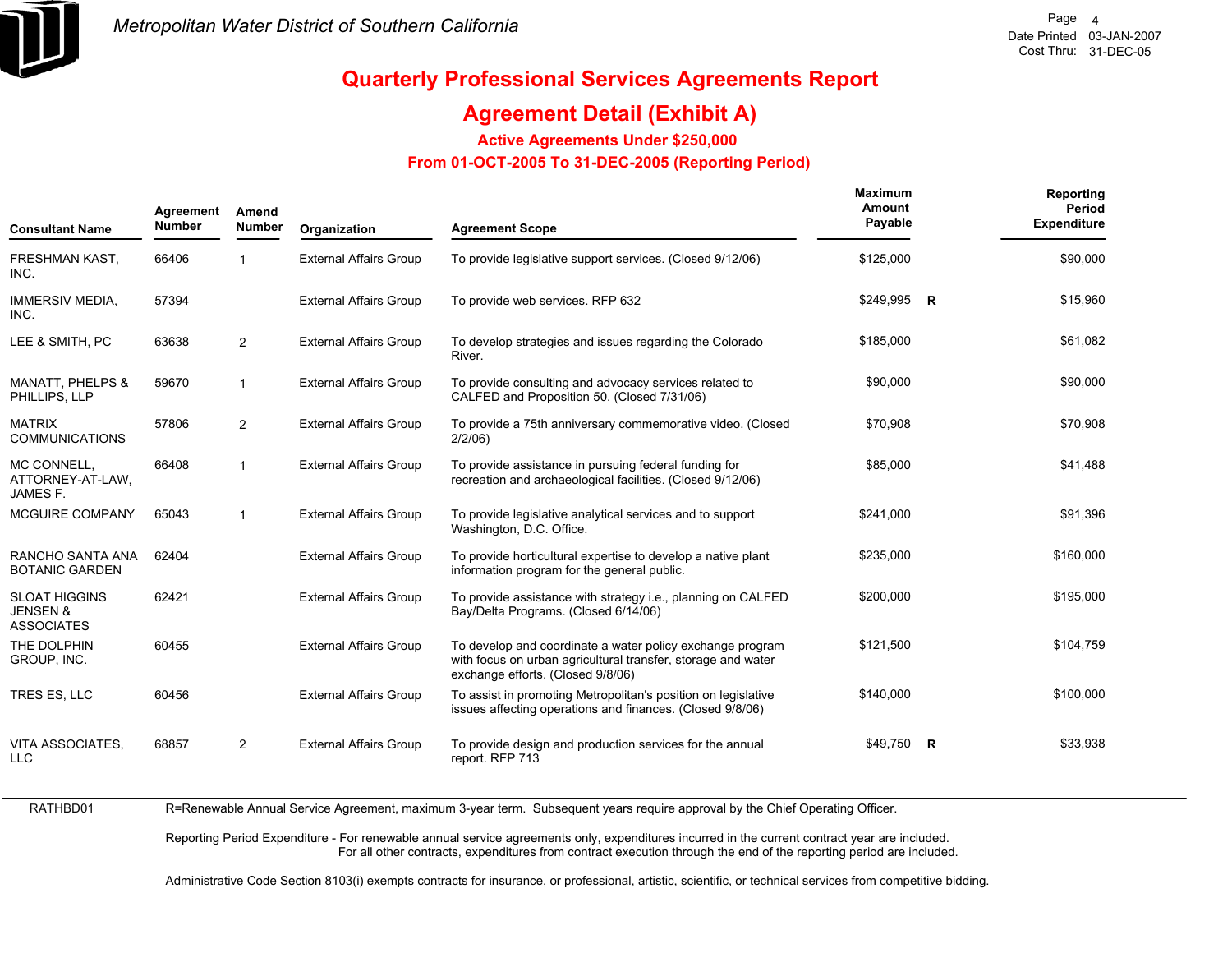

### **Agreement Detail (Exhibit A)**

**Active Agreements Under \$250,000** 

 **From 01-OCT-2005 To 31-DEC-2005 (Reporting Period)** 

| <b>Consultant Name</b>                                       | Agreement<br><b>Number</b> | Amend<br><b>Number</b> | Organization                   | <b>Agreement Scope</b>                                                                                                                          | Maximum<br>Amount<br>Payable | Reporting<br><b>Period</b><br><b>Expenditure</b> |
|--------------------------------------------------------------|----------------------------|------------------------|--------------------------------|-------------------------------------------------------------------------------------------------------------------------------------------------|------------------------------|--------------------------------------------------|
| <b>WILKIN GUGE</b><br><b>MARKETING</b>                       | 67618                      | 1                      | <b>External Affairs Group</b>  | To design & implement a market research study for fresh-<br>water fishing regarding DVL. (Closed 8/4/06)                                        | \$26,550                     | \$24,838                                         |
| <b>BARTEL</b><br>ASSOCIATES, LLC                             | 60899                      | 3                      | <b>Chief Financial Officer</b> | To provide actuarial services for MWD's retiree healthcare<br>obligations.                                                                      | \$60,000                     | \$13,575                                         |
| CARL WARREN & CO.                                            | 50294                      | 2                      | <b>Chief Financial Officer</b> | To provide third party claims administration for MWD's liability<br>and property claims. RFP 510                                                | $$130,000$ R                 | \$8,750                                          |
| <b>CDR FINANCIAL</b><br>PRODUCTS, INC.                       | 70948                      |                        | <b>Chief Financial Officer</b> | To provide advisory services for Metropolitan's interest rate<br>swap program to implement swap hedging and cost savings<br>strategies. RFQ 740 | $$100,000$ R                 | \$2,000                                          |
| <b>DRIVER ALLIANT</b><br><b>INSURANCE</b><br><b>SERVICES</b> | 65057                      |                        | <b>Chief Financial Officer</b> | To provide insurance brokerage services. RFP 711                                                                                                | $$125,000$ R                 | \$80,000                                         |
| <b>FARLEY CONSULTING</b><br><b>SERVICES</b>                  | 50301                      | $\mathbf 1$            | <b>Chief Financial Officer</b> | To provide claims auditing services. RFP 514                                                                                                    | \$36,000                     | \$16,800                                         |
| <b>GARDNER.</b><br>UNDERWOOD &<br><b>BACON LLC</b>           | 53629                      |                        | <b>Chief Financial Officer</b> | To provide financial advisory services. RFP 598                                                                                                 | $$100,000$ R                 | \$8,295                                          |
| <b>HILLSWICK ASSET</b><br><b>MANAGEMENT</b>                  | 48306                      | $\mathbf 1$            | <b>Chief Financial Officer</b> | To provide investment management services. RFP 516                                                                                              | \$180,000 R                  | \$131,345                                        |
| <b>MERGANSER</b><br><b>CAPITAL</b><br><b>MANAGEMENT LP</b>   | 48307                      |                        | <b>Chief Financial Officer</b> | To provide investment management services. RFP 516                                                                                              | \$216,000 R                  | \$128,778                                        |
| <b>MUNI FINANCIAL</b>                                        | 48311                      | $\mathbf{1}$           | <b>Chief Financial Officer</b> | To administer Metropolitan's Water Standby Charge Program.<br>(Closed 4/4/06) RFP 543                                                           | \$249,000 R                  | \$39,558                                         |
| <b>MUNI FINANCIAL</b>                                        | 68197                      |                        | <b>Chief Financial Officer</b> | Tp provide consulting services and administer the Water<br>Standby Charge Program. RFP 731                                                      | \$198,000 R                  | \$84,171                                         |
| PUBLIC FINANCIAL<br>MANAGEMENT, INC.                         | 53617                      |                        | <b>Chief Financial Officer</b> | To provide financial advisory services. RFP 598                                                                                                 | $$100,000$ R                 | \$57,109                                         |

RATHBD01

R=Renewable Annual Service Agreement, maximum 3-year term. Subsequent years require approval by the Chief Operating Officer.

Reporting Period Expenditure - For renewable annual service agreements only, expenditures incurred in the current contract year are included. For all other contracts, expenditures from contract execution through the end of the reporting period are included.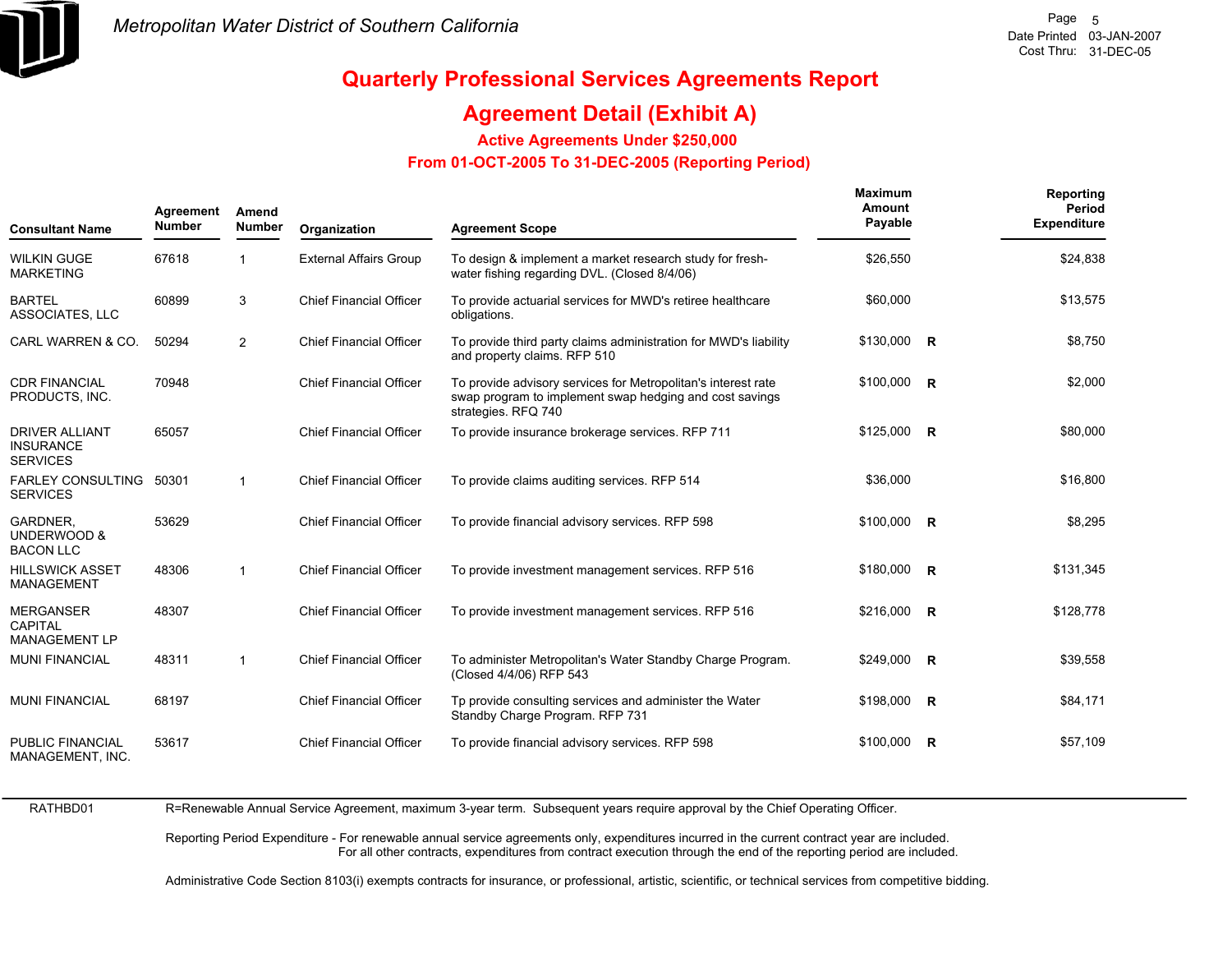

### **Agreement Detail (Exhibit A)**

**Active Agreements Under \$250,000** 

 **From 01-OCT-2005 To 31-DEC-2005 (Reporting Period)** 

| <b>Consultant Name</b>                                     | Agreement<br><b>Number</b> | Amend<br><b>Number</b> | Organization                   | <b>Agreement Scope</b>                                                                                               | Maximum<br>Amount<br>Payable | Reporting<br>Period<br><b>Expenditure</b> |
|------------------------------------------------------------|----------------------------|------------------------|--------------------------------|----------------------------------------------------------------------------------------------------------------------|------------------------------|-------------------------------------------|
| <b>PUBLIC RESOURCES</b><br><b>ADVISORY GROUP</b>           | 53616                      | 3                      | <b>Chief Financial Officer</b> | To provide financial advisory services. Board Approved Date<br>:09-NOV-04 Board Letter Num :8-5 RFP 598              | \$240,000 R                  | \$204,969                                 |
| <b>SHOGREN CAREERS</b>                                     | 54398                      | 2                      | <b>Chief Financial Officer</b> | To provide assistance with Metropolitan's worker's<br>compensation claims.                                           | $$15,000$ R                  | \$6,605                                   |
| <b>SYMPRO</b>                                              | 42652                      | $\mathbf 1$            | <b>Chief Financial Officer</b> | To provide an investment software support system. RFP 495                                                            | $$11,667$ R                  | \$9,580                                   |
| ADVANCED MAPPING<br><b>SOLUTIONS</b>                       | 57795                      | 1                      | <b>Corporate Resources</b>     | To provide GIS technical management support services. RFP<br>572                                                     | \$238,000 R                  | \$114,345                                 |
| <b>AERIAL</b><br><b>INFORMATION</b><br>SYSTEMS, INC.       | 66403                      | 1                      | <b>Corporate Resources</b>     | To provide EGIS repository services including data<br>management and maintenance. RFP 572                            | \$149,999                    | \$44,628                                  |
| <b>APPLICATIONS</b><br><b>SOFTWARE</b><br>TECHNOLOGY CORP. | 68196                      |                        | <b>Corporate Resources</b>     | To provide Oracle Project Accounting & Grants Management<br>training. (Closed 1/20/06) RFP572:1-6                    | \$42,700                     | \$37,200                                  |
| <b>APPLICATIONS</b><br><b>SOFTWARE</b><br>TECHNOLOGY CORP. | 68864                      |                        | Corporate Resources            | To provide IT services for Oracle Reporting, and Active<br>Directory Interface Services. (Closed 9/12/06) RFP 572    | \$95,000                     | \$42,063                                  |
| <b>APPLIED</b><br>EARTHWORKS, INC.                         | 56610                      | $\overline{2}$         | Corporate Resources            | To provide on-call cultural resource management services.<br><b>RFP 602</b>                                          | $$200,000$ R                 | \$19,503                                  |
| ASM AFFILIATES, INC.                                       | 56611                      |                        | <b>Corporate Resources</b>     | To provide as-needed cultural resource management<br>services. (Closed 11/6/06) RFP 602                              | $$100,000$ R                 | \$5,382                                   |
| <b>BIDNET</b>                                              | 61480                      | 3                      | <b>Corporate Resources</b>     | To provide web-based solicitation services for purchasing.<br>construction, and professional services teams. RFP 648 | \$165,000                    | \$153,230                                 |
| <b>BLACK &amp; VEATCH</b>                                  | 51125                      | 1                      | <b>Corporate Resources</b>     | To provide on-call hydraulic engineering services. RFQ 557                                                           | \$245,000 R                  | \$1,456                                   |
| <b>BLIU CONSULTING</b><br><b>GROUP LLC</b>                 | 68856                      |                        | <b>Corporate Resources</b>     | To provide project management services for the Business<br>Systems Data Recovery project. (Closed 7/18/06) RFP 572   | \$247,000                    | \$128,854                                 |

RATHBD01

R=Renewable Annual Service Agreement, maximum 3-year term. Subsequent years require approval by the Chief Operating Officer.

Reporting Period Expenditure - For renewable annual service agreements only, expenditures incurred in the current contract year are included. For all other contracts, expenditures from contract execution through the end of the reporting period are included.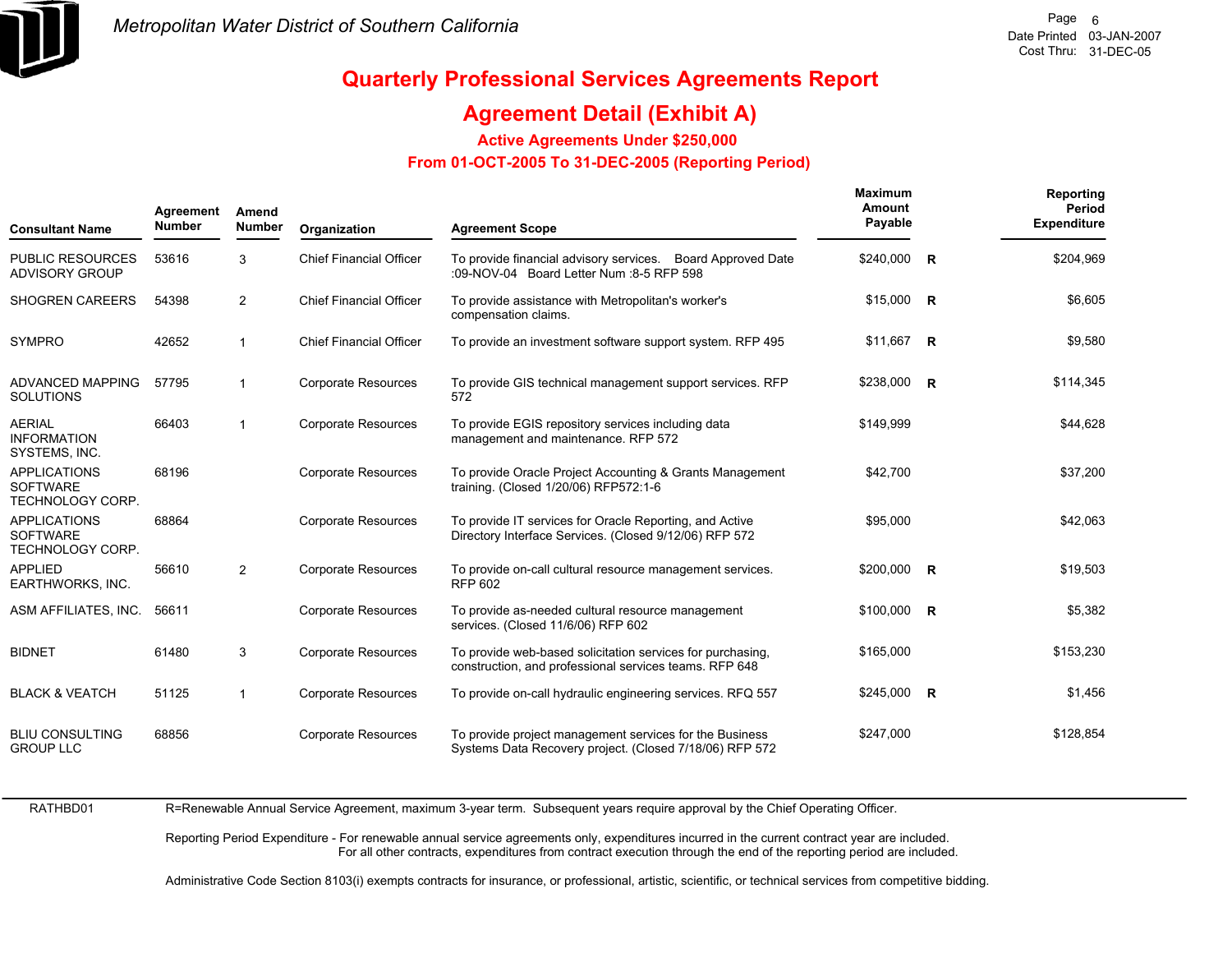

RATHBD01

# **Quarterly Professional Services Agreements Report**

### **Agreement Detail (Exhibit A)**

**Active Agreements Under \$250,000** 

 **From 01-OCT-2005 To 31-DEC-2005 (Reporting Period)** 

| Agreement<br><b>Number</b> | Amend<br><b>Number</b> | Organization               | <b>Agreement Scope</b>                                                                                                                            | Maximum<br>Amount<br>Payable |   | Reporting<br>Period<br><b>Expenditure</b>                                       |
|----------------------------|------------------------|----------------------------|---------------------------------------------------------------------------------------------------------------------------------------------------|------------------------------|---|---------------------------------------------------------------------------------|
| 44192                      | $\mathbf 1$            | <b>Corporate Resources</b> | To provide services regarding FCC laws and regulations.<br>(Closed 1/10/06) RFP 477                                                               | \$60,000                     | R | \$51,283                                                                        |
| 61483                      | 2                      | <b>Corporate Resources</b> | To provide updates to Metropolitan's emergency plan and<br>evaluate the High Rise Safety training video.                                          | \$8,000                      |   | \$3,800                                                                         |
| 54064                      |                        | <b>Corporate Resources</b> | To provide an internship program for students majoring in<br>engineering. (Closed 8/15/06)                                                        | \$245,000                    |   | \$123,280                                                                       |
| 60458                      |                        | <b>Corporate Resources</b> | To provide value engineering, benchmark, and QA/QC<br>services. RFP 624                                                                           | \$240,000                    |   | \$106,250                                                                       |
| 56617                      | $\mathbf{1}$           | <b>Corporate Resources</b> | To provide biological resources management services for the<br>Environmental Planning Team. RFP 602                                               |                              |   | \$9,070                                                                         |
| 62409                      | 4                      | <b>Corporate Resources</b> | To provide design development and deployment of the<br>Business Systems Data Recovery Project. (Closed 2/1/06)<br><b>RFP 572</b>                  | \$249,999                    |   | \$234,977                                                                       |
| 70953                      |                        | <b>Corporate Resources</b> | To provide project management and technical engineering<br>services for the Business System Data Recovery project.<br>(Closed 7/18/06) RFQ572:1-4 | \$178,000                    |   | \$90,278                                                                        |
| 48610                      | 2                      | <b>Corporate Resources</b> | To provide security system improvement design and<br>installation support services. (Closed 8/29/06)                                              | \$142,100                    |   | \$118,106                                                                       |
| 67617                      | 2                      | <b>Corporate Resources</b> | To install Password/Account Courier products to provide<br>functionality and security for password resets. (Closed<br>10/16/06)                   | \$120,000                    |   | \$61,121                                                                        |
| 68221                      |                        | <b>Corporate Resources</b> | To provide preliminary design services for DVL recreation<br>swim lagoon. RFP 668                                                                 | \$248,927                    |   | \$134,520                                                                       |
| 54071                      |                        | <b>Corporate Resources</b> | To provide surveying, mapping and related services. (Closed<br>7/18/06) RFP 568                                                                   |                              |   | \$132,940                                                                       |
| 57810                      |                        | <b>Corporate Resources</b> | To provide GIS web interface for enterprise-wide access to<br>Metropolitan maps and related data. RFP 572                                         |                              |   | \$108,825                                                                       |
|                            |                        |                            |                                                                                                                                                   |                              |   | $\overline{R}$<br>$\overline{R}$<br>\$150,000 R<br>$$248,900$ R<br>$$200,000$ R |

R=Renewable Annual Service Agreement, maximum 3-year term. Subsequent years require approval by the Chief Operating Officer.

Reporting Period Expenditure - For renewable annual service agreements only, expenditures incurred in the current contract year are included. For all other contracts, expenditures from contract execution through the end of the reporting period are included.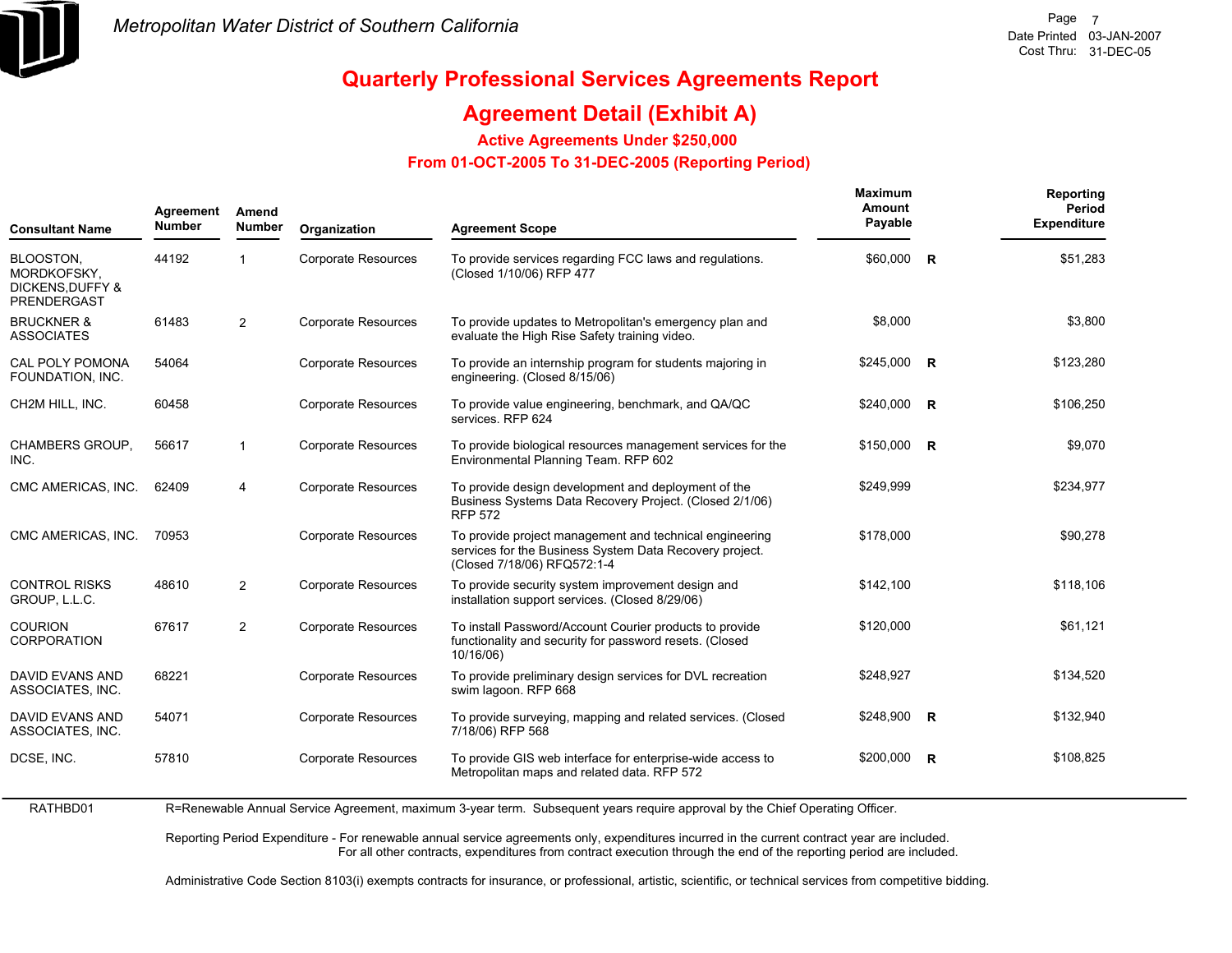

### **Agreement Detail (Exhibit A)**

**Active Agreements Under \$250,000** 

 **From 01-OCT-2005 To 31-DEC-2005 (Reporting Period)** 

| <b>Consultant Name</b>                                      | Agreement<br><b>Number</b> | Amend<br><b>Number</b> | Organization               | <b>Agreement Scope</b>                                                                   | Maximum<br>Amount<br>Payable | Reporting<br>Period<br><b>Expenditure</b> |
|-------------------------------------------------------------|----------------------------|------------------------|----------------------------|------------------------------------------------------------------------------------------|------------------------------|-------------------------------------------|
| <b>DENNIS FINN</b><br><b>PHOTOGRAPHY</b>                    | 60282                      | $\overline{2}$         | <b>Corporate Resources</b> | To provide as-needed photography services. RFQ 573                                       | $$24,500$ R                  | \$1,027                                   |
| <b>ECONOMIC</b><br><b>RESEARCH</b><br><b>ASSOCIATES</b>     | 67606                      |                        | Corporate Resources        | To assist MWD in development of a Diamond Valley Lake<br>Business Plan. (Closed 8/25/06) | \$24,900                     | \$2,363                                   |
| EMA, INC.                                                   | 67619                      |                        | <b>Corporate Resources</b> | To conduct a study evaluating the Water System Control<br>Master Plan, RFP 667           | \$232,480                    | \$215,064                                 |
| <b>ENGINEERING</b><br><b>SYSTEMS</b>                        | 57405                      |                        | <b>Corporate Resources</b> | To provide GIS architectural services. (Closed 10/30/06) RFP<br>572                      | \$249,999 R                  | \$64,118                                  |
| <b>ENVIRO DYNAMICS,</b><br>INC.                             | 57036                      | 1                      | <b>Corporate Resources</b> | To provide technical support for health, safety, and<br>environmental modules.           | \$140,000                    | \$37,548                                  |
| <b>ENVIRONMENTAL</b><br><b>SCIENCE</b><br><b>ASSOCIATES</b> | 36116                      |                        | <b>Corporate Resources</b> | To provide on-call environmental planning services. (Closed<br>8/11/06) RFP 374          | \$245,000 R                  | \$953                                     |
| <b>ENVIRONMENTAL</b><br><b>SCIENCE</b><br><b>ASSOCIATES</b> | 53628                      |                        | <b>Corporate Resources</b> | To provide planning and environmental impact report<br>services. RFP 546                 | \$240,000 R                  | \$80,363                                  |
| GARTNER, INC.                                               | 54067                      | $\overline{2}$         | <b>Corporate Resources</b> | To provide subscription services for IT on trends and strategic<br>information.          | \$156,839                    | \$89,250                                  |
| <b>GEOPENTECH. INC.</b>                                     | 52383                      |                        | <b>Corporate Resources</b> | To provide on-call geotechnical consulting services. RFP 559                             | \$249,000 R                  | \$166,263                                 |
| <b>GLENN LUKOS</b><br>ASSOCIATES, INC.                      | 56607                      |                        | <b>Corporate Resources</b> | To provide on-call regulatory and permitting services. RFP<br>602                        | \$200,000 R                  | \$16,069                                  |
| <b>GUIDA SURVEYING</b><br>INC.                              | 54069                      |                        | <b>Corporate Resources</b> | To provide surveying and mapping services. (Closed 5/30/06)<br><b>RFP 568</b>            | $$248,900$ R                 | \$34,790                                  |
| <b>HENDRICKS STUDIOS</b><br>& ASSOCIATES                    | 60292                      | 1                      | <b>Corporate Resources</b> | To provide on-call photography services. (Closed 3/21/06)<br><b>RFP 573</b>              | \$24,500 R                   | \$900                                     |

RATHBD01

R=Renewable Annual Service Agreement, maximum 3-year term. Subsequent years require approval by the Chief Operating Officer.

Reporting Period Expenditure - For renewable annual service agreements only, expenditures incurred in the current contract year are included. For all other contracts, expenditures from contract execution through the end of the reporting period are included.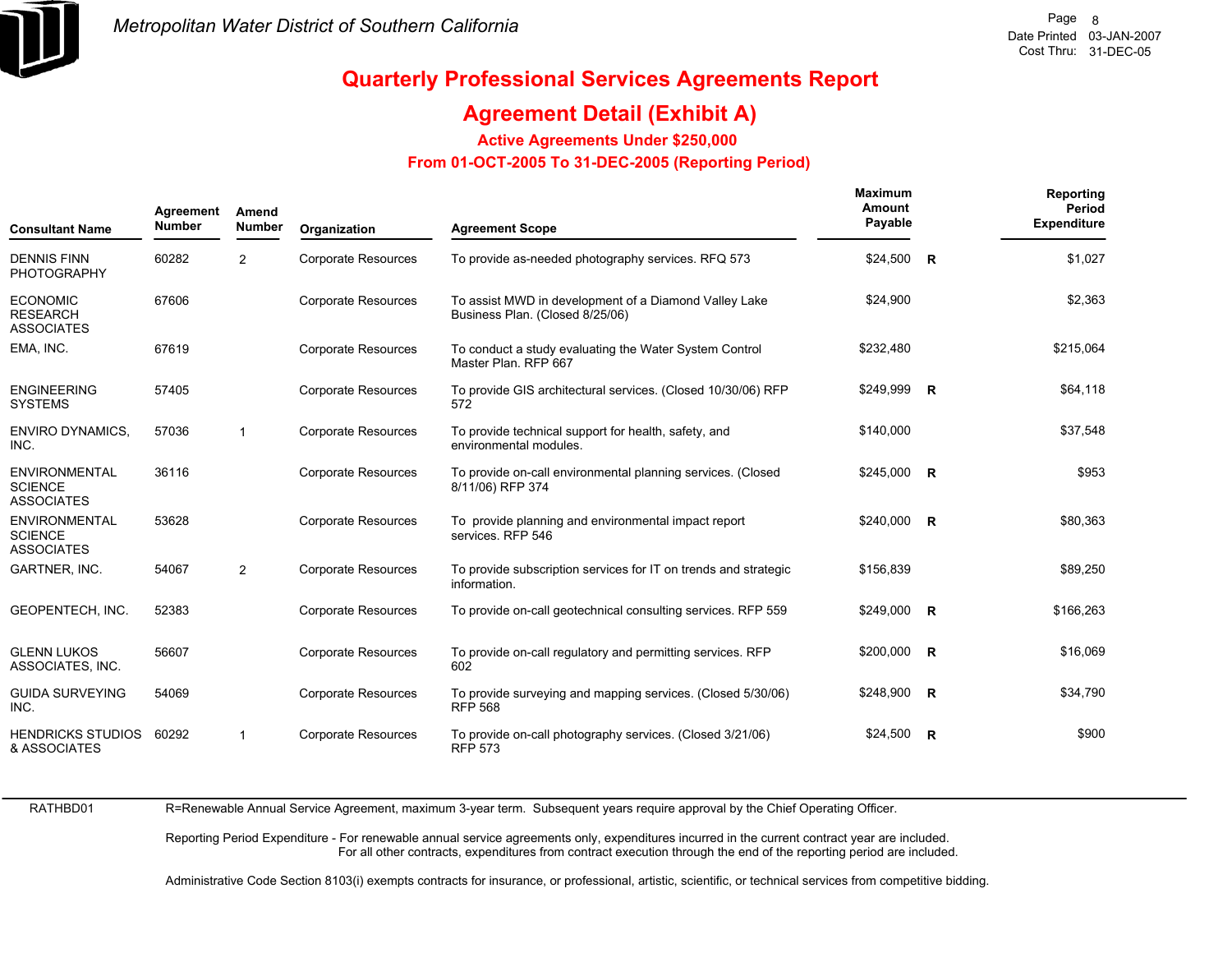

### **Agreement Detail (Exhibit A)**

**Active Agreements Under \$250,000** 

 **From 01-OCT-2005 To 31-DEC-2005 (Reporting Period)** 

| <b>Consultant Name</b>                            | Agreement<br><b>Number</b> | Amend<br><b>Number</b> | Organization               | <b>Agreement Scope</b>                                                                                                                                         | <b>Maximum</b><br>Amount<br>Payable | Reporting<br>Period<br><b>Expenditure</b> |
|---------------------------------------------------|----------------------------|------------------------|----------------------------|----------------------------------------------------------------------------------------------------------------------------------------------------------------|-------------------------------------|-------------------------------------------|
| <b>HMC ARCHITECTS</b>                             | 52798                      | 2                      | <b>Corporate Resources</b> | To provide on-call architectural services for MWD's<br>engineering projects. RFQ 565                                                                           | \$249,000 R                         | \$5,000                                   |
| HUITT-ZOLLARS, INC.                               | 59673                      |                        | <b>Corporate Resources</b> | To provide survey and mapping services for parcels 3-317 for<br>the CRA Recordation Project. Board Approved Date: 14-<br>OCT-03 Board Letter Num : 9-4 RFP 622 | \$53,000                            | \$34,980                                  |
| <b>IMPACT SCIENCES,</b><br>INC.                   | 56628                      |                        | <b>Corporate Resources</b> | To provide on-call environmental planning services. RFP 546                                                                                                    | \$240,000 R                         | \$17,294                                  |
| <b>JONES &amp; STOKES</b><br>ASSOCIATES, INC.     | 56614                      |                        | <b>Corporate Resources</b> | To provide on-call biological resources management services.<br><b>RFP 602</b>                                                                                 | \$150,000 R                         | \$57,673                                  |
| <b>JONES &amp; STOKES</b><br>ASSOCIATES, INC.     | 54076                      | $\mathbf 1$            | <b>Corporate Resources</b> | To provide on-call environmental planning services. RFP 546                                                                                                    | \$240,000 R                         | \$275,006                                 |
| <b>KEANE BIOLOGICAL</b><br><b>CONSULTING</b>      | 56616                      |                        | <b>Corporate Resources</b> | To provide as-needed biological resources management<br>services. (Closed 11/6/06) RFP 602                                                                     | $$150,000$ R                        | \$12,936                                  |
| <b>KEC ENGINEERS,</b><br>INC.                     | 63633                      |                        | <b>Corporate Resources</b> | To provide permit acquisition services for the Cross<br>Connection Project. Board Approved Date: 14-SEP-04<br>Board Letter Num : 9-2 RFQ 654                   | \$250,000                           | \$76,716                                  |
| KORBIN, GREGG E.                                  | A03997                     | 8                      | <b>Corporate Resources</b> | To provide geological and geotechnical services for the Inland<br>Feeder Project.                                                                              | $$240,000$ R                        | \$87,713                                  |
| LAI CONSULTANTS,<br>INC.                          | 35302                      | 3                      | <b>Corporate Resources</b> | To provide technical edit and review services on Inland<br>Feeder Project. (Closed 11/17/06)                                                                   | \$249,999 R                         | \$78,672                                  |
| LOS ANGELES DEPT.<br>OF WATER & POWER             | 35297                      | 2                      | <b>Corporate Resources</b> | To provide storage and retrieval services of inactive records.                                                                                                 | $$90,000$ R                         | \$16,764                                  |
| <b>LOS PADRINOS OF</b><br>SOUTHERN CALIF.<br>INC. | 47437                      | $\mathbf 1$            | <b>Corporate Resources</b> | To provide on-call services for weed abatement, site<br>maintenance, graffiti removal, etc.                                                                    | \$240,000                           | \$30,051                                  |
| <b>LSA ASSOCIATES,</b><br>INC.                    | 57034                      |                        | <b>Corporate Resources</b> | To provide as-needed environmental planning services. RFP<br>546                                                                                               | $$240,000$ R                        | \$49,847                                  |

RATHBD01

R=Renewable Annual Service Agreement, maximum 3-year term. Subsequent years require approval by the Chief Operating Officer.

Reporting Period Expenditure - For renewable annual service agreements only, expenditures incurred in the current contract year are included. For all other contracts, expenditures from contract execution through the end of the reporting period are included.

Administrative Code Section 8103(i) exempts contracts for insurance, or professional, artistic, scientific, or technical services from competitive bidding.

\*Jones & Stokes Associates, Inc. #54076 - Invoices totalling \$140,525 were for work done in the previous contract period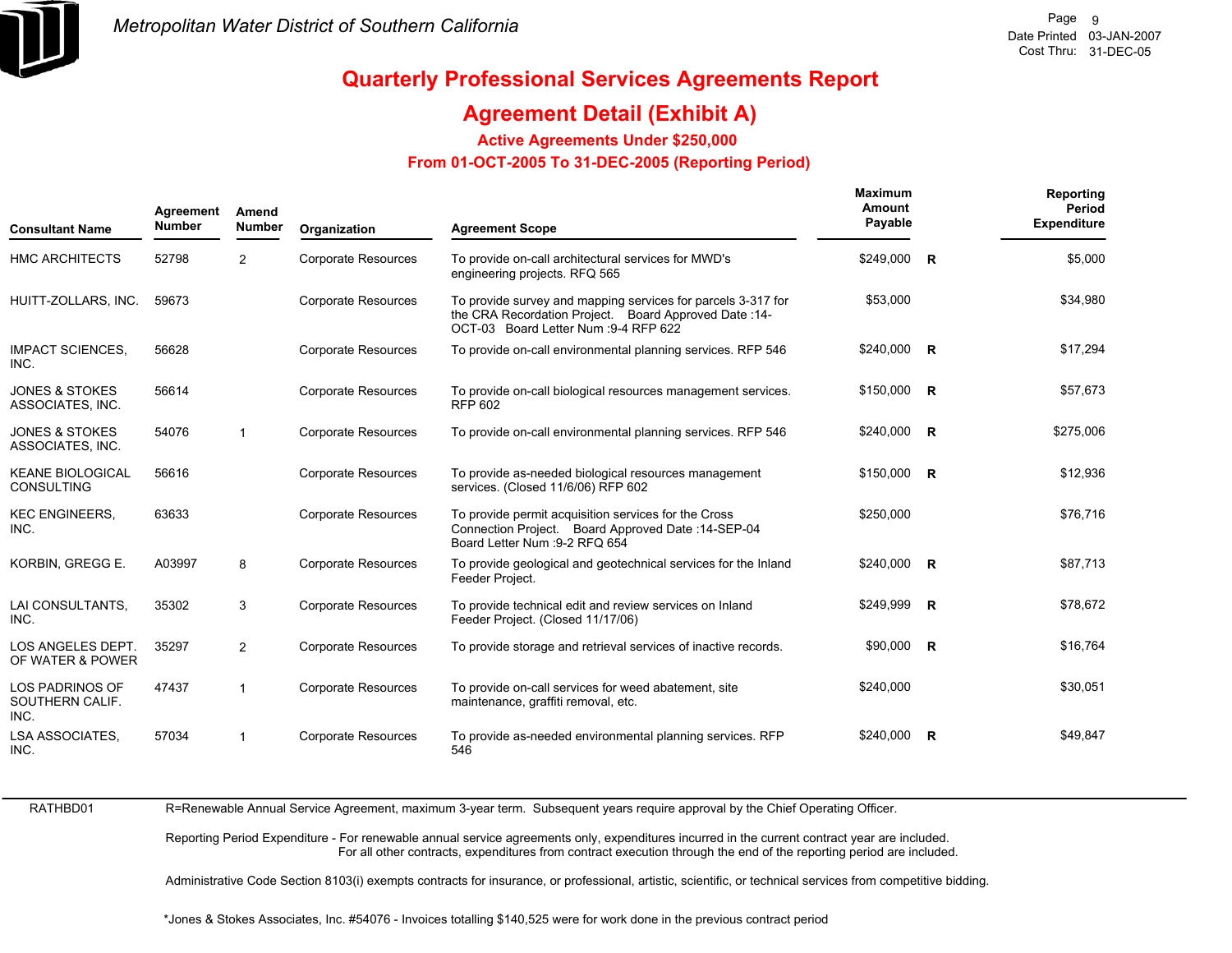

### **Agreement Detail (Exhibit A)**

**Active Agreements Under \$250,000** 

 **From 01-OCT-2005 To 31-DEC-2005 (Reporting Period)** 

| <b>Consultant Name</b>                                           | Agreement<br><b>Number</b> | Amend<br><b>Number</b> | Organization               | <b>Agreement Scope</b>                                                                                                                                 | Maximum<br>Amount<br>Payable |              | Reporting<br>Period<br><b>Expenditure</b> |
|------------------------------------------------------------------|----------------------------|------------------------|----------------------------|--------------------------------------------------------------------------------------------------------------------------------------------------------|------------------------------|--------------|-------------------------------------------|
| <b>MACTEC</b><br><b>ENGINEERING AND</b><br><b>CONSULTING</b>     | 54077                      | 1                      | <b>Corporate Resources</b> | To provide on-call geotechnical services. RFP 559                                                                                                      | \$249,000                    | $\mathsf{R}$ | \$156,935                                 |
| <b>MILLI MICRO</b><br>SYSTEMS, INC.                              | 68863                      |                        | <b>Corporate Resources</b> | To provide IT Project Management training services. (Closed<br>2/2/06) RFP 572                                                                         | \$18,500                     |              | \$18,250                                  |
| MTM TECHNOLOGIES 61485<br>$(CA)$ , INC.                          |                            | $\mathbf{1}$           | <b>Corporate Resources</b> | To provide a gap analysis on existing telecommunication<br>systems to ensure a secure and reliable voice and data<br>network. (Closed 9/12/06) RFP 572 | \$249,980                    |              | \$158,598                                 |
| MWH AMERICAS, INC.                                               | 60902                      | $\mathbf{1}$           | <b>Corporate Resources</b> | To provide seismic integrity assessment services on<br>Metropolitan facilities. (Closed 10/16/06) RFP 575                                              | $$100,000$ R                 |              | \$6,509                                   |
| MWH AMERICAS, INC.                                               | 60459                      | $\overline{2}$         | <b>Corporate Resources</b> | To provide value engineering, quality assurance and quality<br>control for various engineering projects. RFP 624                                       | \$240,000 R                  |              | \$56,012                                  |
| <b>ORANGE COAST</b><br><b>TITLE COMPANY</b>                      | 48320                      | $\mathbf{1}$           | <b>Corporate Resources</b> | To provide title research services. (Closed 9/22/06) RFP 535                                                                                           | \$249,000                    |              | \$240,450                                 |
| P. MURPHY &<br><b>ASSOCIATES</b>                                 | 60903                      |                        | <b>Corporate Resources</b> | To provide quality assurance for the SCADA upgrade project.<br>(Closed 4/7/06) RFP 572                                                                 | \$235,000                    |              | \$201,675                                 |
| PHILLIPS MINING,<br><b>GEOTECHNICAL &amp;</b><br><b>GROUTING</b> | 35300                      | 3                      | Corporate Resources        | To participate on Metropolitan's Inland Feeder Project<br>Technical Edit and Review Committee for the Arrowhead<br>Tunnels Project.                    | \$249,999 R                  |              | \$21,782                                  |
| PROJECT LINE<br><b>TECHNICAL</b><br>SERVICES, INC.               | 71725                      | $\mathbf{1}$           | <b>Corporate Resources</b> | To provide an upgrade to Metropolitan's EDMS system. RFP<br>572                                                                                        | \$200,000                    |              | \$10,490                                  |
| <b>PSOMAS &amp;</b><br><b>ASSOCIATES</b>                         | 54068                      |                        | <b>Corporate Resources</b> | To provide surveying, mapping and related services. (Closed<br>7/18/06) RFP 568                                                                        | \$248,900 R                  |              | \$85,531                                  |
| <b>PSOMAS &amp;</b><br><b>ASSOCIATES</b>                         | 65045                      | 2                      | <b>Corporate Resources</b> | To provide GIS database services for analyzing perchlorate<br>contamination in groundwater. RFP 572                                                    | \$50,000                     |              | \$4,884                                   |
| R I GEOTECHNICAL,<br>INC.                                        | 14533                      | 3                      | <b>Corporate Resources</b> | To provide review and assist Metropolitan with design and<br>construction matters regarding tunnels for the Inland Feeder<br>Project.                  | \$240,000 R                  |              | \$60,725                                  |

RATHBD01 R=Renewable Annual Service Agreement, maximum 3-year term. Subsequent years require approval by the Chief Operating Officer.

> Reporting Period Expenditure - For renewable annual service agreements only, expenditures incurred in the current contract year are included. For all other contracts, expenditures from contract execution through the end of the reporting period are included.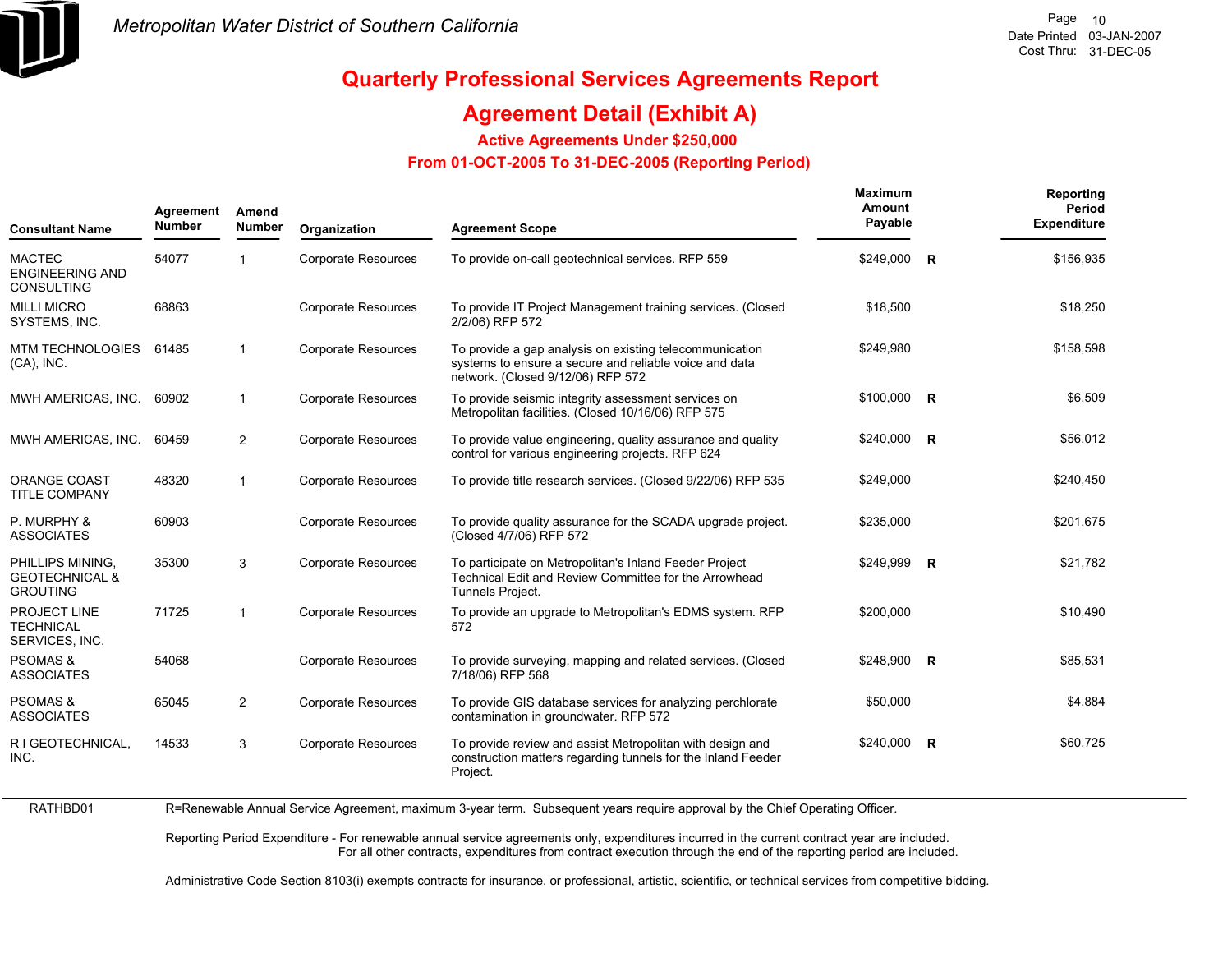

RATHBD01

# **Quarterly Professional Services Agreements Report**

### **Agreement Detail (Exhibit A)**

**Active Agreements Under \$250,000** 

 **From 01-OCT-2005 To 31-DEC-2005 (Reporting Period)** 

| <b>Consultant Name</b>                                                                       | Agreement<br><b>Number</b> | Amend<br><b>Number</b> | Organization               | <b>Agreement Scope</b>                                                                                                              | Maximum<br>Amount<br>Payable | Reporting<br>Period<br><b>Expenditure</b> |
|----------------------------------------------------------------------------------------------|----------------------------|------------------------|----------------------------|-------------------------------------------------------------------------------------------------------------------------------------|------------------------------|-------------------------------------------|
| <b>RALPH'S</b><br><b>PHOTOGRAPHY</b><br><b>SERVICES</b>                                      | 60281                      | $\overline{2}$         | <b>Corporate Resources</b> | To provide as-needed photographic services. RFP 573                                                                                 | $$24,500$ R                  | \$9,472                                   |
| <b>RBF CONSULTING</b>                                                                        | 61473                      |                        | <b>Corporate Resources</b> | To provide land surveying, mapping and data management<br>services. (Closed 2/15/06) RFP 574                                        | $$240,000$ R                 | \$20,200                                  |
| <b>SALLY ARISTEI</b><br><b>PHOTOGRAPHY</b>                                                   | 60280                      | 2                      | <b>Corporate Resources</b> | To provide on-call photography services. RFP 573                                                                                    | $$24,500$ R                  | \$5,975                                   |
| <b>SAPPHOS</b><br>ENVIRONMENTAL,<br>INC.                                                     | 56627                      |                        | <b>Corporate Resources</b> | To provide environmental documention and services for<br>pipeline projects and water treatment facilities. RFP 546                  | $$240,000$ R                 | \$6,139                                   |
| <b>SCIENCE</b><br>APPLICATIONS INT'L<br>CORP.                                                | 56606                      |                        | <b>Corporate Resources</b> | To provide on-call environmental services. RFQ 546                                                                                  | $$240,000$ R                 | \$9,525                                   |
| SNYDER, GARY M.                                                                              | 74232                      |                        | <b>Corporate Resources</b> | To provide construction management inspection services for<br>completion of the Inland Feeder Program and the Arrowhead<br>Tunnels. | \$245,000 R                  | \$18,891                                  |
| <b>SPACIENT</b><br>TECHNOLOGIES, INC.                                                        | 68200                      | 3                      | <b>Corporate Resources</b> | To provide design services for Quick Map application for<br>utilization in a moblie environment. 572                                | \$44,500                     | \$24,500                                  |
| SPERRY, P. E.                                                                                | 35299                      | 3                      | <b>Corporate Resources</b> | To provide technical review services for the Inland Feeder<br>Project. Board Approved Date: 16-JUN-00                               | \$110,000 R                  | \$58,758                                  |
| <b>STATE OF</b><br><b>CALIFORNIA</b><br><b>DEPARTMENT OF</b><br>PARKS &<br><b>RECREATION</b> | A03842                     | $\overline{4}$         | <b>Corporate Resources</b> | To provide consulting services with regard to historical<br>properties located within Diamond Valley Lake.                          | $$120,000$ R                 | \$1,198                                   |
| <b>SYSTEMS</b><br><b>INTEGRATED, LLC</b>                                                     | 38951                      | 3                      | <b>Corporate Resources</b> | To provide software support services for SCADA.                                                                                     | \$230,000 R                  | \$17,500                                  |
| <b>TECHNOLOGY</b><br><b>INTEGRATION</b><br>GROUP, DBA                                        | 50311                      | $\overline{2}$         | <b>Corporate Resources</b> | To provide on-call daily operational exchange support<br>services. (Closed 9/8/06) RFP 540                                          | \$165,000                    | \$143,954                                 |

R=Renewable Annual Service Agreement, maximum 3-year term. Subsequent years require approval by the Chief Operating Officer.

Reporting Period Expenditure - For renewable annual service agreements only, expenditures incurred in the current contract year are included. For all other contracts, expenditures from contract execution through the end of the reporting period are included.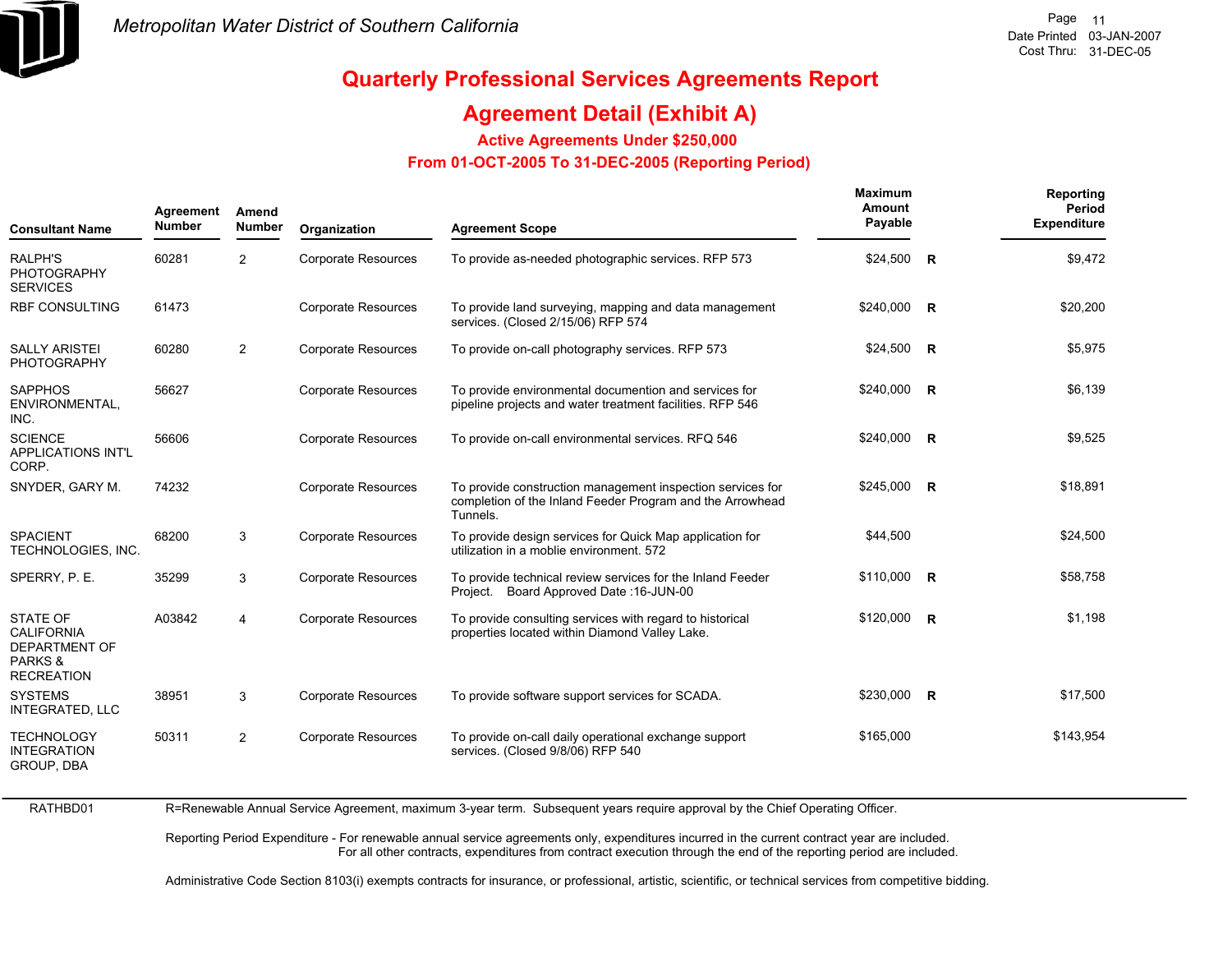

### **Agreement Detail (Exhibit A)**

**Active Agreements Under \$250,000** 

 **From 01-OCT-2005 To 31-DEC-2005 (Reporting Period)** 

| <b>Consultant Name</b>                                         | Agreement<br><b>Number</b> | Amend<br><b>Number</b> | Organization                                   | <b>Agreement Scope</b>                                                                                                                       | <b>Maximum</b><br>Amount<br>Payable | Reporting<br>Period<br><b>Expenditure</b> |
|----------------------------------------------------------------|----------------------------|------------------------|------------------------------------------------|----------------------------------------------------------------------------------------------------------------------------------------------|-------------------------------------|-------------------------------------------|
| TELECOM 611.COM                                                | 60302                      | 3                      | <b>Corporate Resources</b>                     | To provide a telecommunication inventory bill audit. (Closed<br>9/25/06) RFP 572                                                             | $$245,000$ R                        | \$199,666                                 |
| TOWILL, INC.                                                   | 54072                      |                        | <b>Corporate Resources</b>                     | To provide surveying, mapping and related services. (Closed<br>2/15/06) RFP 568                                                              | \$248,900 R                         | \$74,314                                  |
| <b>TUNNEL</b><br><b>ENGINEERING &amp;</b><br>APPLICATIONS INC. | 38957                      | 3                      | <b>Corporate Resources</b>                     | To provide on-call consulting services on tunnel boring<br>machine issues for the Arrowhead Tunnels Review Board.<br>(Closed 7/7/06)         | $$75,000$ R                         | \$8,777                                   |
| <b>U.S. LABORATORIES</b>                                       | 60290                      |                        | <b>Corporate Resources</b>                     | To provide fabrication inspection, material testing and<br>nondestructive services as needed. RFQ 663                                        | $$245,000$ R                        | \$48,135                                  |
| UNITED INSPECTION<br>& TESTING, INC.                           | 54073                      |                        | <b>Corporate Resources</b>                     | To provide supplemental technical services for testing and<br>inspection of soils, concrete and asphalt. (Closed 11/06/06)<br><b>RFP 549</b> | $$244,000$ R                        | \$143,851                                 |
| URS CORPORATION<br><b>AMERICAS</b>                             | 57617                      |                        | Corporate Resources                            | To provide on-call geotechnical services for various projects<br>within our service area. RFQ 559                                            | \$249,000 R                         | \$266,275                                 |
| URS CORPORATION<br><b>AMERICAS</b>                             | 60901                      |                        | <b>Corporate Resources</b>                     | To provide as-needed seismic integrity assessment services.<br><b>RFP 575</b>                                                                | \$100,000 R                         | \$72,926                                  |
| <b>VALUE MANAGEMENT</b><br>STRATEGIES, INC.                    | 60460                      |                        | Corporate Resources                            | To provide value engineering, benchmark, and QA/QC<br>services. RFP 624                                                                      | $$240,000$ R                        | \$96,652                                  |
| WAGNER, WILLIAM D.                                             | 56612                      | $\mathbf 1$            | Corporate Resources                            | To provide as-needed biological resource management<br>services. RFP 602                                                                     | $$150,000$ R                        | \$35,649                                  |
| <b>3E COMPANY</b>                                              | 67608                      |                        | Water System<br><b>Operations Group</b>        | To provide materials safety data management services. RFP<br>699                                                                             | $$60,250$ R                         | \$60,250                                  |
| <b>ALAMAR</b><br>CONSTRUCTION, INC.                            | 63645                      | $\overline{2}$         | <b>Water System</b><br><b>Operations Group</b> | To provide health and safety inspection services for the CRA<br>shutdown. (Closed 2/17/06)                                                   | \$60,000                            | \$57,039                                  |
| <b>BLACK &amp; VEATCH</b><br><b>CORPORATION</b>                | 59683                      |                        | <b>Water System</b><br><b>Operations Group</b> | To provide expert advice on the treatment of manganese.                                                                                      | \$25,000                            | \$4,759                                   |

RATHBD01

R=Renewable Annual Service Agreement, maximum 3-year term. Subsequent years require approval by the Chief Operating Officer.

Reporting Period Expenditure - For renewable annual service agreements only, expenditures incurred in the current contract year are included. For all other contracts, expenditures from contract execution through the end of the reporting period are included.

Administrative Code Section 8103(i) exempts contracts for insurance, or professional, artistic, scientific, or technical services from competitive bidding.

\*URS Corporation Americas #57617 - Invoices totalling \$25,582 were for work done in the previous contract period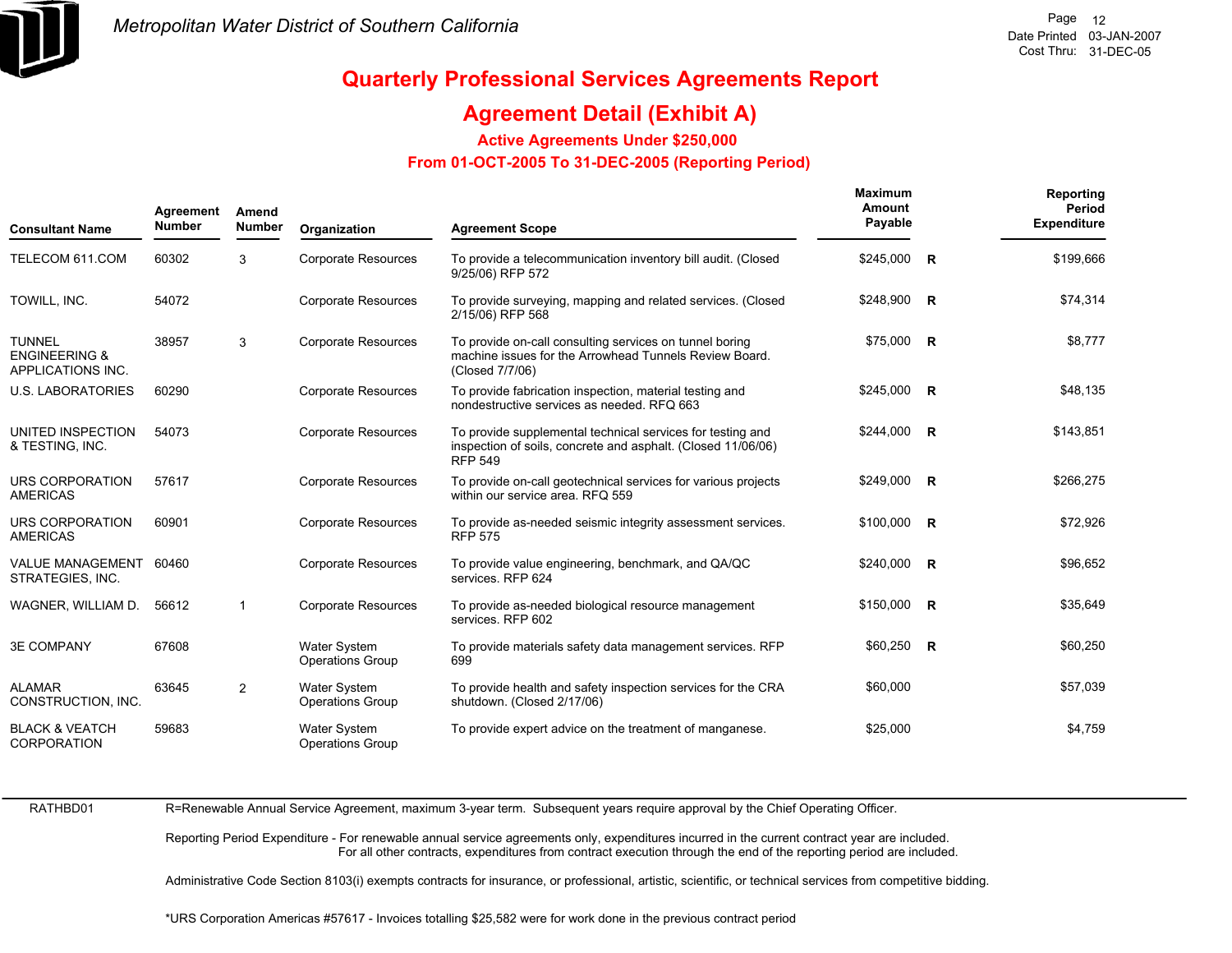

RATHBD01

# **Quarterly Professional Services Agreements Report**

### **Agreement Detail (Exhibit A)**

**Active Agreements Under \$250,000** 

 **From 01-OCT-2005 To 31-DEC-2005 (Reporting Period)** 

| Agreement<br>Amend<br><b>Number</b><br><b>Number</b><br><b>Consultant Name</b> |       | Organization   | <b>Agreement Scope</b>                         | <b>Maximum</b><br><b>Amount</b><br>Payable                                                                                                                            |           | Reporting<br><b>Period</b><br><b>Expenditure</b> |           |
|--------------------------------------------------------------------------------|-------|----------------|------------------------------------------------|-----------------------------------------------------------------------------------------------------------------------------------------------------------------------|-----------|--------------------------------------------------|-----------|
| <b>CAL POLY POMONA</b><br>FOUNDATION, INC.                                     | 13998 | 4              | <b>Water System</b><br><b>Operations Group</b> | To provide a student intern program for students majoring in<br>science.                                                                                              | \$245,000 | R                                                | \$110,201 |
| <b>CAMP DRESSER &amp;</b><br>MCKEE, INC.                                       | 61472 |                | <b>Water System</b><br><b>Operations Group</b> | To conduct a study titled "Bromate Control Study" related to<br>the use of ozone at the filtration plants.                                                            | \$25,000  |                                                  | \$4,300   |
| <b>CH DIAGNOSTIC &amp;</b><br><b>CONSULTING</b><br>SERVICE, INC.               | 57402 | $\mathbf{1}$   | <b>Water System</b><br><b>Operations Group</b> | To provide a complex water analysis mandated by the EPA.                                                                                                              | \$45,000  |                                                  | \$7,990   |
| CLINE, NEIL M.                                                                 | 48314 | $\overline{2}$ | <b>Water System</b><br><b>Operations Group</b> | To provide technical review of the DRIP program.                                                                                                                      | \$11.000  |                                                  | \$4,673   |
| CRAWFORD-BROWN<br><b>SCIENTIFIC</b><br><b>CONSULTING</b>                       | 70960 |                | <b>Water System</b><br><b>Operations Group</b> | To provide input for evaluating Pump-In proposals for the<br>California Aqueduct. (Closed 9/12/06)                                                                    | \$5,000   |                                                  | \$4,000   |
| <b>DAVID JENKINS AND</b><br>ASSOCIATES, INC.                                   | 70945 |                | <b>Water System</b><br><b>Operations Group</b> | To conduct a research study for "Phosphorus Removal<br>Optimization Study." (Closed 3/13/06)                                                                          | \$24,999  |                                                  | \$24,452  |
| <b>EMS LABORATORIES</b>                                                        | 57813 |                | <b>Water System</b><br><b>Operations Group</b> | To provide industrial hygiene laboratory services. RFP 613                                                                                                            | \$25,000  | R                                                | \$13,697  |
| <b>ESCI</b><br><b>ENVIROSERVICES,</b><br>INC.                                  | 59669 | $\mathbf{1}$   | <b>Water System</b><br><b>Operations Group</b> | To update the Oil Spill Prevention Countermeasures and<br>Control Plan for Skinner and Lake Mathews facilities.                                                       | \$24,999  |                                                  | \$11,442  |
| F.W. KOHL<br>INDUSTRIAL GROUP,<br>INC.                                         | 63643 | $\mathbf{1}$   | Water System<br><b>Operations Group</b>        | To provide oversight of the refurbishment of the Vertical Turret<br>Lathe machine. (Closed 5/29/06)                                                                   | \$24,999  |                                                  | \$23,982  |
| F.W. KOHL<br><b>INDUSTRIAL GROUP,</b><br>INC.                                  | 67621 | $\overline{1}$ | <b>Water System</b><br><b>Operations Group</b> | To provide technical advice regarding replacement of Niles<br>Modular Lathe for the maintenance support unit. (Closed<br>7/31/06)                                     | \$24,999  |                                                  | \$18,560  |
| F.W. KOHL<br>INDUSTRIAL GROUP,<br>INC.                                         | 62423 | $\mathbf{1}$   | <b>Water System</b><br><b>Operations Group</b> | To provide a second tier non-conformance control procedure<br>which includes describing requirements for scrap log and the<br>Material Review Board. (Closed 6/30/06) | \$24,999  |                                                  | \$23,998  |
| <b>FARQUHAR FARM</b>                                                           | 54066 | 2              | <b>Water System</b><br><b>Operations Group</b> | To maintain the Opal Avenue Citrus Grove.                                                                                                                             | \$12.000  | <b>R</b>                                         | \$9,000   |

R=Renewable Annual Service Agreement, maximum 3-year term. Subsequent years require approval by the Chief Operating Officer.

Reporting Period Expenditure - For renewable annual service agreements only, expenditures incurred in the current contract year are included. For all other contracts, expenditures from contract execution through the end of the reporting period are included.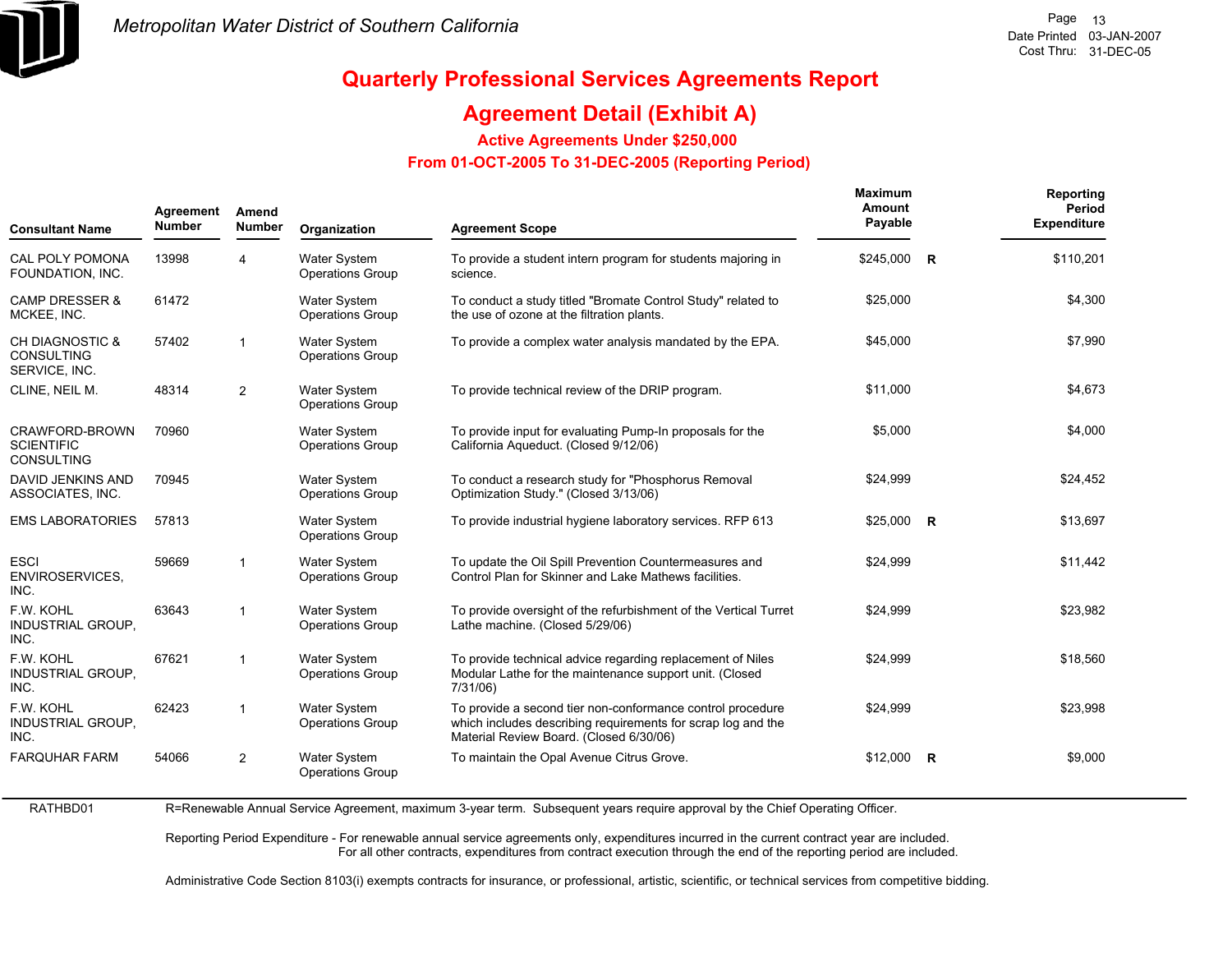

### **Agreement Detail (Exhibit A)**

**Active Agreements Under \$250,000** 

 **From 01-OCT-2005 To 31-DEC-2005 (Reporting Period)** 

| <b>Consultant Name</b>                                       | Agreement<br><b>Number</b> | Amend<br><b>Number</b> | Organization                                   | <b>Agreement Scope</b>                                                                                                        | <b>Maximum</b><br>Amount<br>Payable | Reporting<br>Period<br><b>Expenditure</b> |
|--------------------------------------------------------------|----------------------------|------------------------|------------------------------------------------|-------------------------------------------------------------------------------------------------------------------------------|-------------------------------------|-------------------------------------------|
| FIERRO, SERGIO D.                                            | 60915                      | 3                      | Water System<br><b>Operations Group</b>        | To provide maintenance services on nine MWD owned<br>California Irrigation Management Information System weather<br>stations. | \$74,970                            | \$32,632                                  |
| GEOPENTECH, INC.                                             | 65054                      |                        | Water System<br><b>Operations Group</b>        | To provide geological and hydrogeological evaluation services<br>relating to water quality issues.                            | \$24,999                            | \$7,478                                   |
| GILBERT, INC., J.                                            | 48312                      | $\overline{2}$         | <b>Water System</b><br><b>Operations Group</b> | To provide technical review and assessment services for the<br>desalination program.                                          | \$11,000                            | \$6,531                                   |
| <b>GLENDALE</b><br>ADVENTIST OCC<br><b>MEDICAL</b>           | 66401                      |                        | <b>Water System</b><br><b>Operations Group</b> | To provide occupational medical services. RFP 698                                                                             | \$150,000 R                         | \$54,660                                  |
| GORDON, DR.<br><b>GILBERT</b>                                | 60445                      |                        | <b>Water System</b><br><b>Operations Group</b> | To serve in an advisory capacity for the ozone application in<br>drinking water.                                              | \$25,000                            | \$6,250                                   |
| <b>HUMBOLDT STATE</b><br><b>UNIVERSITY</b>                   | 67607                      |                        | <b>Water System</b><br><b>Operations Group</b> | To provide a gull management strategy report for Castaic<br>Lake. (Closed 2/16/06)                                            | \$15,000                            | \$14,658                                  |
| <b>INDUSTRIAL</b><br><b>HEARING &amp;</b><br>PULMONARY MNGT. | 57811                      |                        | <b>Water System</b><br><b>Operations Group</b> | To provide mobile audiometric testing services. RFP 640                                                                       | $$12,000$ R                         | \$9,461                                   |
| INDUSTRIAL HYGIENE 55217<br>MANAGEMENT, INC.                 |                            |                        | <b>Water System</b><br><b>Operations Group</b> | To provide industrial hygiene services. RFP 615                                                                               | $$249,000$ R                        | \$232,382                                 |
| <b>JT2 INTEGRATED</b><br><b>RESOURCES</b>                    | 52780                      | 2                      | <b>Water System</b><br><b>Operations Group</b> | To provide services for the worker's compensation claim<br>program. RFP 525                                                   | \$175,000 R                         | \$64,583                                  |
| <b>KAZARIANS &amp;</b><br><b>ASSOCIATES</b>                  | 57797                      | $\mathbf{1}$           | <b>Water System</b><br><b>Operations Group</b> | To provide a chemical risk management program. RFP 560                                                                        | \$200,000                           | \$134,554                                 |
| LA TESTING, INC.,<br><b>DBA</b>                              | 57814                      | $\overline{2}$         | Water System<br><b>Operations Group</b>        | To provide analysis of industrial hygiene samples. RFP 613                                                                    | \$25,000 R                          | \$9,856                                   |
| <b>LEARN CPR 4 LIFE</b>                                      | 70943                      |                        | <b>Water System</b><br><b>Operations Group</b> | To provide medical emergency skills training to MWD<br>employees. RFP 742                                                     | \$40,000 R                          | \$5,948                                   |

RATHBD01

R=Renewable Annual Service Agreement, maximum 3-year term. Subsequent years require approval by the Chief Operating Officer.

Reporting Period Expenditure - For renewable annual service agreements only, expenditures incurred in the current contract year are included. For all other contracts, expenditures from contract execution through the end of the reporting period are included.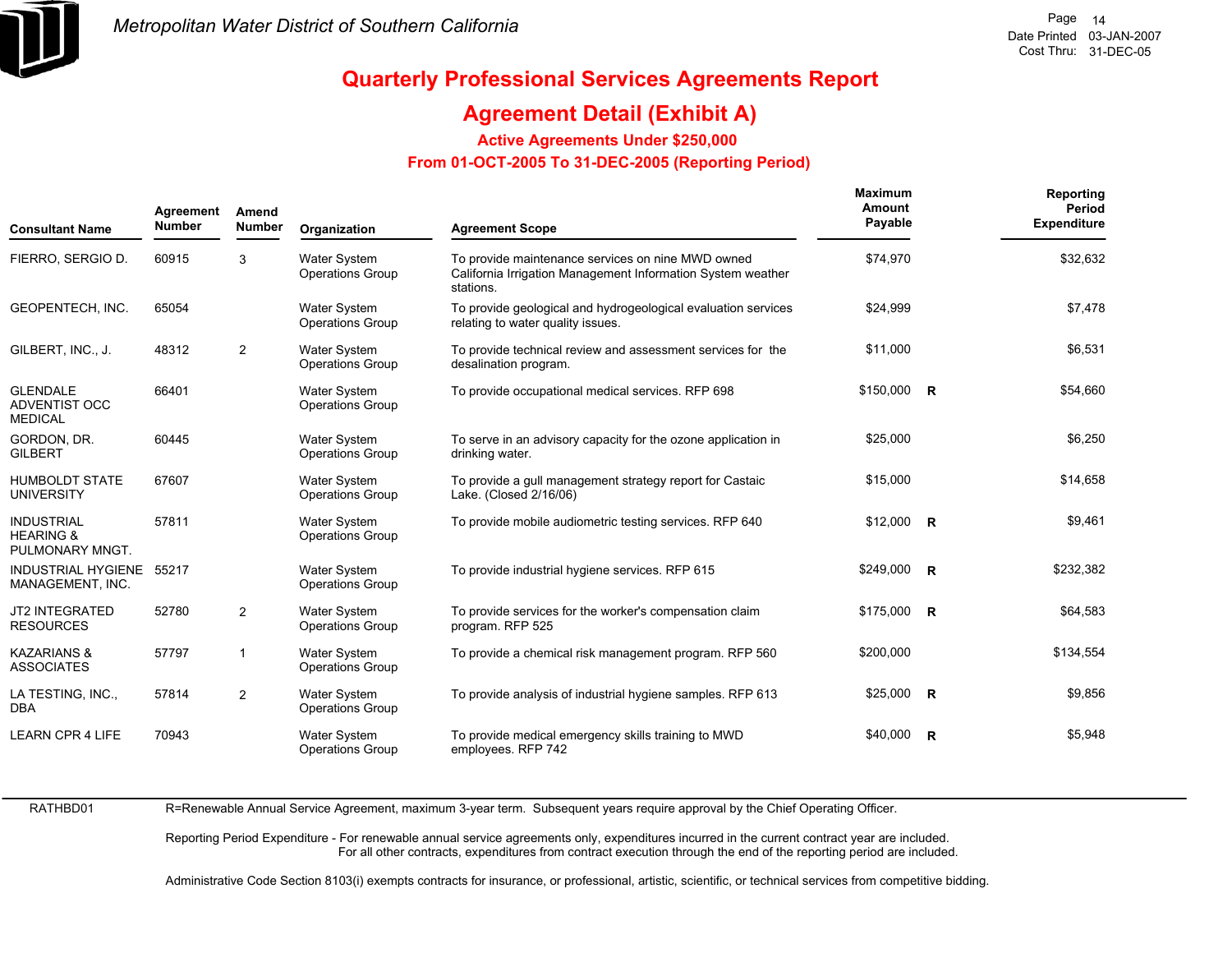

### **Agreement Detail (Exhibit A)**

**Active Agreements Under \$250,000** 

 **From 01-OCT-2005 To 31-DEC-2005 (Reporting Period)** 

| <b>Consultant Name</b>                                            | Agreement<br>Amend<br><b>Number</b><br><b>Number</b><br>Organization |                |                                                | <b>Agreement Scope</b>                                                                                                               | Maximum<br>Amount<br>Payable | Reporting<br>Period<br><b>Expenditure</b> |
|-------------------------------------------------------------------|----------------------------------------------------------------------|----------------|------------------------------------------------|--------------------------------------------------------------------------------------------------------------------------------------|------------------------------|-------------------------------------------|
| NATIONAL SAFETY<br>COMPLIANCE, INC.                               | 57035                                                                |                | <b>Water System</b><br><b>Operations Group</b> | To provide drug and alcohol testing program.                                                                                         | $$15,000$ R                  | \$5,176                                   |
| <b>NETWORK</b><br><b>ENVIRONMENTAL</b><br><b>SYSTEMS</b>          | 56019                                                                |                | <b>Water System</b><br><b>Operations Group</b> | To provide regulatory mandated documentation and<br>documentation for the International Standard Organization.                       | \$20,000 R                   | \$1,099                                   |
| NINYO & MOORE                                                     | 17602                                                                | $\overline{2}$ | <b>Water System</b><br><b>Operations Group</b> | To provide on-call environmental site assessments services.<br>(Closed 8/25/06) RFP 308                                              | \$249,000                    | \$243,966                                 |
| PICORE &<br>ASSOCIATES, INC.                                      | 53614                                                                | $\mathbf{1}$   | Water System<br><b>Operations Group</b>        | To provide threat assessment services. RFP 564                                                                                       | \$240,000                    | \$103,581                                 |
| <b>PROCESS</b><br>APPLICATIONS, INC.                              | 44186                                                                | -1             | <b>Water System</b><br><b>Operations Group</b> | To provide oxidation retrofit project training. (Closed 1/10/06)                                                                     | \$245,000                    | \$244,975                                 |
| <b>PROCESS</b><br>APPLICATIONS, INC.                              | 56017                                                                | 2              | <b>Water System</b><br><b>Operations Group</b> | To develop a training workshop on process optimization<br>services at Jensen Filtration plant.                                       | \$245,000                    | \$202,008                                 |
| <b>PROCESS</b><br>APPLICATIONS, INC.                              | 59688                                                                |                | <b>Water System</b><br><b>Operations Group</b> | To advise Metropolitan on application of ozone in drinking<br>water.                                                                 | \$25,000                     | \$2,028                                   |
| RANDALL, MD, MPH,<br>MICHAEL C.                                   | 65055                                                                |                | <b>Water System</b><br><b>Operations Group</b> | To provide occupational medical consulting services. RFP 697                                                                         | \$50,000 R                   | \$29,700                                  |
| <b>SEPARATION</b><br>CONSULTANTS, INC.                            | 48313                                                                | $\overline{2}$ | <b>Water System</b><br><b>Operations Group</b> | To review DRIP program.                                                                                                              | \$11,000                     | \$7,013                                   |
| <b>TESTAMERICA</b>                                                | 61468                                                                | 3              | <b>Water System</b><br><b>Operations Group</b> | To provide environmental testing services for chemical and<br>microbiological analysis. RFP 646                                      | $$40,000$ R                  | \$9,529                                   |
| <b>WATER QUALITY &amp;</b><br><b>TREATMENT</b><br>SOLUTIONS, INC. | 59686                                                                |                | <b>Water System</b><br><b>Operations Group</b> | To provide research services for Bromate control under the<br>new Stage I rules issued by the US Environmental Protection<br>Agency. | \$25,000                     | \$4,440                                   |
| <b>WECK</b><br>LABORATORIES, INC.                                 | 61469                                                                | -1             | <b>Water System</b><br><b>Operations Group</b> | To provide environmental testing services for chemical and<br>microbiological analysis. RFP 646                                      | \$120,000 R                  | \$31,430                                  |

RATHBD01

R=Renewable Annual Service Agreement, maximum 3-year term. Subsequent years require approval by the Chief Operating Officer.

Reporting Period Expenditure - For renewable annual service agreements only, expenditures incurred in the current contract year are included. For all other contracts, expenditures from contract execution through the end of the reporting period are included.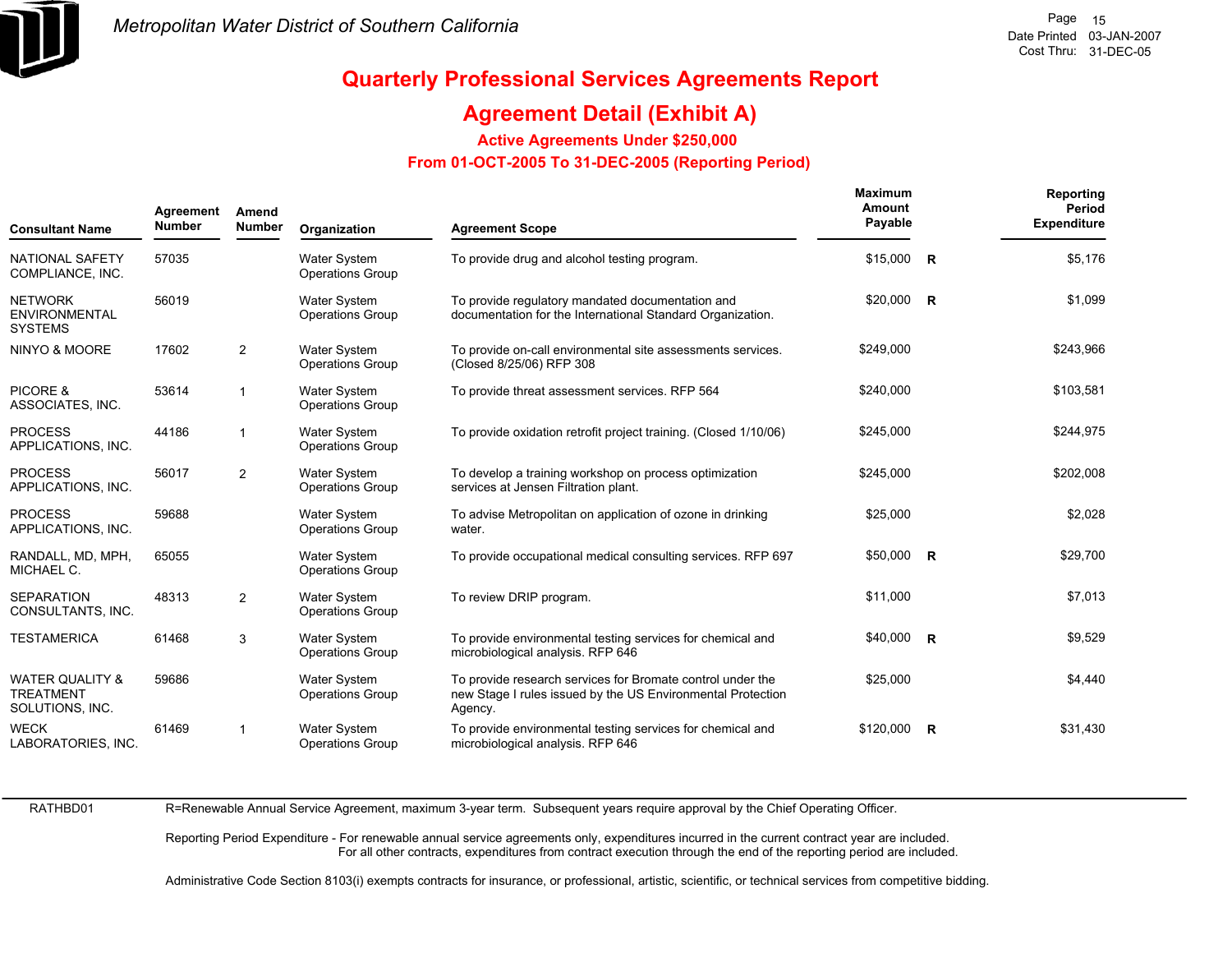

# **Quarterly Professional Services Agreements Report**

### **Agreement Detail (Exhibit A)**

**Active Agreements Under \$250,000** 

 **From 01-OCT-2005 To 31-DEC-2005 (Reporting Period)** 

| <b>Consultant Name</b>                                             | Agreement<br><b>Number</b> | Amend<br><b>Number</b> | Organization                                      | <b>Agreement Scope</b>                                                                                                                               | <b>Maximum</b><br>Amount<br>Payable | Reporting<br>Period<br><b>Expenditure</b> |
|--------------------------------------------------------------------|----------------------------|------------------------|---------------------------------------------------|------------------------------------------------------------------------------------------------------------------------------------------------------|-------------------------------------|-------------------------------------------|
| <b>20 WEST GRAPHIC</b><br><b>STUDIO</b>                            | 68213                      |                        | <b>Water Resources</b><br><b>Management Group</b> | To provide print media services for the Industrial Process<br>Improvement Program. (Closed 8/28/06)                                                  | \$7,500                             | \$3,448                                   |
| 34 NORTH                                                           | 48615                      | $\overline{2}$         | <b>Water Resources</b><br><b>Management Group</b> | To provide on-call resource analysis, biological engineering,<br>and water quality services. (Closed 10/30/06) RFQ 536                               | \$120,000 R                         | \$16,815                                  |
| <b>A&amp;N TECHNICAL</b><br>SERVICES, INC.                         | 54404                      | $\overline{2}$         | <b>Water Resources</b><br><b>Management Group</b> | To provide on-call economics services for resource planning<br>and water resource issues. RFQ 605                                                    | \$150,000                           | \$44,495                                  |
| <b>BYRON BUCK AND</b><br><b>ASSOCIATES</b>                         | 48616                      | $\mathbf{1}$           | <b>Water Resources</b><br><b>Management Group</b> | To provide on-call resource analysis, biological, engineering<br>and water quality services. (Closed 10/30/06) RFQ 536                               | $$205,000$ R                        | \$14,376                                  |
| <b>CALIFORNIA STATE</b><br>UNIVERSITY, FRESNO<br><b>FOUNDATION</b> | 62408                      | $\mathbf{1}$           | <b>Water Resources</b><br><b>Management Group</b> | To provide assistance on the San Joaquin River salt load<br>management measures. (Closed 4/12/06)                                                    | \$53,915                            | \$53,915                                  |
| <b>CAMP DRESSER &amp;</b><br>MCKEE, INC.                           | 54407                      | 2                      | <b>Water Resources</b><br><b>Management Group</b> | To provide on-call economic, statistical, and resource analysis<br>services. RFP 605                                                                 | \$85,000                            | \$63,523                                  |
| CH2M HILL, INC.                                                    | 48617                      | 3                      | <b>Water Resources</b><br><b>Management Group</b> | To provide on-call resource analysis, biological engineering,<br>and water quality services. (Closed 10/30/06) RFQ 536                               | \$240,000 R                         | \$51,471                                  |
| COMPUSA, INC.                                                      | 62406                      | $\mathbf{1}$           | <b>Water Resources</b><br>Management Group        | To provide courseware development services for the Protector<br>del Agua program. (Closed 9/8/06)                                                    | \$85,000                            | \$59,990                                  |
| <b>CONSERVISION</b><br>CONSULTING, LLC                             | 55208                      | $\mathbf{1}$           | <b>Water Resources</b><br><b>Management Group</b> | To provide verification and data collection on the residential<br>and commercial water conservation incentive programs.<br>(Closed 11/24/06) RFP 570 | \$90,000                            | \$33,808                                  |
| DCSE, INC.                                                         | 53612                      |                        | <b>Water Resources</b><br><b>Management Group</b> | To compile Ultra-Low-Flush toilet program historical data.<br>(Closed 7/7/06) RFP 589                                                                | \$240,000                           | \$172,822                                 |
| DCSE, INC.                                                         | 54403                      | 2                      | <b>Water Resources</b><br><b>Management Group</b> | To provide on-call economic services for resource planning<br>and water resource issues. RFQ 605                                                     | \$185,000                           | \$120,063                                 |
| <b>DUDEK &amp;</b><br>ASSOCIATES, INC.                             | 61470                      |                        | <b>Water Resources</b><br><b>Management Group</b> | To provide landscape expertise regarding irrigation, plant<br>usage, and to support the Protector del Agua Program. RFP<br>672                       | \$125,000 R                         | \$5,665                                   |

RATHBD01

R=Renewable Annual Service Agreement, maximum 3-year term. Subsequent years require approval by the Chief Operating Officer.

Reporting Period Expenditure - For renewable annual service agreements only, expenditures incurred in the current contract year are included. For all other contracts, expenditures from contract execution through the end of the reporting period are included.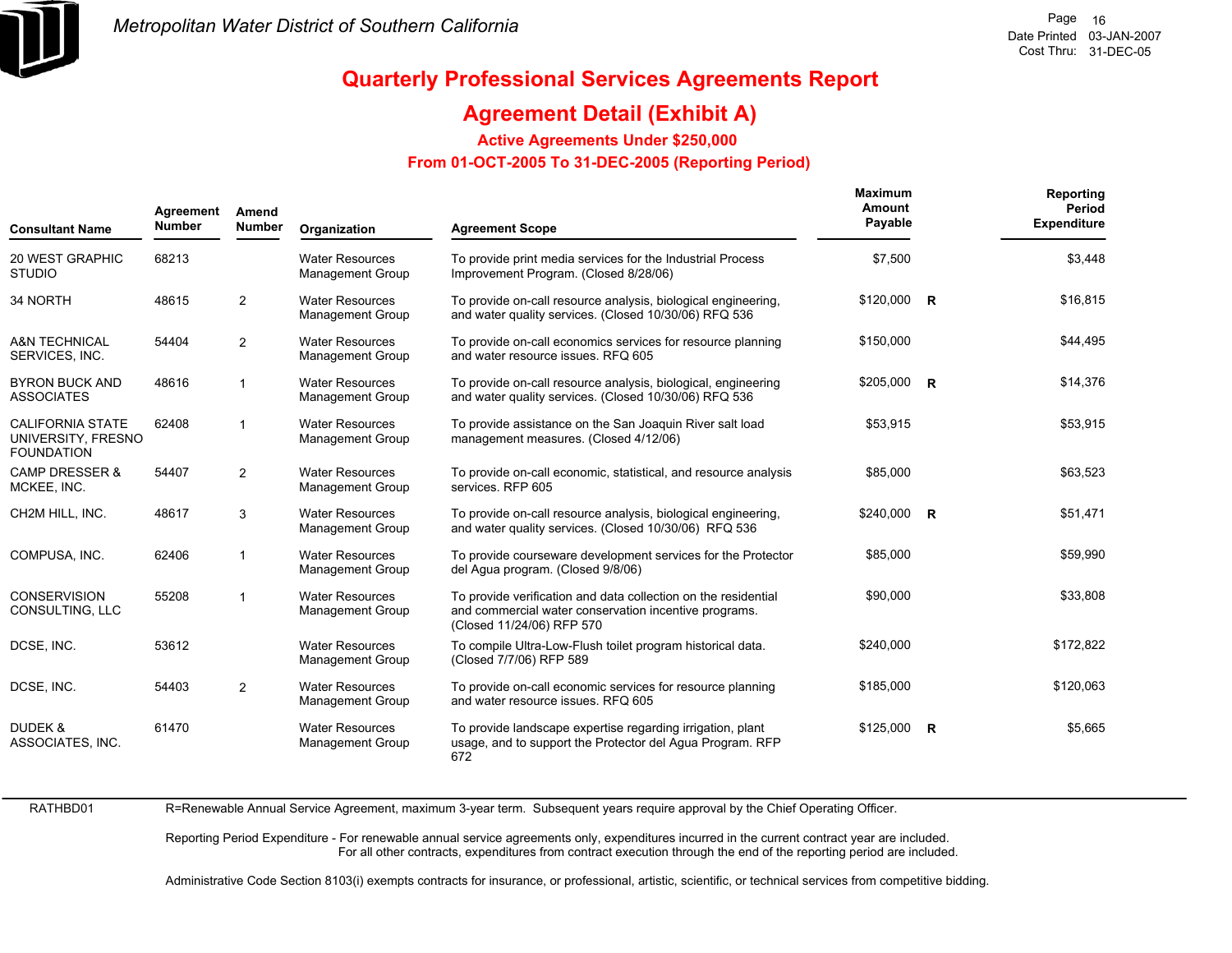

### **Agreement Detail (Exhibit A)**

**Active Agreements Under \$250,000** 

 **From 01-OCT-2005 To 31-DEC-2005 (Reporting Period)** 

| <b>Consultant Name</b>                                                     | Agreement<br><b>Number</b> | Amend<br><b>Number</b> | <b>Agreement Scope</b><br>Organization            |                                                                                                                                                 | Maximum<br>Amount<br>Payable | Reporting<br>Period<br><b>Expenditure</b> |
|----------------------------------------------------------------------------|----------------------------|------------------------|---------------------------------------------------|-------------------------------------------------------------------------------------------------------------------------------------------------|------------------------------|-------------------------------------------|
| <b>ECONOMIC INSIGHTS</b>                                                   | 54408                      |                        | <b>Water Resources</b><br><b>Management Group</b> | To provide on-call economic and statistical evaluation<br>services for water planning and water resource issues.<br>(Closed 7/7/06) RFQ 605     | \$35,000                     | \$27,139                                  |
| <b>ECONOMIC INSIGHTS</b>                                                   | 61484                      |                        | <b>Water Resources</b><br><b>Management Group</b> | To develop the 2005 Regional Urban Water Management<br>Plan. (Closed 6/30/06) RFP 652                                                           | \$159,000                    | \$158,957                                 |
| <b>GEI CONSULTANTS</b>                                                     | 54413                      | $\overline{2}$         | <b>Water Resources</b><br><b>Management Group</b> | To provide on-call economic and statistical assessment of<br>resource planning and water resource issues. (Closed 7/7/06)<br><b>RFP 605</b>     | \$95,000                     | \$34,928                                  |
| GEOPENTECH, INC.                                                           | 36093                      | $\overline{2}$         | <b>Water Resources</b><br><b>Management Group</b> | To provide technical review for groundwater conjunctive use<br>programs.                                                                        | \$210,000                    | \$101,185                                 |
| GEORGESON, DUANE 55212                                                     |                            |                        | <b>Water Resources</b><br>Management Group        | To provide consulting services on water and power resources.<br>(Closed 10/12/06)                                                               | $$174,000$ R                 | \$83,382                                  |
| HDR ENGINEERING,<br><b>INC</b>                                             | 44969                      | 5                      | <b>Water Resources</b><br><b>Management Group</b> | To provide scientific and technical services for Bay Delta.<br>(Closed 10/17/06) RFP 498                                                        | $$95,000$ R                  | \$56,060                                  |
| <b>JONES &amp; STOKES</b><br>ASSOCIATES, INC.                              | 67609                      | $\overline{2}$         | <b>Water Resources</b><br><b>Management Group</b> | To provide biologocial & ecosystem restoration services for<br>the Sacramento-San Joaquin Delta. RFQ 722                                        | $$245,000$ R                 | \$19,441                                  |
| KENNEDY/JENKS/TOD<br>D, LLC                                                | 52783                      | 1                      | <b>Water Resources</b><br><b>Management Group</b> | To provide on-call feasibility engineering services. (Closed<br>10/19/06) RFQ 528                                                               | \$225,000                    | \$179,307                                 |
| M-CUBED                                                                    | 48322                      | 1                      | <b>Water Resources</b><br><b>Management Group</b> | To provide land management technical services. (Closed<br>10/30/06) RFP 534                                                                     | \$240,000                    | \$40,489                                  |
| <b>NATIONAL</b><br><b>ECONOMIC</b><br><b>RESEARCH</b><br><b>ASSOCIATES</b> | 54405                      | $\overline{2}$         | <b>Water Resources</b><br><b>Management Group</b> | To provide on-call economic and statistical assessment<br>evaluation for resource planning and water resource issues.<br><b>RFQ 605</b>         | \$95,000                     | \$33,359                                  |
| RAFTELIS FINANCIAL<br>CONSULTING, PA                                       | 54406                      |                        | <b>Water Resources</b><br><b>Management Group</b> | To provide on-call economic and statistical assessment<br>services for resource planning and water resource issues.<br>(Closed 6/30/06) RFQ 605 | \$35,000                     | \$17,000                                  |

RATHBD01

R=Renewable Annual Service Agreement, maximum 3-year term. Subsequent years require approval by the Chief Operating Officer.

Reporting Period Expenditure - For renewable annual service agreements only, expenditures incurred in the current contract year are included. For all other contracts, expenditures from contract execution through the end of the reporting period are included.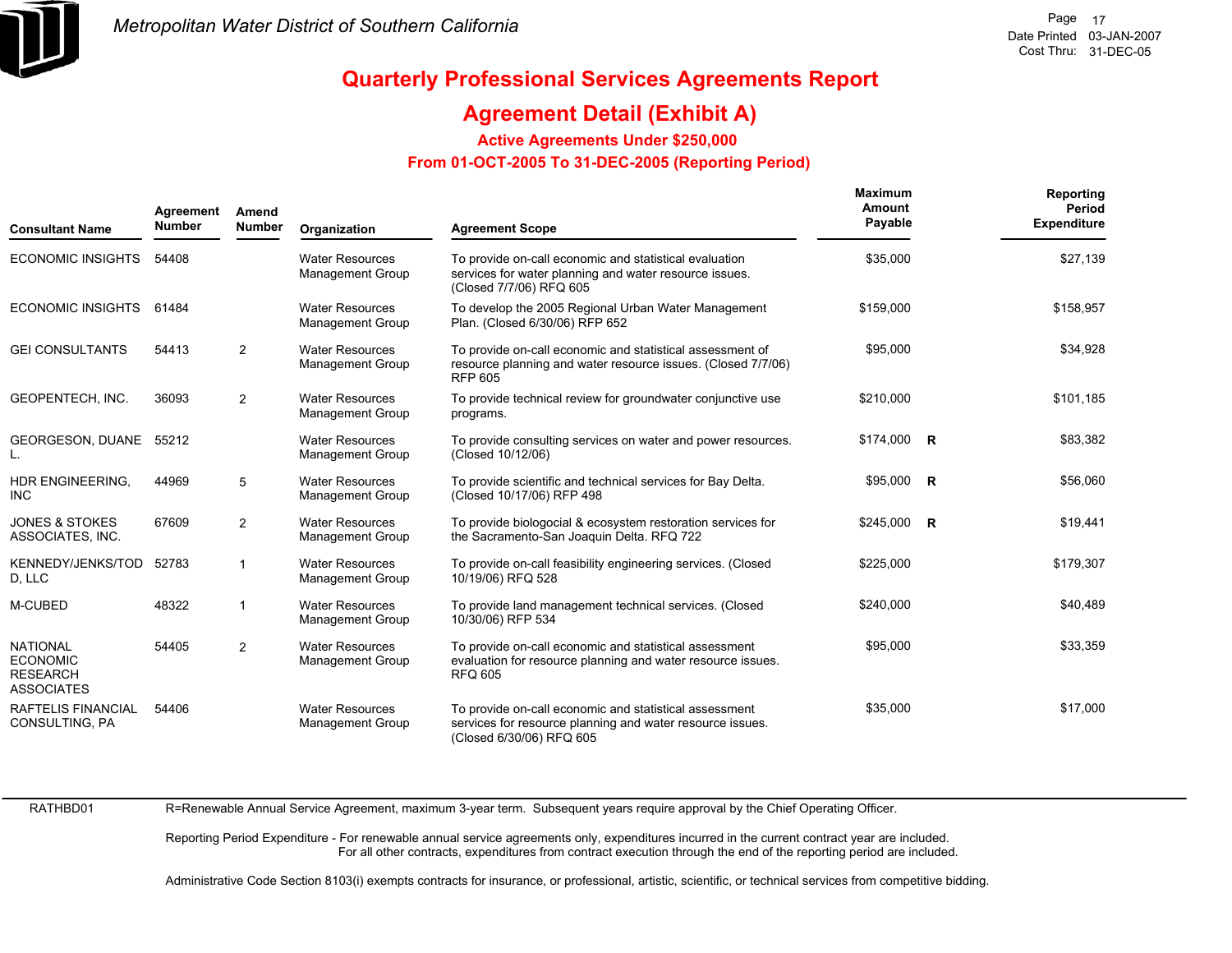

### **Agreement Detail (Exhibit A)**

**Active Agreements Under \$250,000** 

 **From 01-OCT-2005 To 31-DEC-2005 (Reporting Period)** 

| <b>Consultant Name</b>                              | Agreement<br>Amend<br><b>Number</b><br><b>Number</b> |                | Organization                                      | <b>Agreement Scope</b>                                                                                                           | <b>Maximum</b><br>Amount<br>Payable | Reporting<br><b>Period</b><br><b>Expenditure</b> |
|-----------------------------------------------------|------------------------------------------------------|----------------|---------------------------------------------------|----------------------------------------------------------------------------------------------------------------------------------|-------------------------------------|--------------------------------------------------|
| <b>RESOURCE</b><br><b>OPPORTUNITY</b><br>GROUP, LLC | 65053                                                |                | <b>Water Resources</b><br><b>Management Group</b> | To provide clarification on the State Water Control Board<br>policy on recycled water. (Closed 11/27/06)                         | \$40,000                            | \$4,188                                          |
| S.P. CRAMER &<br><b>ASSOCIATES</b>                  | 67610                                                | 3              | <b>Water Resources</b><br><b>Management Group</b> | To provide environmental services for the Sacramento-San<br>Joaquin Delta. RFQ 722                                               | $$245,000$ R                        | \$140,924                                        |
| SCHULTZ, DONALD                                     | 65042                                                |                | <b>Water Resources</b><br><b>Management Group</b> | To provide training services for the Protector Del Agua<br>Program. RFQ 693                                                      | \$240,000                           | \$13,850                                         |
| STUCKI, DEREK G.                                    | 65041                                                |                | <b>Water Resources</b><br><b>Management Group</b> | To provide training service for the Protector Del Agua<br>Program. RFQ 693                                                       | \$240,000                           | \$25,276                                         |
| <b>SURFACE WATER</b><br>RESOURCES, INC.             | 67611                                                | $\overline{1}$ | <b>Water Resources</b><br><b>Management Group</b> | To provide biological & ecosystem restoration services for the<br>Sacramento San Joaquin Delta. RFP 722                          | $$245,000$ R                        | \$49,374                                         |
| <b>WATERWISE</b><br>CONSULTING                      | 65040                                                | -1             | <b>Water Resources</b><br><b>Management Group</b> | To provide training services for the Protector Del Agua<br>program. RFQ 693                                                      | \$180,000 R                         | \$130,541                                        |
| <b>WHEELER COMPANY</b>                              | 65039                                                |                | <b>Water Resources</b><br>Management Group        | To provide training and class instruction for the Protector Del<br>Aqua program. RFQ 693                                         | \$240,000                           | \$6,725                                          |
| Y COM                                               | 61467                                                | $\overline{1}$ | <b>Water Resources</b><br><b>Management Group</b> | To provide facilitation services through the Community<br>Improvement Program for the Palo Verde project. (Closed<br>$3/20/06$ ) | \$201,000                           | \$171,408                                        |
| <b>ANCHOR</b><br>ENVIRONMENTAL,<br><b>LLC</b>       | 56868                                                | $\overline{1}$ | <b>General Counsel</b>                            | To provide assistance with the FERC re-licensing process for<br>Oroville Dam.                                                    | \$75,000                            | \$26,951                                         |
| <b>MASON &amp; MASON</b>                            | 69373                                                |                | <b>General Counsel</b>                            | To provide real estate appraisal and associated services<br>related to Metropolitan real property.                               | \$249.800                           | \$82,190                                         |
| <b>RYAN &amp; FELSTED</b>                           | 43714                                                | $\mathbf{1}$   | <b>General Counsel</b>                            | To provide legal commercial real estate services.                                                                                | \$50,000                            | \$26,255                                         |
| <b>VON KLUG &amp;</b><br>ASSOCIATES, INC.           | 60827                                                |                | <b>General Counsel</b>                            | To provide legal services for relocation assistance quidelines<br>conforming to current legal requirements. (Closed 4/27/06)     | \$25,000                            | \$17,160                                         |

RATHBD01 R=Renewable Annual Service Agreement, maximum 3-year term. Subsequent years require approval by the Chief Operating Officer.

> Reporting Period Expenditure - For renewable annual service agreements only, expenditures incurred in the current contract year are included. For all other contracts, expenditures from contract execution through the end of the reporting period are included.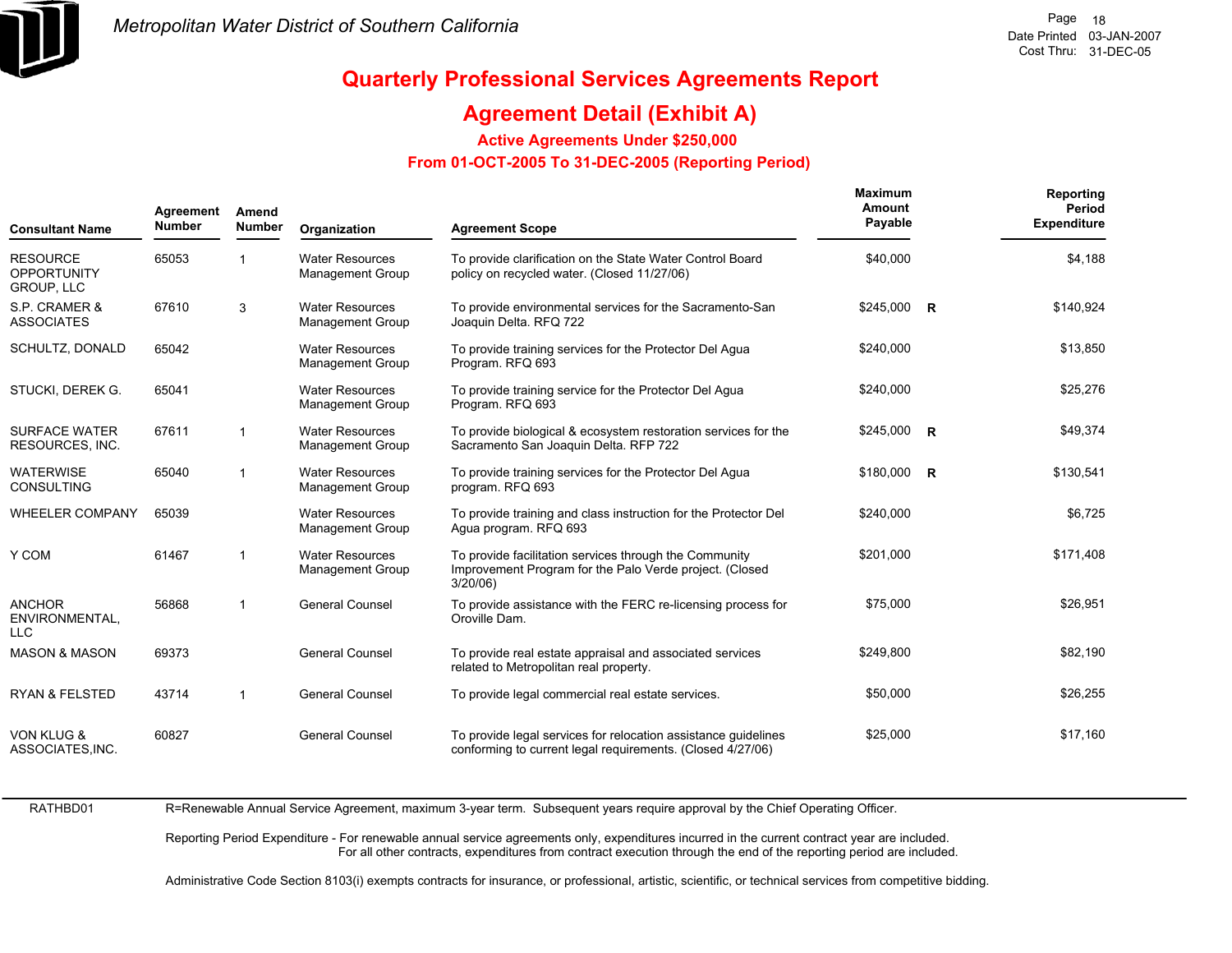

# **Agreement Detail (Exhibit A)**

**Active Agreements Under \$250,000** 

 **From 01-OCT-2005 To 31-DEC-2005 (Reporting Period)** 

| <b>Consultant Name</b>                                           | Agreement<br><b>Number</b>        | Amend<br><b>Number</b> | Organization                                        | <b>Agreement Scope</b>                                                                    | Maximum<br>Amount<br>Payable | Reporting<br>Period<br><b>Expenditure</b> |
|------------------------------------------------------------------|-----------------------------------|------------------------|-----------------------------------------------------|-------------------------------------------------------------------------------------------|------------------------------|-------------------------------------------|
| THE COHEN GROUP                                                  | 68855                             |                        | Office of the Auditor                               | To provide an assessment for the Hazardous Material audit<br>assignment. (Closed 7/17/06) | \$35,000                     | \$16,285                                  |
| <b>HENRY NUNEZ</b><br><b>COORDINATED LAND</b><br><b>SERVICES</b> | 67385                             |                        | <b>Real Property</b><br>Development &<br>Management | To provide appraisal services for residential property<br>acquisitions. (Closed 8/15/06)  | \$250,000                    | \$13,724                                  |
| <b>URBAN</b><br>CROSSROADS, INC.                                 | 46207                             | 3                      | <b>Real Property</b><br>Development &<br>Management | To provide traffic study services for DVL. RFP 518                                        | \$50,000                     | \$27,472                                  |
|                                                                  | <b>Total Number of Agreements</b> |                        | 214                                                 | <b>Totals</b>                                                                             | \$28,420,419                 | \$12,953,044                              |

**\* \* \* End of Report \* \* \***

RATHBD01

R=Renewable Annual Service Agreement, maximum 3-year term. Subsequent years require approval by the Chief Operating Officer.

Reporting Period Expenditure - For renewable annual service agreements only, expenditures incurred in the current contract year are included. For all other contracts, expenditures from contract execution through the end of the reporting period are included.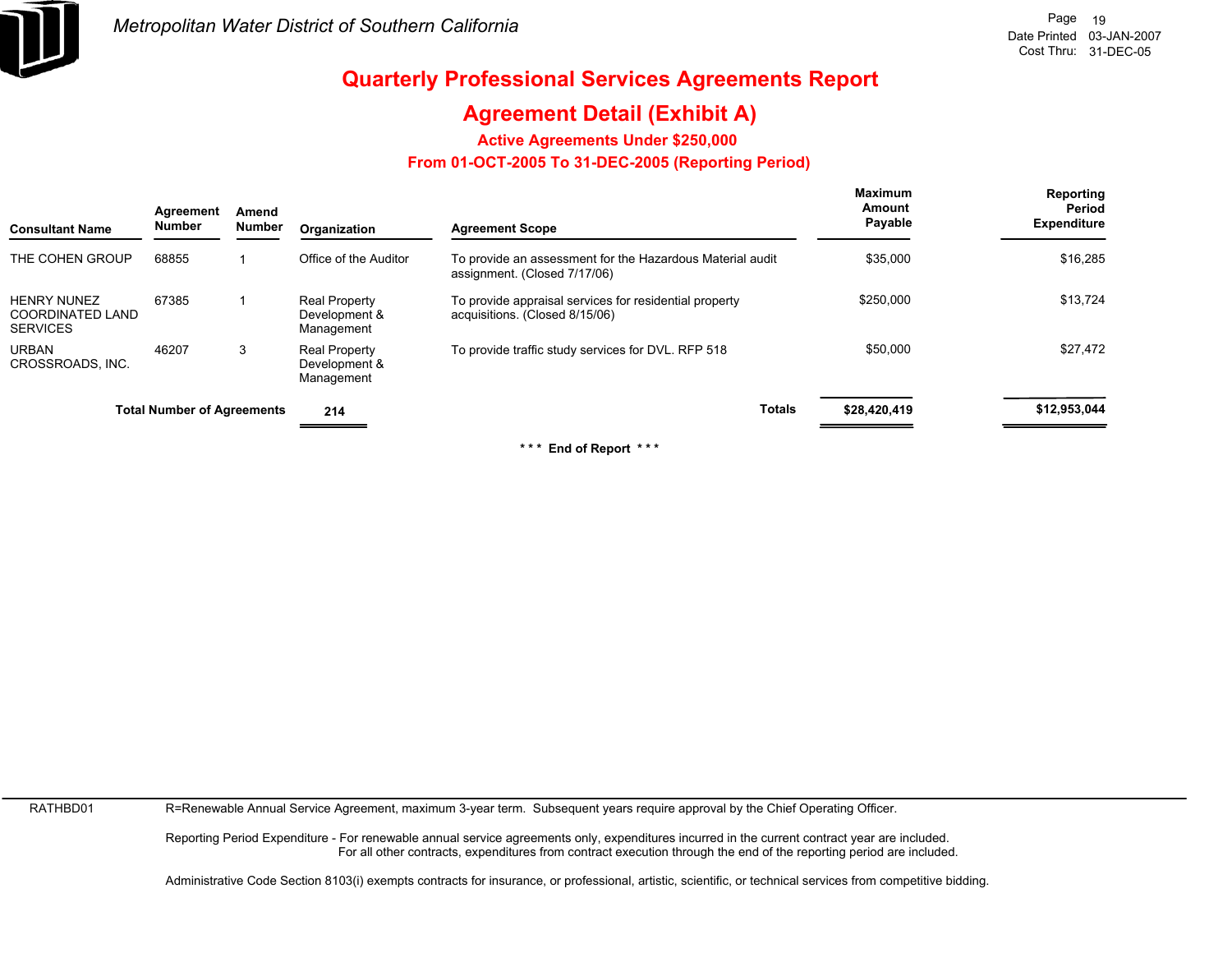

RATHBD01

# **Quarterly Professional Services Agreements Report**

#### **Agreement Detail (Exhibit B)**

**Active Agreements Over \$250,000**

#### **From 01-OCT-2005 To 31-DEC-2005 (Reporting Period)**

| <b>Consultant Name</b>                                         | Agreement<br><b>Number</b> | Amend<br><b>Number</b>  | <b>Board</b><br>Approved<br>Date | <b>Board</b><br>Letter | Organization                      | <b>Agreement Scope</b>                                                                                                                                | Maximum<br>Amount<br>Payable | Reporting<br>Period<br><b>Expenditure</b> |
|----------------------------------------------------------------|----------------------------|-------------------------|----------------------------------|------------------------|-----------------------------------|-------------------------------------------------------------------------------------------------------------------------------------------------------|------------------------------|-------------------------------------------|
| BATE, PETERSON,<br>DEACON, ZINN &<br>YOUNG LLP                 | 71333                      | $\overline{1}$          | 11-OCT-05                        | 5F                     | Chief<br>Executive's<br>Office    | To provide advice and assistance on labor and<br>human resource related issues. Closed<br>7/24/06                                                     | \$508,000                    | \$249,187                                 |
| LIEBERT. CASSIDY &<br><b>WHITMORE</b>                          | 60452                      | $\overline{2}$          | 16-MAY-06                        | 7-8                    | Chief<br>Executive's<br>Office    | To provide Metropolitan with negotiation<br>services to reach an agreement with the<br>employee bargaining units.                                     | \$349,000                    | \$183,432                                 |
| <b>DRIVER ALLIANT</b><br><b>INSURANCE</b><br><b>SERVICES</b>   | 66402                      |                         | 08-JUN-04                        | $8 - 2$                | <b>Chief Financial</b><br>Officer | To provide insurance brokerage services. RFP<br>711                                                                                                   | \$1,400,000 R                | \$1,084,158                               |
| <b>MARSH RISK &amp;</b><br><b>INSURANCE</b><br><b>SERVICES</b> | A04571-A                   | $\overline{\mathbf{1}}$ | 28-APR-98                        | $8 - 7$                | <b>Chief Financial</b><br>Officer | To provide payment services for OCIP<br>insurance premium for DVL Project. (Closed<br>3/27/06) RFP 102                                                | \$44,352,537                 | \$33,796,255                              |
| <b>REAMS ASSET</b><br>MANAGEMENT CO.<br><b>LLC</b>             | 48305                      |                         | 12-MAR-02                        | $9 - 2$                | <b>Chief Financial</b><br>Officer | To provide investment management services<br>for MWD, RFP 516                                                                                         | \$324,000 R                  | \$127,333                                 |
| <b>APPLICATIONS</b><br><b>SOFTWARE</b><br>TECHNOLOGY CORP.     | 59671                      | $\mathbf{1}$            | 09-MAR-04                        | $8-5$                  | Corporate<br>Resources            | To provide technical services for the<br>installation of Oracle Project Accounting and<br>Grant Management Modules. (Closed 2/2/06)<br><b>RFP 659</b> | \$1,245,000                  | \$1,244,960                               |
| <b>BECHTEL</b><br><b>CORPORATION</b>                           | A04532                     | $\overline{7}$          | 19-NOV-96                        | $8 - 3$                | Corporate<br>Resources            | To provide geological and geotechnical<br>services for the Inland Feeder Project. (Closed<br>11/17/06) RFP 080                                        | \$29,200,000                 | \$26,466,433                              |
| <b>BLACK &amp; VEATCH</b>                                      | 51538                      | 2                       | 09-NOV-04                        | $9 - 2$                | Corporate<br>Resources            | To provide engineering services for the<br>Oxidation Retrofit Programs. RFP 556                                                                       | \$1,200,000                  | \$519,552                                 |
| <b>BLACK &amp; VEATCH</b>                                      | 52795                      | $\mathbf{1}$            | 10-DEC-02                        | $9 - 4$                | Corporate<br>Resources            | To provide hydrogeological groundwater<br>modeling services. (Closed 11/17/06) RFP 585                                                                | \$650,000                    | \$567,129                                 |
| <b>BLACK &amp; VEATCH</b><br><b>CORPORATION</b>                | 55207                      | 2                       | 13-MAY-03                        | $8 - 10$               | Corporate<br><b>Resources</b>     | To provide on-call process engineering<br>services. RFQ 578                                                                                           | \$4,750,000                  | \$3,378,173                               |
| <b>BUTIER</b><br><b>CONSTRUCTION</b><br><b>MANAGER</b>         | 62422                      | $\mathbf{1}$            | 12-OCT-04                        | $9 - 3$                | Corporate<br>Resources            | To provide construction management and<br>inspection services for San Diego Pipeline No.<br>6. RFP 550                                                | \$5,000,000                  | \$1,129,867                               |

R=Renewable Annual Service Agreement, maximum 3-year term. Subsequent years require approval by the Chief Operating Officer.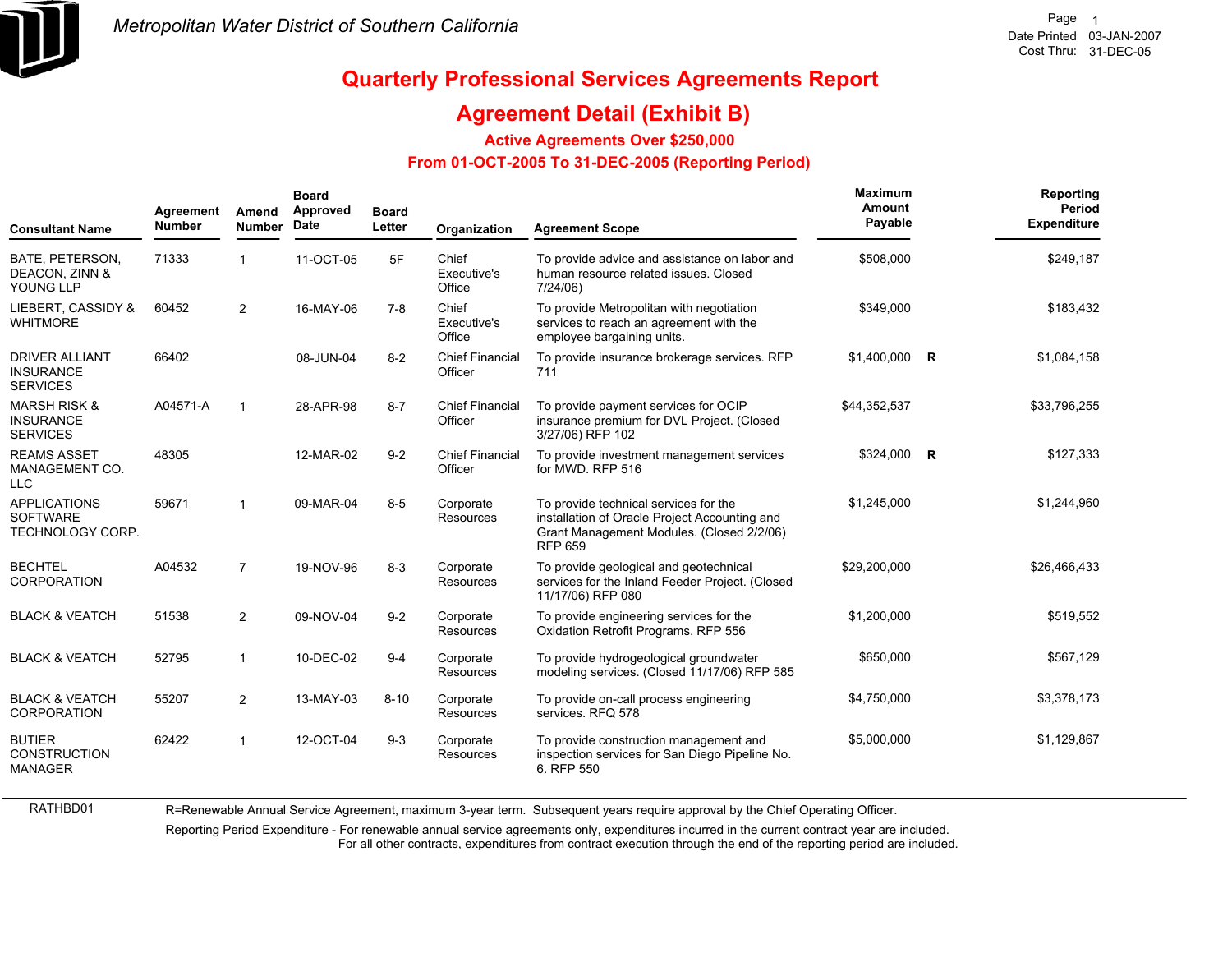

RATHBD01

# **Quarterly Professional Services Agreements Report**

#### **Agreement Detail (Exhibit B)**

**Active Agreements Over \$250,000**

#### **From 01-OCT-2005 To 31-DEC-2005 (Reporting Period)**

| <b>Consultant Name</b>                                | Agreement<br><b>Number</b> | Amend<br><b>Number</b> | <b>Board</b><br>Approved<br>Date | <b>Board</b><br>Letter | Organization           | <b>Agreement Scope</b>                                                                                          | Maximum<br>Amount<br>Payable | Reporting<br><b>Period</b><br><b>Expenditure</b> |
|-------------------------------------------------------|----------------------------|------------------------|----------------------------------|------------------------|------------------------|-----------------------------------------------------------------------------------------------------------------|------------------------------|--------------------------------------------------|
| <b>CAMP DRESSER &amp;</b><br>MCKEE, INC.              | 51549                      | 5                      | 14-JUN-05                        | $8-6$                  | Corporate<br>Resources | To provide process engineering services for<br>the Oxidation Retrofit Program. RFP 556                          | \$20,851,000                 | \$14,702,803                                     |
| <b>CAMP DRESSER &amp;</b><br>MCKEE, INC.              | 55220                      | $\mathbf{1}$           | 10-JUN-03                        | $8 - 2$                | Corporate<br>Resources | To provide general engineering services for<br>filtration plants. RFQ 578                                       | \$2,000,000 R                | \$427,043                                        |
| CAROLLO<br>ENGINEERS, P.C.                            | 51144                      | 2                      | 12-MAR-02                        | $9-5$                  | Corporate<br>Resources | To provide process engineering services for<br>the Oxidation Retrofit Program. RFP 556                          | \$3,000,000                  | \$2,151,482                                      |
| CAROLLO<br>ENGINEERS, P.C.                            | 55219                      | $\mathbf{1}$           | 10-JUN-03                        | $8-2$                  | Corporate<br>Resources | To provide on-call plant engineering services.<br><b>RFQ 578</b>                                                | \$2,000,000 R                | \$259,300                                        |
| CAROLLO<br>ENGINEERS, P.C.                            | 68899                      |                        | 12-JUL-05                        | $8 - 4$                | Corporate<br>Resources | To provide engineering design services for the<br>Weymouth Oxidation Retrofit Program. RFQ<br>719               | \$8,000,000                  | \$538,727                                        |
| CH2M HILL, INC.                                       | 51550                      |                        | 12-MAR-02                        | $9 - 5$                | Corporate<br>Resources | To provide process engineering services for<br>the Oxidation Retrofit Program. RFP 556                          | \$500,000                    | \$135,916                                        |
| <b>COAST SURVEYING.</b><br>INC.                       | 60294                      |                        | 14-OCT-03                        | $9 - 4$                | Corporate<br>Resources | To provide survey and mapping services for 3-<br>320 parcels for the CRA Recordation project.<br><b>RFP 622</b> | \$1,121,941                  | \$346,064                                        |
| <b>DAVID EVANS AND</b><br>ASSOCIATES, INC.            | 60451                      |                        | 14-OCT-03                        | $9 - 4$                | Corporate<br>Resources | To provide survey and mapping services for<br>parcels 4-168 for the CRA Recordation<br>Project. RFP 622         | \$421,209                    | \$380,709                                        |
| DHI, INC.                                             | 65052                      | $\mathbf{1}$           | 12-OCT-04                        | $9 - 7$                | Corporate<br>Resources | To provide a Real-Time operating system for<br>Metropolitan's water distribution system. RFP<br>675             | \$2,100,000                  | \$165,900                                        |
| DUDEK &<br>ASSOCIATES, INC.                           | A04767                     | 2                      | 27-OCT-94                        | $8 - 4$                | Corporate<br>Resources | To provide survey, and mapping services for<br>San Diego Pipeline No. 6 Project. RFP 122                        | \$880,000                    | \$648,758                                        |
| <b>FORTECH</b><br><b>SOFTWARE</b><br>CONSULTING, INC. | 62415                      | $\mathbf{1}$           | 14-FEB-06                        | $7 - 1$                | Corporate<br>Resources | To provide software development services for<br>a power management system. RFP 662                              | \$697,000                    | \$320,000                                        |
| <b>GEOMATRIX</b><br>CONSULTANTS, INC.                 | 51132                      | $\mathbf{1}$           | 08-OCT-02                        | $8 - 7$                | Corporate<br>Resources | To provide geotechnical studies for DVR<br>project. RFQ 528                                                     | \$575,000                    | \$389,426                                        |

R=Renewable Annual Service Agreement, maximum 3-year term. Subsequent years require approval by the Chief Operating Officer.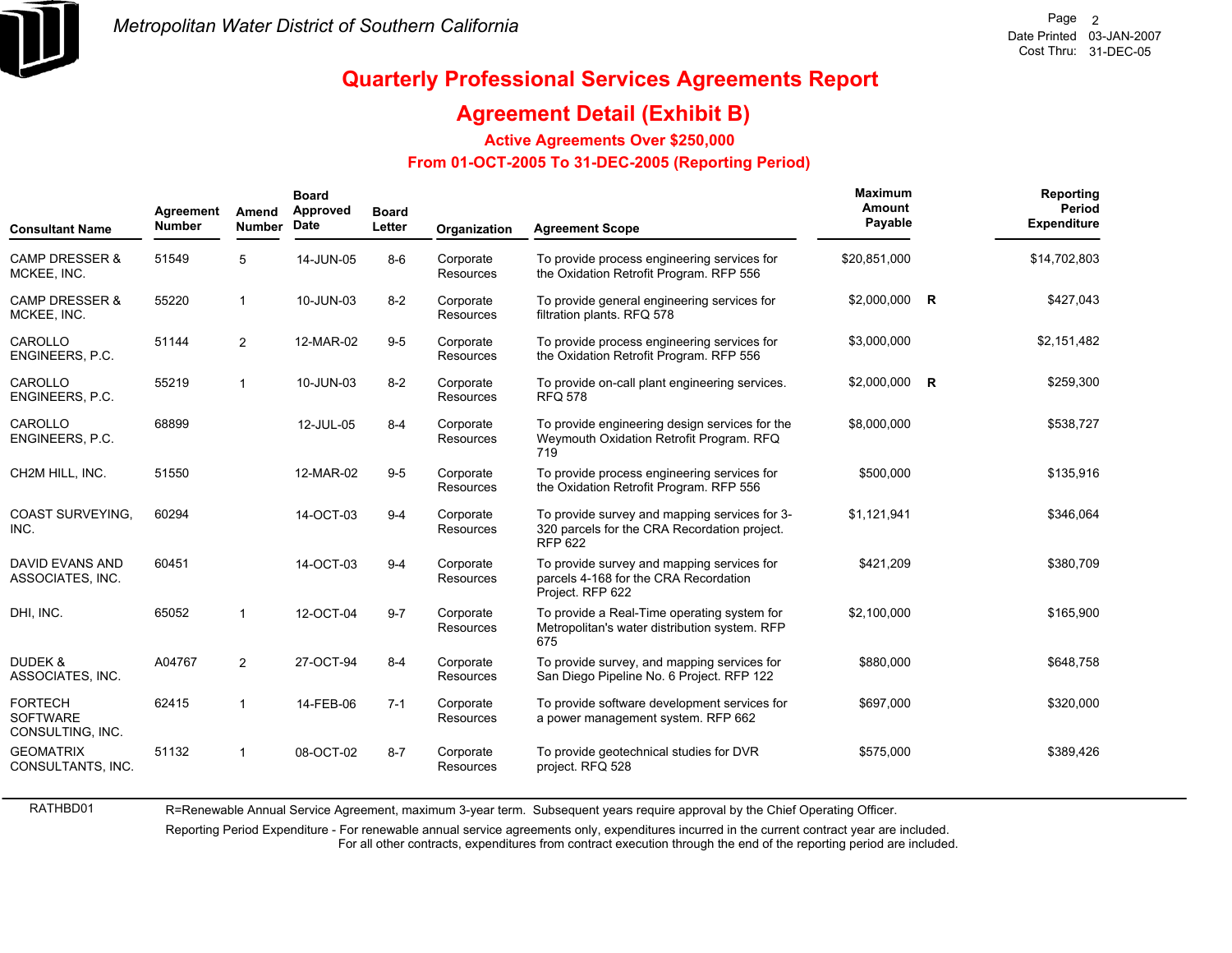

#### **Agreement Detail (Exhibit B)**

**Active Agreements Over \$250,000**

#### **From 01-OCT-2005 To 31-DEC-2005 (Reporting Period)**

| <b>Consultant Name</b>                                        | Agreement<br><b>Number</b> | Amend<br><b>Number</b> | <b>Board</b><br>Approved<br>Date | <b>Board</b><br>Letter | Organization                  | <b>Agreement Scope</b>                                                                                                  | Maximum<br>Amount<br>Payable |             | Reporting<br>Period<br><b>Expenditure</b> |
|---------------------------------------------------------------|----------------------------|------------------------|----------------------------------|------------------------|-------------------------------|-------------------------------------------------------------------------------------------------------------------------|------------------------------|-------------|-------------------------------------------|
| <b>HATCH MOTT</b><br>MACDONALD, INC.                          | 46862                      |                        | 13-JUL-06                        | $8 - 6$                | Corporate<br>Resources        | To provide construction management services<br>for Arrowhead tunnel and other reaches of the<br>Inland Feeder, RFP 468  | \$20,900,000                 |             | \$9,051,452                               |
| HDR ENGINEERING,<br>INC.                                      | 56024                      | 5                      | 16-MAY-06                        | $8 - 3$                | Corporate<br>Resources        | To provide on-call process and plant<br>engineering services. RFQ 578                                                   | \$962,000                    |             | \$410,546                                 |
| <b>HELIX</b><br><b>ENVIRONMENTAL</b><br>PLANNING, INC.        | 57395                      | 1                      | 09-SEP-03                        | $8 - 2$                | Corporate<br><b>Resources</b> | To provide as-needed environmental planning<br>services. RFQ 546                                                        | \$500,000                    | <b>R</b>    | \$53,905                                  |
| <b>HUNSAKER AND</b><br><b>ASSOCIATES</b>                      | 60447                      |                        | 14-OCT-03                        | $9 - 4$                | Corporate<br><b>Resources</b> | To provide survey and mapping services for 4-<br>211 parcels for the CRA Recordation Project.<br><b>RFP 622</b>         | \$474,390                    |             | \$161,886                                 |
| JACOBS ASSOCIATES 44968                                       |                            |                        | 11-DEC-01                        | $9 - 1$                | Corporate<br><b>Resources</b> | To provide construction services for the<br>Arrowhead Tunnels of the Inland Feeder, RFP<br>505                          | \$10,000,000                 |             | \$5,131,876                               |
| <b>JOHNSON</b><br>CONTROLS, INC.                              | 54400                      |                        | 10-JUN-03                        | $9 - 4$                | Corporate<br>Resources        | To design and install an improved security<br>system for Metropolitan. RFP 600                                          | \$8,365,000                  |             | \$6,252,938                               |
| <b>JOHNSON-FRANK &amp;</b><br>ASSOC. INC.                     | 60295                      |                        | 14-OCT-03                        | $9 - 4$                | Corporate<br><b>Resources</b> | To provide survey and mapping services for<br>the CRA 3-321 parcels for the Recordation<br>Project. RFP 622             | \$346,311                    |             | \$227,267                                 |
| <b>KDG DEVELOPMENT</b><br>& CONSTRUCTION<br><b>CONSULTING</b> | 68220                      |                        | 14-JUN-05                        | $8 - 6$                | Corporate<br><b>Resources</b> | To provide project management support for<br>Metropolitan's ORP work at Skinner,<br>Weymouth and Diemer plants. RFQ 661 | \$1,750,000                  |             | \$76,635                                  |
| <b>KENNEDY/JENKS</b><br>CONSULTANTS, INC.                     | 55221                      | 3                      | 10-JUN-03                        | $8 - 2$                | Corporate<br><b>Resources</b> | To provide on-call plant engineering services.<br><b>RFQ 578</b>                                                        | \$2,000,000                  | $\mathbf R$ | \$248,483                                 |
| <b>LAWYERS TITLE</b><br><b>COMPANY</b>                        | 56006                      |                        | 11-MAY-04                        | $9-6$                  | Corporate<br>Resources        | To provide land title research services for the<br>Palo Verde Program. (Closed 10/16/06)                                | \$300,000                    |             | \$156,770                                 |
| LEE & RO, INC.                                                | 55222                      | 6                      | 14-MAR-06                        | $8 - 3$                | Corporate<br><b>Resources</b> | To provide design services for Jensen and<br>Skinner facilities, RFQ 578                                                | \$5,730,000                  |             | \$3,654,565                               |

RATHBD01

R=Renewable Annual Service Agreement, maximum 3-year term. Subsequent years require approval by the Chief Operating Officer.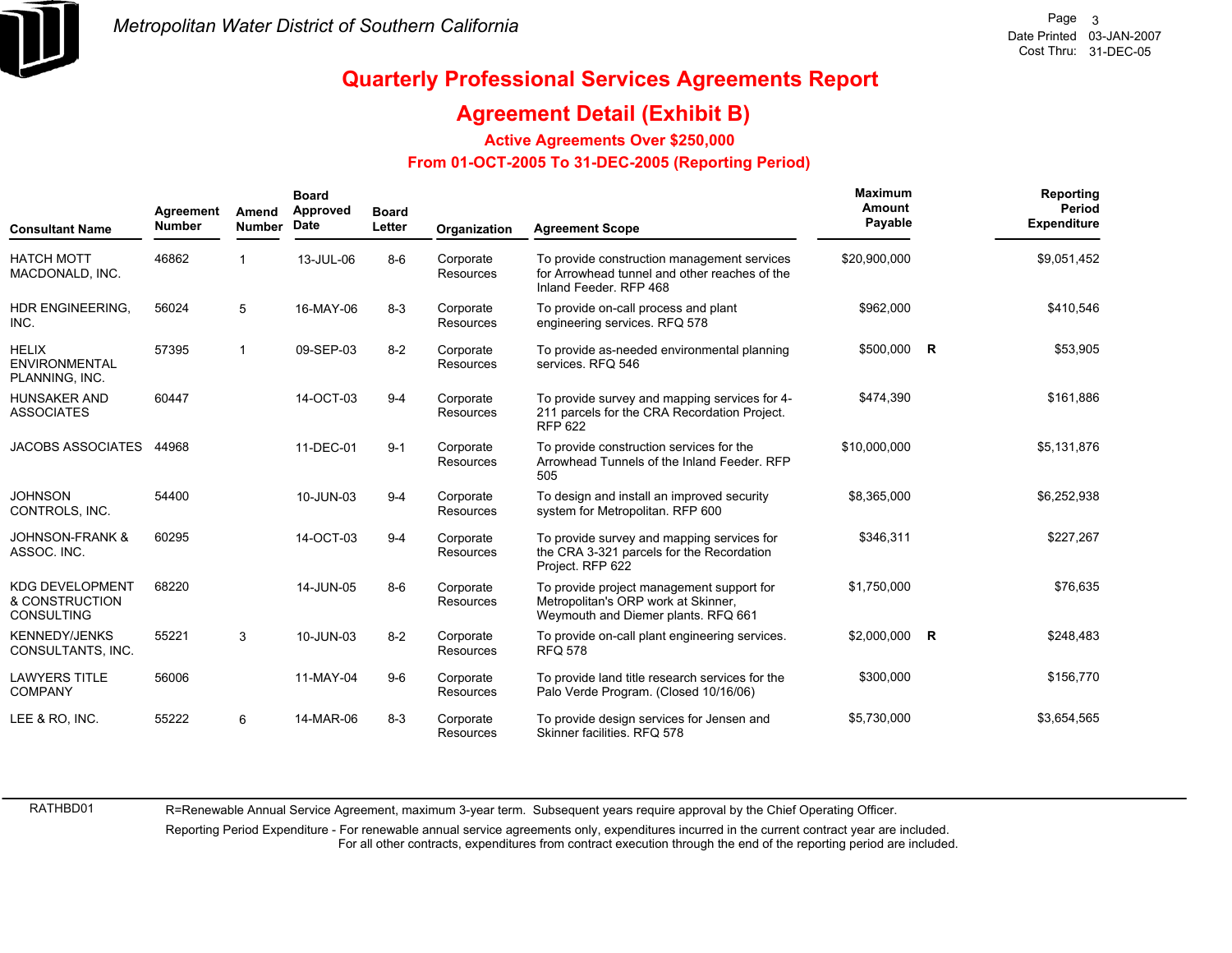

RATHBD01

# **Quarterly Professional Services Agreements Report**

#### **Agreement Detail (Exhibit B)**

**Active Agreements Over \$250,000**

#### **From 01-OCT-2005 To 31-DEC-2005 (Reporting Period)**

| <b>Consultant Name</b>                                         | Agreement<br><b>Number</b> | Amend<br><b>Number</b> | <b>Board</b><br>Approved<br>Date | <b>Board</b><br>Letter | Organization                  | <b>Agreement Scope</b>                                                                                                                          | Maximum<br>Amount<br>Payable |   | Reporting<br>Period<br><b>Expenditure</b> |
|----------------------------------------------------------------|----------------------------|------------------------|----------------------------------|------------------------|-------------------------------|-------------------------------------------------------------------------------------------------------------------------------------------------|------------------------------|---|-------------------------------------------|
| LEE & RO, INC.                                                 | 56027                      |                        | 10-JUN-03                        | $8 - 2$                | Corporate<br><b>Resources</b> | To provide on-call engineering services for<br>Metropolitan's water treatment facilities. RFQ<br>578                                            | \$2,000,000                  | R | \$608,101                                 |
| LEE & RO, INC.                                                 | 63632                      |                        | 14-SEP-04                        | $9 - 2$                | Corporate<br>Resources        | To provide engineering services for final<br>design of the distribution system treated cross<br>connection prevention program. RFQ 654          | \$1,100,000                  |   | \$111,001                                 |
| <b>MARRS SERVICES,</b><br>INC.                                 | 65051                      |                        | 14-DEC-04                        | $9 - 1$                | Corporate<br>Resources        | To provide construction management of<br>inspection services. (Closed 4/11/06) RFQ 550                                                          | \$3,600,000                  |   | \$1,019,389                               |
| <b>MARSH RISK &amp;</b><br><b>INSURANCE</b><br><b>SERVICES</b> | 11995-A                    | $\overline{2}$         | 28-JUL-98                        | $8 - 3$                | Corporate<br><b>Resources</b> | To provide insurance premium payment for the<br>Inland Feeder Project. (Closed 7/7/06) RFP<br>102                                               | \$41,891,832                 |   | \$26,132,096                              |
| <b>MOFFATT &amp; NICHOL</b><br><b>ENGINEERS</b>                | 51139                      | 3                      | 09-DEC-03                        | $8 - 2$                | Corporate<br><b>Resources</b> | To provide design services for the DVL<br>Recreation Project. RFP 581                                                                           | \$1,213,600                  |   | \$1,165,305                               |
| MWH AMERICAS, INC.                                             | 51145                      |                        | 12-MAR-02                        | $9-5$                  | Corporate<br><b>Resources</b> | To provide process engineering services for<br>Skinner, Weymouth, and Diemer Oxidation<br>Retrofit Programs. RFP 556                            | \$1,455,000                  |   | \$573,623                                 |
| MWH AMERICAS, INC.                                             | 57620                      | $\overline{2}$         | 09-SEP-03                        | $8 - 2$                | Corporate<br><b>Resources</b> | To provide engineering design support<br>services for various engineering projects. RFP<br>575                                                  | \$2,000,000 R                |   | \$2,320,677                               |
| MWH AMERICAS, INC.                                             | 55224                      | $\overline{2}$         | 10-JUN-03                        | $8 - 2$                | Corporate<br><b>Resources</b> | To provide on-call engineering services for<br>water treatment plant support systems. RFQ<br>578                                                | \$2,000,000 R                |   | \$613,156                                 |
| ORSA CONSULTING<br>ENGINEERS, INC.                             | 63630                      |                        | 14-SEP-04                        | $9 - 2$                | Corporate<br><b>Resources</b> | To provide engineering services for final<br>design of the distribution system treated water<br>cross connection prevention program. RFQ<br>654 | \$1,100,000                  |   | \$322,243                                 |
| P & D CONSULTANTS. A04588<br>INC.                              |                            | 4                      | 22-FEB-94                        | $8 - 4$                | Corporate<br>Resources        | To provide survey engineering services for the<br>Inland Feeder Project. (Closed 10/19/06) RFP                                                  | \$11,000,000                 |   | \$9,081,524                               |
| P & D CONSULTANTS.<br>INC.                                     | 62412                      | -1                     | 12-OCT-04                        | $9 - 3$                | Corporate<br><b>Resources</b> | To provide mitigation monitoring and reporting<br>services for San Diego Pipeline #6 Project.<br><b>RFQ 665</b>                                 | \$4,000,000                  |   | \$514,527                                 |

R=Renewable Annual Service Agreement, maximum 3-year term. Subsequent years require approval by the Chief Operating Officer.

Reporting Period Expenditure - For renewable annual service agreements only, expenditures incurred in the current contract year are included.

For all other contracts, expenditures from contract execution through the end of the reporting period are included.

\*MWH Americas, Inc. #57620 - Invoices totalling \$553,831 were for work done in the previous contract period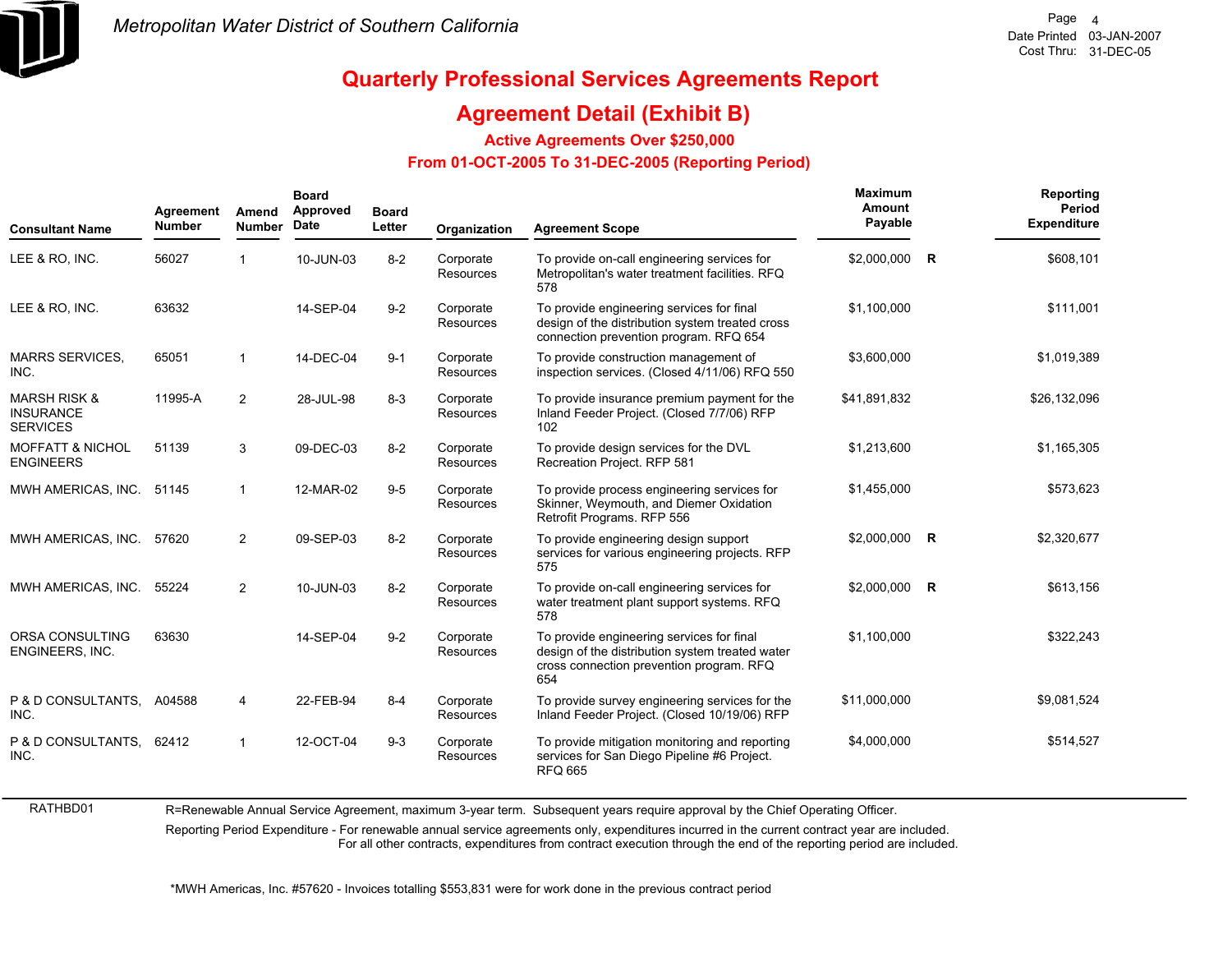

#### **Agreement Detail (Exhibit B)**

**Active Agreements Over \$250,000**

#### **From 01-OCT-2005 To 31-DEC-2005 (Reporting Period)**

| <b>Consultant Name</b>                                                    | Agreement<br><b>Number</b> | Amend<br><b>Number</b> | <b>Board</b><br>Approved<br>Date | <b>Board</b><br>Letter | Organization                  | <b>Agreement Scope</b>                                                                                                                                                       | Maximum<br>Amount<br>Payable |              | Reporting<br>Period<br><b>Expenditure</b> |
|---------------------------------------------------------------------------|----------------------------|------------------------|----------------------------------|------------------------|-------------------------------|------------------------------------------------------------------------------------------------------------------------------------------------------------------------------|------------------------------|--------------|-------------------------------------------|
| <b>PARSONS</b><br>CONSTRUCTORS.<br>INC.                                   | 12788                      | 4                      | 14-MAY-99                        | $9 - 4$                | Corporate<br>Resources        | To provide construction labor consultant<br>services for the Inland Feeder Project.                                                                                          | \$2,840,000                  |              | \$2,117,795                               |
| <b>PARSONS WATER &amp;</b><br>INFRASTRUCTURE,<br>INC.                     | A04705                     | 4                      | 20-MAY-97                        | $8 - 3$                | Corporate<br><b>Resources</b> | To provide construction support services for<br>the Inland Feeder Project. RFP 127                                                                                           | \$12,150,000                 |              | \$9,866,417                               |
| <b>PARSONS WATER</b><br><b>AND</b><br>INFRASTRUCTURE,<br>INC.             | 56007                      | $\overline{2}$         | 14-JUN-05                        | $8 - 6$                | Corporate<br><b>Resources</b> | To provide construction management and<br>inspection services for Skinner ORP Project.<br><b>RFQ 550</b>                                                                     | \$14.921.558                 |              | \$235,641                                 |
| PRESSURE PIPE<br>INSPECTION CO.                                           | 60464                      |                        | 14-SEP-04                        | $8 - 6$                | Corporate<br>Resources        | To provide electromagnetic inspection and<br>testing of pre-stressed concrete cylinder<br>pipelines. RFP 670                                                                 | \$1,300,000                  |              | \$144,480                                 |
| <b>PSOMAS &amp;</b><br><b>ASSOCIATES</b>                                  | 57409                      | 1                      | 09-SEP-03                        | $9 - 1$                | Corporate<br><b>Resources</b> | To provide mitigation monitoring and reporting<br>services for the Inland Feeder Project. RFP<br>607                                                                         | \$3,000,000                  |              | \$373,874                                 |
| <b>PSOMAS &amp;</b><br><b>ASSOCIATES</b>                                  | 60908                      |                        | 14-OCT-03                        | $9 - 4$                | Corporate<br><b>Resources</b> | To provide survey and mapping services for<br>the 4-235 parcels for the CRA Recordation<br>project. RFP 622                                                                  | \$398,995                    |              | \$314,470                                 |
| <b>RBF CONSULTING</b>                                                     | 57618                      |                        | 09-SEP-03                        | $8 - 2$                | Corporate<br><b>Resources</b> | To provide engineering design support<br>services. RFP 575                                                                                                                   | \$1,000,000                  | $\mathsf{R}$ | \$458,086                                 |
| <b>RBF CONSULTING</b>                                                     | 61471                      |                        | 14-OCT-03                        | $9 - 4$                | Corporate<br>Resources        | To provide survey and mapping services for<br>the 4-123 parcels for the CRA Recordation<br>projects. RFP 622                                                                 | \$1,177,097                  |              | \$473,085                                 |
| <b>REGENTS OF THE</b><br>UNIVERSITY OF<br>CALIFORNIA,<br><b>RIVERSIDE</b> | A04602                     | $\mathbf{1}$           | 19-FEB-91                        | $8 - 6$                | Corporate<br><b>Resources</b> | To provide various research services related<br>to the Southwestern Riverside County Multi-<br>Species Reserve per the Board's approval of<br>the project's mitigation plan. | \$3,750,000                  |              | \$2,743,264                               |
| <b>RICHARD BRADY &amp;</b><br><b>ASSOCIATES</b>                           | 57619                      |                        | 09-SEP-03                        | $8 - 2$                | Corporate<br><b>Resources</b> | To provide engineering design support<br>services. RFP 575                                                                                                                   | \$1.000.000                  | R            | \$1,009,458                               |

RATHBD01

R=Renewable Annual Service Agreement, maximum 3-year term. Subsequent years require approval by the Chief Operating Officer.

Reporting Period Expenditure - For renewable annual service agreements only, expenditures incurred in the current contract year are included. For all other contracts, expenditures from contract execution through the end of the reporting period are included.

\*Richard Brady & Associates #57619 - Invoices totalling \$87,523 were for work done in the previous contract period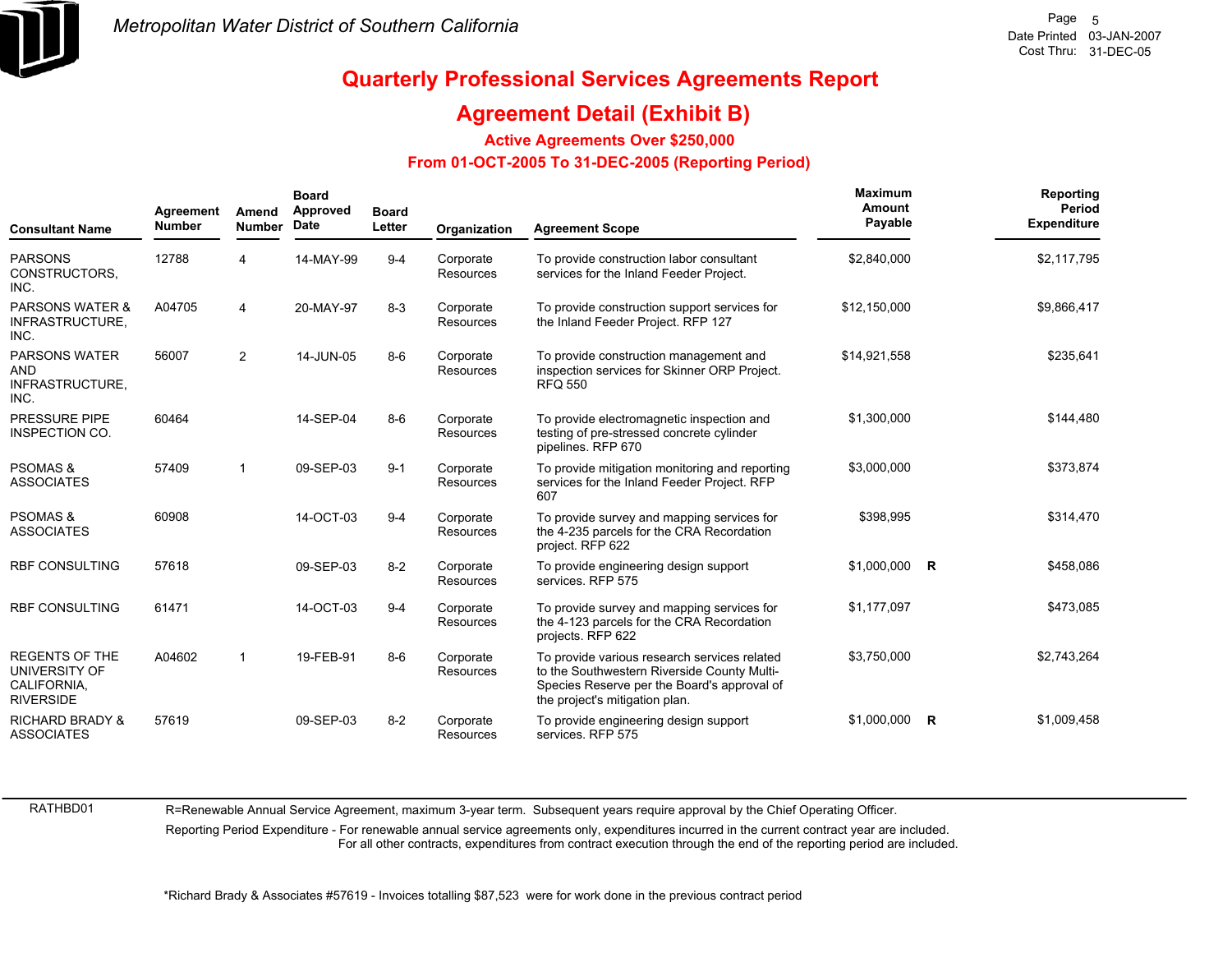

RATHBD01

# **Quarterly Professional Services Agreements Report**

#### **Agreement Detail (Exhibit B)**

**Active Agreements Over \$250,000**

#### **From 01-OCT-2005 To 31-DEC-2005 (Reporting Period)**

| <b>Consultant Name</b>                          | Agreement<br><b>Number</b> | Amend<br><b>Number</b> | <b>Board</b><br>Approved<br>Date | <b>Board</b><br>Letter | Organization                  | <b>Agreement Scope</b>                                                                                                                                                   | <b>Maximum</b><br>Amount<br>Payable | Reporting<br><b>Period</b><br>Expenditure |
|-------------------------------------------------|----------------------------|------------------------|----------------------------------|------------------------|-------------------------------|--------------------------------------------------------------------------------------------------------------------------------------------------------------------------|-------------------------------------|-------------------------------------------|
| <b>RICHARD BRADY &amp;</b><br><b>ASSOCIATES</b> | 71728                      |                        | 16-AUG-05                        | $7 - 8$                | Corporate<br><b>Resources</b> | To provide engineering design support for<br>design of conveyance and distribution project.<br><b>RFQ 719</b>                                                            | \$2,000,000 R                       | \$129,010                                 |
| <b>RICK ENGINEERING</b><br><b>COMPANY</b>       | 60297                      |                        | 14-OCT-03                        | $9 - 4$                | Corporate<br><b>Resources</b> | To provide survey and mapping services for<br>the 4-092 parcels for the CRA Recordation<br>Project. RFP 622                                                              | \$560,255                           | \$359,103                                 |
| <b>RIVERSIDE COUNTY</b><br><b>REGIONAL</b>      | A04632                     | 6                      | 24-OCT-94                        | $8 - 4$                | Corporate<br><b>Resources</b> | To provide management services for the<br>Southwestern Riverside County Multi-Species<br>Reserve.                                                                        | \$1.727.793                         | \$1,555,187                               |
| <b>RNL DESIGN</b>                               | 54415                      | 4                      | 11-OCT-05                        | $8 - 4$                | Corporate<br><b>Resources</b> | To provide architectural services at the Diemer<br>Filtration plant. RFP 555                                                                                             | \$2,745,000                         | \$1,700,627                               |
| ROCTEST, INC.                                   | 60914                      |                        | 11-MAY-04                        | $8 - 1$                | Corporate<br>Resources        | To provide a system to record and collect data<br>on water seepage rates. RFP 628                                                                                        | \$380,311                           | \$206,039                                 |
| <b>STANTEC</b><br>CONSULTING, INC               | 51537                      | $\overline{2}$         | 19-NOV-02                        | $8-6$                  | Corporate<br><b>Resources</b> | To provide infrastructure design on DVL<br>Recreation, RFP 580                                                                                                           | \$1,195,000                         | \$730,448                                 |
| <b>STANTEC</b><br>CONSULTING, INC.              | 60450                      |                        | 14-OCT-03                        | $9 - 4$                | Corporate<br><b>Resources</b> | To provide survey and mapping services for 3-<br>327 parcels for the CRA Recordation Project.<br><b>RFP 622</b>                                                          | \$610,374                           | \$148,511                                 |
| <b>TECTONICS</b>                                | 51136                      | $\overline{2}$         | 08-JUL-03                        | $8 - 4$                | Corporate<br><b>Resources</b> | To provide architectural services for Skinner<br>Oxidation Retrofit Program. RFP 555                                                                                     | \$1,500,000                         | \$1,196,709                               |
| TETRA DESIGN, INC.                              | 46209                      | $\mathbf 1$            | 11-SEP-01                        | $8 - 1$                | Corporate<br><b>Resources</b> | To provide architectural & engineering<br>consulting services for Weymouth softener<br>building number 3 renovation. Approved<br>informal solicitation. (Closed 8/21/06) | \$275,000                           | \$225,048                                 |
| TETRA DESIGN, INC.                              | 52785                      | 3                      | 08-NOV-05                        | $7 - 4$                | Corporate<br>Resources        | To provide architectural services for the<br>Oxidation Retrofit Program. RFP 555                                                                                         | \$2,228,000                         | \$733,522                                 |
| TOWILL, INC.                                    | 59677                      |                        | 14-OCT-03                        | $9 - 4$                | Corporate<br>Resources        | To provide survey and mapping services<br>parcels 3-314 for the CRA Recordation<br>Project. RFP 622                                                                      | \$901,109                           | \$195,057                                 |

R=Renewable Annual Service Agreement, maximum 3-year term. Subsequent years require approval by the Chief Operating Officer.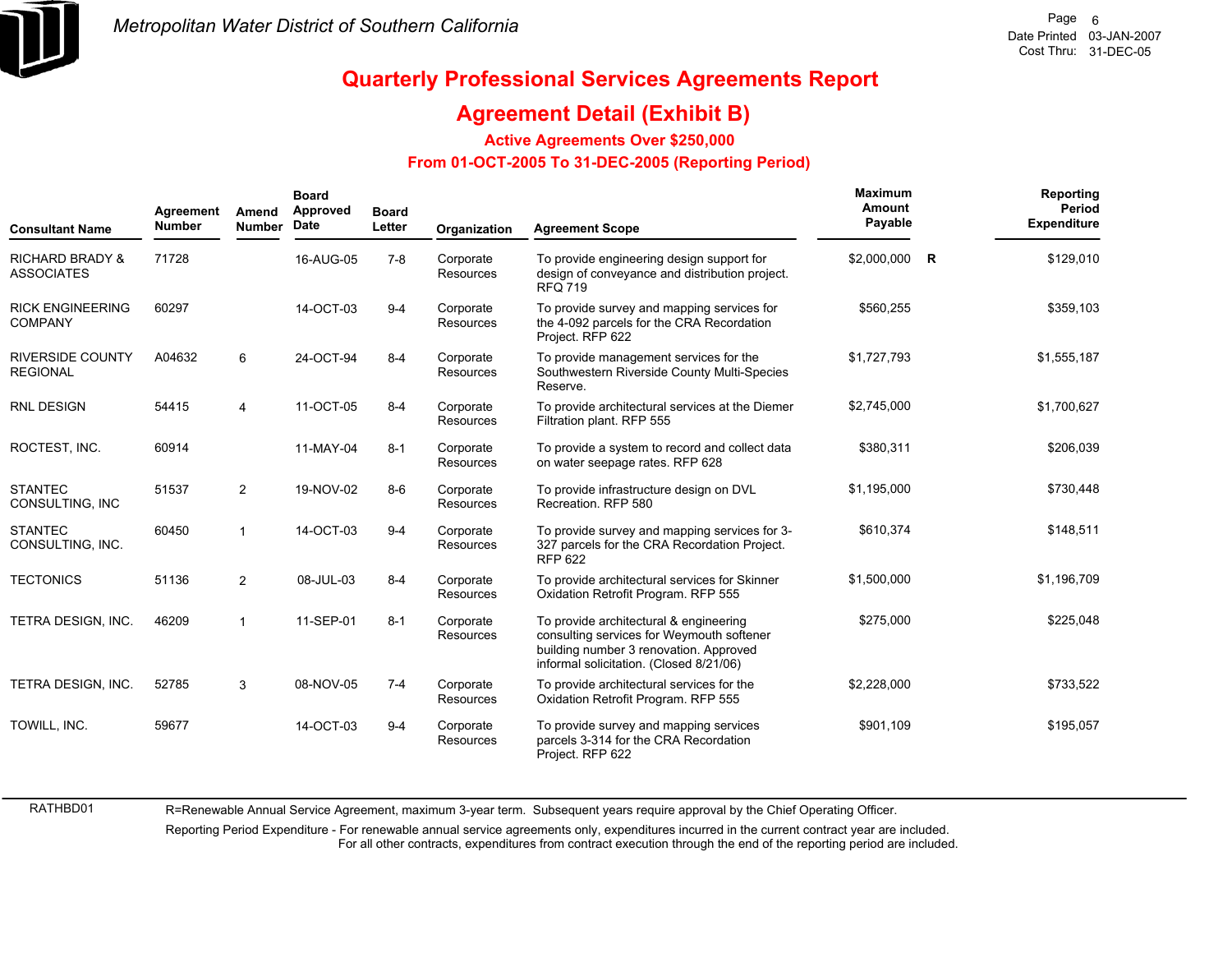

#### **Agreement Detail (Exhibit B)**

**Active Agreements Over \$250,000**

#### **From 01-OCT-2005 To 31-DEC-2005 (Reporting Period)**

| <b>Consultant Name</b>                                       | Agreement<br><b>Number</b> | Amend<br><b>Number</b> | <b>Board</b><br>Approved<br>Date | <b>Board</b><br>Letter | Organization                               | <b>Agreement Scope</b>                                                                                                                                                 | Maximum<br>Amount<br>Payable |              | Reporting<br>Period<br><b>Expenditure</b> |
|--------------------------------------------------------------|----------------------------|------------------------|----------------------------------|------------------------|--------------------------------------------|------------------------------------------------------------------------------------------------------------------------------------------------------------------------|------------------------------|--------------|-------------------------------------------|
| VAN DELL AND<br>ASSOCIATES, INC.                             | 63631                      |                        | 14-SEP-04                        | $9 - 2$                | Corporate<br>Resources                     | To provide engineering services for final<br>design of the distribution system treated water<br>cross connection prevention program. RFQ<br>654                        | \$1.100.000                  |              | \$612,641                                 |
| <b>VANIR</b><br><b>CONSTRUCTION</b><br>MANAGEMENT, INC.      | 51138                      | 4                      | 08-OCT-02                        | $9 - 2$                | Corporate<br>Resources                     | To provide management support services for<br>the San Diego Pipeline No. 6. RFP 508                                                                                    | \$2,500,000                  |              | \$1,533,328                               |
| <b>WESTIN</b><br>ENGINEERING, INC.                           | 63639                      |                        | 17-AUG-04                        | $8 - 8$                | Corporate<br>Resources                     | To provide project management services. RFP<br>666                                                                                                                     | \$480,000                    |              | \$177,224                                 |
| WILLIS &<br>ASSOCIATES, INC.,<br><b>MICHAEL</b>              | 285                        | 3                      | 13-JUN-00                        | $8 - 1$                | Corporate<br>Resources                     | To provide architectural design services for<br>Oxidation Retrofit Program at Jensen filtration<br>plant. RFP 282                                                      | \$950,000                    |              | \$905,991                                 |
| <b>CALIFORNIA</b><br><b>DEPARTMENT OF</b><br><b>FORESTRY</b> | 50306                      |                        | 10-JUL-01                        | $8 - 3$                | <b>Water System</b><br>Operations<br>Group | To provide fire protection management<br>services.                                                                                                                     | \$600,000                    | $\mathsf{R}$ | \$17,323                                  |
| <b>NAVIGANT</b><br>CONSULTING, INC.                          | 20118                      | 3                      | 27-OCT-98                        | $7 - 5$                | <b>Water System</b><br>Operations<br>Group | To provide consulting services for electrical<br>power resources. RFP 353                                                                                              | \$400,000                    |              | \$324,583                                 |
| <b>ECOPLAN</b><br>ASSOCIATES, INC.                           | 48323                      | $\overline{2}$         | 13-SEP-05                        | $7 - 8$                | Water<br>Resources<br>Management<br>Group  | To provide technical services for the<br>evaluation of crop, land, and irrigation<br>management services. RFP 534                                                      | \$450,000                    |              | \$202,314                                 |
| <b>GEOPENTECH. INC.</b>                                      | 38963                      |                        | 13-MAR-01                        | $8 - 7$                | Water<br>Resources<br>Management<br>Group  | To conduct geotechnical, geophysical,<br>seismic, hydrologic and aquifer investigations<br>for the Chuckwalla Groundwater Storage<br>Program. (Closed 8/29/06) RFP 455 | \$1,850,000                  |              | \$1,292,359                               |
| HONEYWELL DMC<br>SERVICES, LLC                               | 63646                      |                        | 13-JAN-04                        | $9 - 1$                | Water<br>Resources<br>Management<br>Group  | To manage and market a long-term region<br>wide water conservation related program. RFP<br>657                                                                         | \$20,000,000                 |              | \$2,820,428                               |

RATHBD01

R=Renewable Annual Service Agreement, maximum 3-year term. Subsequent years require approval by the Chief Operating Officer.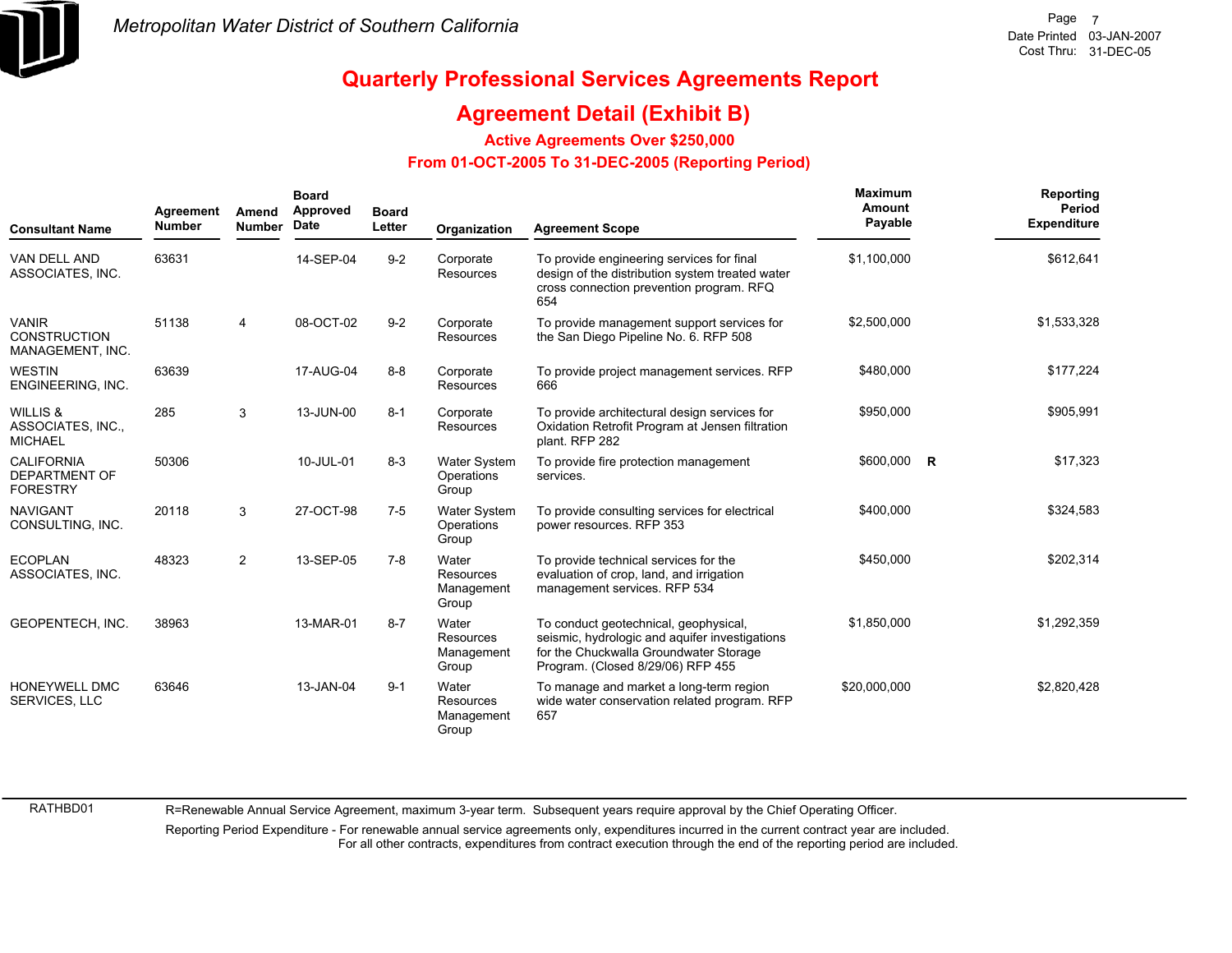

#### **Agreement Detail (Exhibit B)**

**Active Agreements Over \$250,000**

#### **From 01-OCT-2005 To 31-DEC-2005 (Reporting Period)**

| <b>Consultant Name</b>                             | Agreement<br><b>Number</b>        | Amend<br><b>Number</b> | <b>Board</b><br>Approved<br>Date | <b>Board</b><br>Letter | Organization                                 | <b>Agreement Scope</b>                                                                                   | <b>Maximum</b><br>Amount<br>Payable | Reporting<br>Period<br><b>Expenditure</b> |
|----------------------------------------------------|-----------------------------------|------------------------|----------------------------------|------------------------|----------------------------------------------|----------------------------------------------------------------------------------------------------------|-------------------------------------|-------------------------------------------|
| <b>RICHARDSON &amp;</b><br><b>COMPANY</b>          | 61481                             |                        | 08-JUN-04                        | $9 - 8$                | Water<br>Resources<br>Management<br>Group    | To provide audit services on the annual State<br>Water Project statement of charges. RFQ 658             | \$2,600,000                         | \$802,555                                 |
| <b>TOXICS</b><br><b>ASSESSMENT</b><br><b>GROUP</b> | 63261                             |                        |                                  |                        | General<br>Counsel                           | To provide hazardous waste remediation<br>services related to PG & E Topock site.                        | \$488,678                           | \$225,178                                 |
| KPMG, LLP                                          | 68198                             |                        | 12-OCT-04                        | $9 - 12$               | Office of the<br>Auditor                     | To provide audit services. (Closed 7/7/06)                                                               | \$289,325                           | \$289,325                                 |
| PINNACLE ONE                                       | 54062                             | $\overline{2}$         | 08-APR-03                        | $8 - 4$                | Real Property<br>Development &<br>Management | To provide project management services for<br>Diamond Valley Lake recreation programs.<br><b>RFP 508</b> | \$3,200,000                         | \$1,174,997                               |
| T & B PLANNING<br>CONSULTANTS, INC.                | 48605                             | 4                      | 14-JAN-03                        | $8-6$                  | Real Property<br>Development &<br>Management | To provide project planning services for DVL<br>Recreation, RFQ 552                                      | \$745,000                           | \$429,745                                 |
|                                                    | <b>Total Number of Agreements</b> |                        | 80                               |                        |                                              | <b>Totals</b>                                                                                            | \$345,126,315                       | \$192,824,396                             |

**\* \* \* End of Report \* \* \***

RATHBD01

R=Renewable Annual Service Agreement, maximum 3-year term. Subsequent years require approval by the Chief Operating Officer.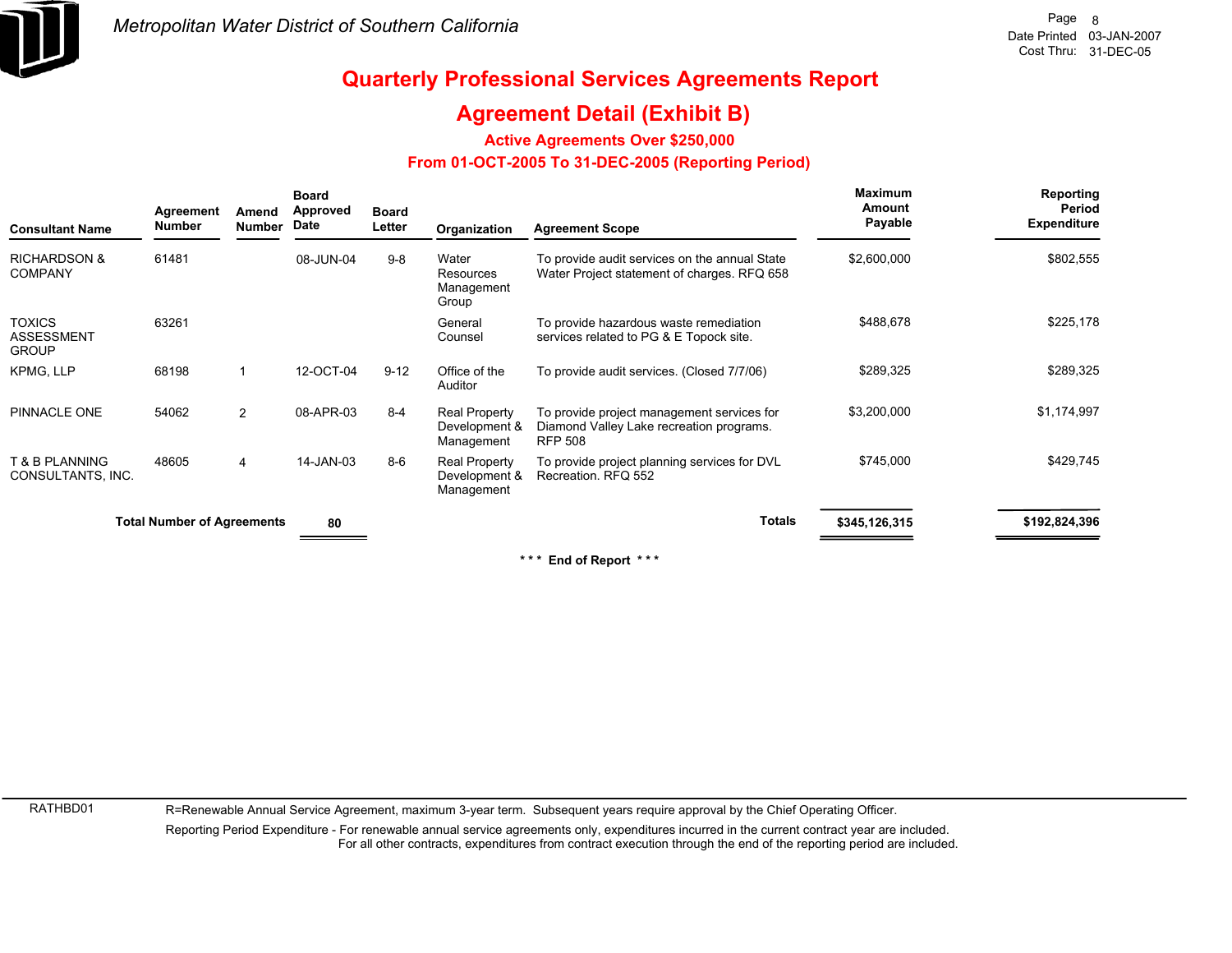

# **Agreement Detail (Exhibit C)**

**Agreements without Contract Period Expenditures**

 **From 01-OCT-2005 To 31-DEC-2005 (Reporting Period)** 

| <b>Consultant Name</b>                                | Agreement<br><b>Number</b> | Amend<br><b>Number</b> | <b>Board</b><br>Approved<br>Date | <b>Board</b><br>Letter | Organization                                                   | <b>Agreement Scope</b>                                                                                                                      | Maximum<br>Amount<br>Payable |                |
|-------------------------------------------------------|----------------------------|------------------------|----------------------------------|------------------------|----------------------------------------------------------------|---------------------------------------------------------------------------------------------------------------------------------------------|------------------------------|----------------|
| <b>BERKHEMER-</b><br>CLAYTON, INC.                    | 71737                      |                        |                                  |                        | Chief<br>Executive's<br>Office                                 | To provide recruitment and selection services for position of<br>Assistant Group Manager for WRM. (Closed 9/13/06)                          | \$60,000                     |                |
| <b>CLARK ASSOCIATES.</b><br><b>ANN</b>                | 48309                      |                        |                                  |                        | Chief<br>Executive's<br>Office (Human<br>Resources<br>Section) | To provide employee assistance program services. (Closed<br>2/2/06) RFP 531                                                                 | \$40,000 R                   |                |
| <b>EDNET CAREER</b><br><b>INSTITUTE</b>               | 60454                      |                        |                                  |                        | Chief<br>Executive's<br>Office (Human<br>Resources<br>Section) | To provide computer software and technical training. RFP 634                                                                                | \$30,000 R                   |                |
| <b>GREAT-WEST LIFE &amp;</b><br>ANNUITY INS. CO.      | 57616                      |                        |                                  |                        | Chief<br>Executive's<br>Office (Human<br>Resources<br>Section) | To provide 401(K) and 457 plan services. RFP 582                                                                                            | \$1                          |                |
| INTEGRATED WATER<br>RESOURCES, INC.                   | 50302                      |                        |                                  |                        | Chief<br>Executive's<br>Office                                 | To provide design services for a database for water transactions<br>within California and the western United States. (Closed 8/28/06)       | \$240,000 R                  |                |
| <b>LEWELLYN</b><br>TECHNOLOGY, INC.                   | 56623                      |                        |                                  |                        | Chief<br>Executive's<br>Office (Human<br>Resources<br>Section) | To provide training to apprentice and journey level staff on<br>industrial electrical equipment safety. RFP 611                             | \$30,000                     | $\overline{R}$ |
| <b>NATIONAL</b><br><b>TECHNOLOGY</b><br>TRANSFER INC. | 56624                      |                        |                                  |                        | Chief<br>Executive's<br>Office (Human<br>Resources<br>Section) | To provide industrial electrical training including inspection testing<br>and servicing electrical equipment. Fiscal-YTD: \$10,970* RFP 611 | \$30,000 R                   |                |
| NETWORK, INC.                                         | 57799                      | -1                     |                                  |                        | Chief<br>Executive's<br>Office                                 | To develop and operate an Ethics and Compliance Hotline<br>Program. Fiscal-YTD: \$1,809*                                                    | $$10,000$ R                  |                |

RATHBD01 R=Renewable Annual Service Agreement, maximum 3-year term. Subsequent years require approval by the Chief Operating Officer.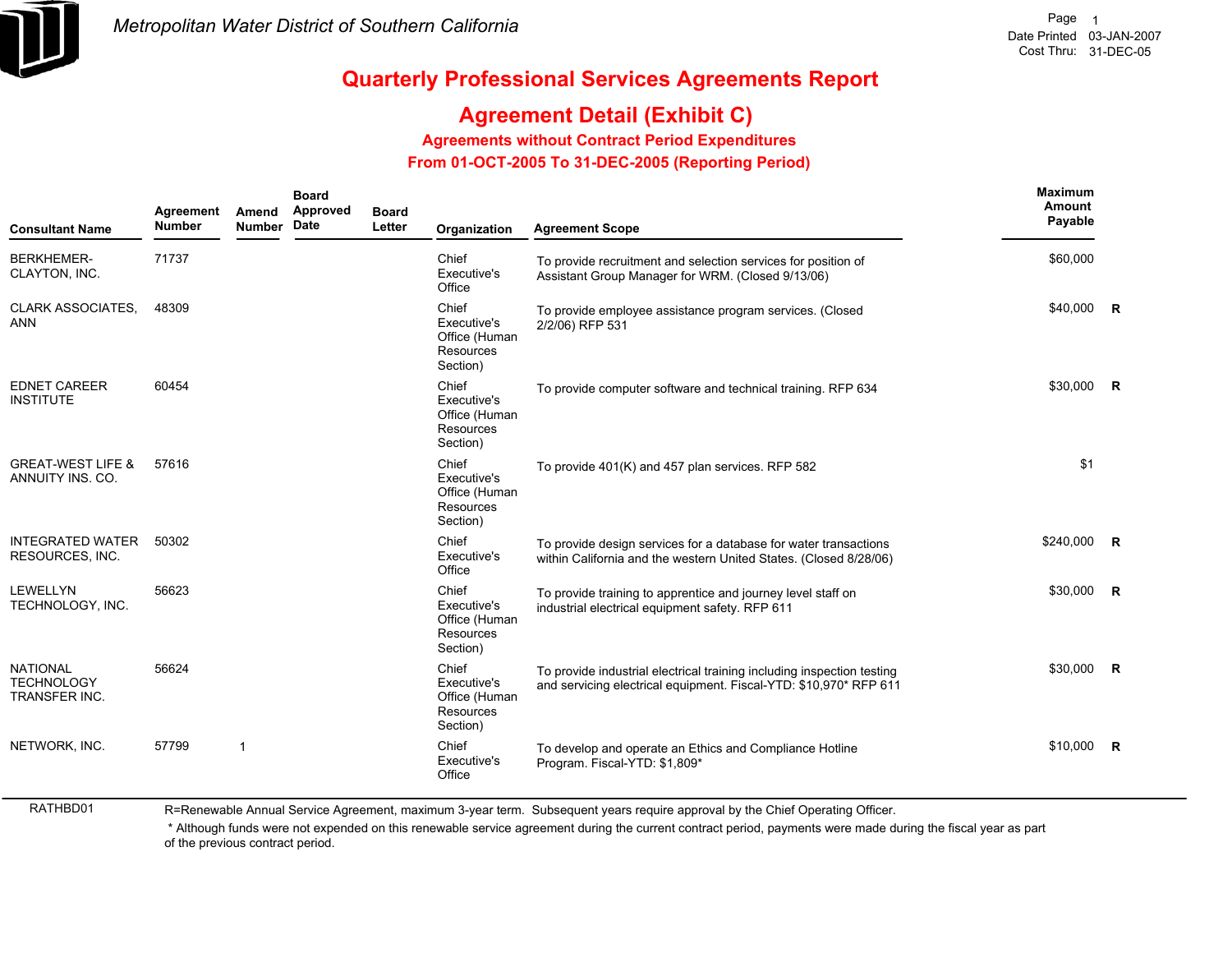

# **Agreement Detail (Exhibit C)**

**Agreements without Contract Period Expenditures**

 **From 01-OCT-2005 To 31-DEC-2005 (Reporting Period)** 

| <b>Consultant Name</b>                                           | Agreement<br><b>Number</b> | Amend<br><b>Number</b> | <b>Board</b><br>Approved<br>Date | <b>Board</b><br>Letter | Organization                                                   | <b>Agreement Scope</b>                                                                                                                                | Maximum<br><b>Amount</b><br>Payable |  |
|------------------------------------------------------------------|----------------------------|------------------------|----------------------------------|------------------------|----------------------------------------------------------------|-------------------------------------------------------------------------------------------------------------------------------------------------------|-------------------------------------|--|
| <b>PATTERSON</b><br>CONSULTING, INC.                             | 73346                      |                        |                                  |                        | Chief<br>Executive's<br>Office                                 | To provide advisory services to the CEO/General Manager related<br>to Metropolian initiatives at the federal level for CALFED. (Closed<br>$6/6/06$ )  | \$228,500                           |  |
| <b>PRINCE &amp; PHELPS</b><br><b>CONSULTANTS</b>                 | 53611                      |                        |                                  |                        | Chief<br>Executive's<br>Office (Human<br>Resources<br>Section) | To develop and provide violence prevention training. (Closed<br>6/14/06) RFP 564                                                                      | $$40.000$ R                         |  |
| <b>PSOMAS &amp;</b><br><b>ASSOCIATES</b>                         | 48316                      | $\overline{2}$         |                                  |                        | Chief<br>Executive's<br>Office                                 | To provide real estate development consulting services. (Closed<br>3/27/06                                                                            | \$100,000 R                         |  |
| <b>SILVERSTAR</b><br><b>ENTERPRISES</b>                          | 60904                      |                        |                                  |                        | Chief<br>Executive's<br>Office (Human<br>Resources<br>Section) | To provide training sessions for the STAR Program for managers.<br>(Closed 8/15/06)                                                                   | \$24,999                            |  |
| CAL POLY POMONA<br>FOUNDATION, INC.                              | 73233                      |                        |                                  |                        | <b>External Affairs</b><br>Group                               | To provide assistance with disseminating information and<br>knowledge related to solar power to high school audiences.                                | \$50,000                            |  |
| CAPITOL ADVOCACY,<br><b>LLC</b>                                  | 71734                      |                        |                                  |                        | <b>External Affairs</b><br>Group                               | To provide lobbying & legislative services related to CALFED<br>Bay/Delta Program.                                                                    | \$125,000                           |  |
| <b>ELLSWORTH</b><br>CONSULTING, LLC                              | 74661                      |                        |                                  |                        | <b>External Affairs</b><br>Group                               | To provide management, strategic legislative advice on how to<br>achieve Senate concurrence on House-passed bills supported by<br>MWD.                | \$140,000                           |  |
| <b>GOLIN/HARRIS</b><br><b>INTERNATIONAL</b>                      | 70964                      |                        |                                  |                        | <b>External Affairs</b><br>Group                               | To provide a crisis communication plan that specifies how<br>Metropolitan, its executives, and key staff will respond to a variety<br>of emergencies. | \$24,999                            |  |
| <b>J.U. ENTERPRISE,</b><br>INC.                                  | 73308                      | $\mathbf{1}$           | 13-SEP-05                        | $7-3$                  | <b>External Affairs</b><br>Group                               | To provide advertising campaign services for Metropolitan's<br>conservation program. RFP 755                                                          | \$2,900,000                         |  |
| <b>SLOAT HIGGINS</b><br><b>JENSEN &amp;</b><br><b>ASSOCIATES</b> | 71733                      |                        |                                  |                        | <b>External Affairs</b><br>Group                               | To provide strategic legislative advice and advocacy on matters<br>related to CALFED Bay/Delta Program.                                               | \$185,000                           |  |

RATHBD01

R=Renewable Annual Service Agreement, maximum 3-year term. Subsequent years require approval by the Chief Operating Officer.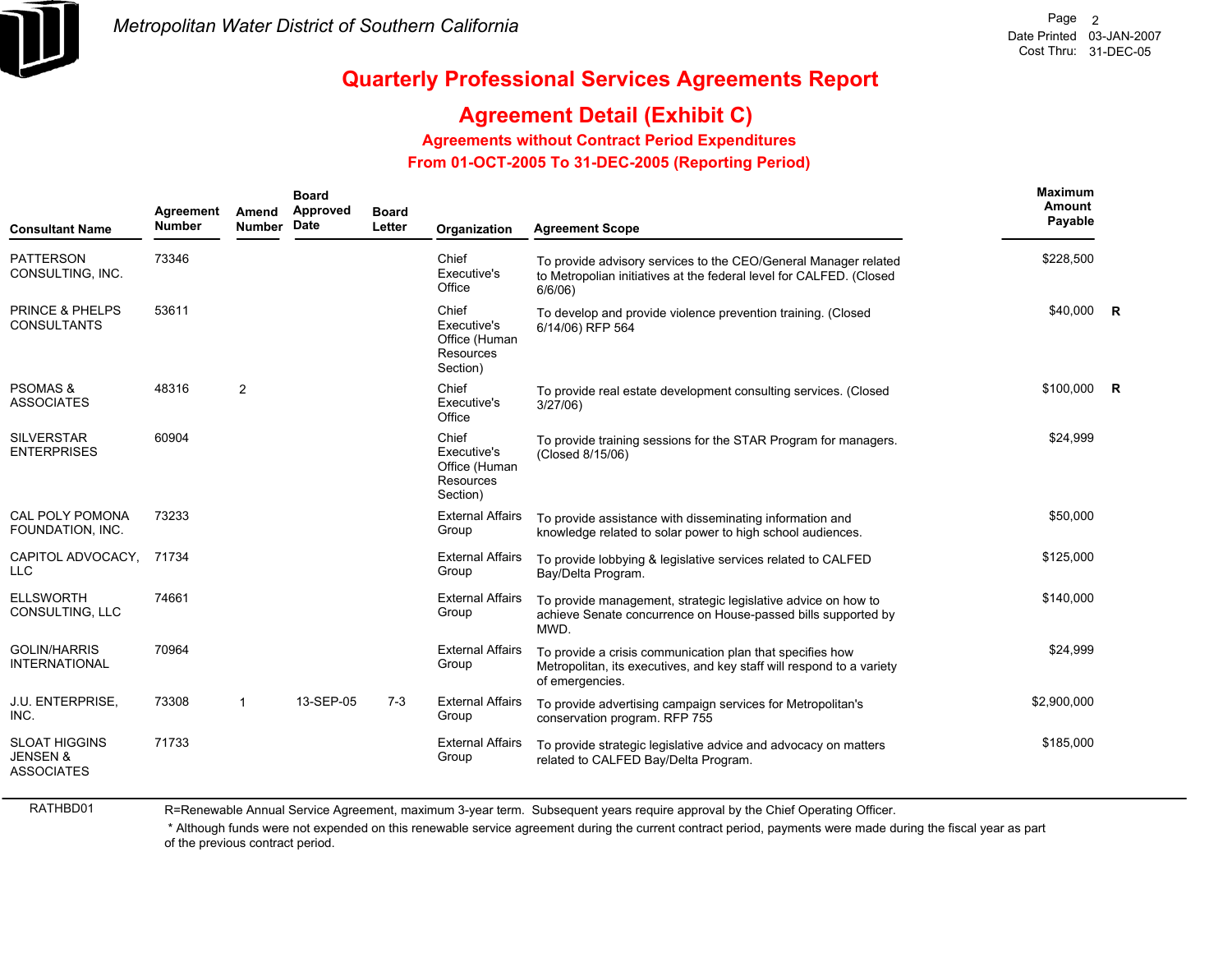

# **Agreement Detail (Exhibit C)**

**Agreements without Contract Period Expenditures**

 **From 01-OCT-2005 To 31-DEC-2005 (Reporting Period)** 

| <b>Consultant Name</b>                                         | Agreement<br><b>Number</b> | Amend<br><b>Number</b> | <b>Board</b><br>Approved<br>Date | <b>Board</b><br>Letter | Organization                      | <b>Agreement Scope</b>                                                                                                                                      | <b>Maximum</b><br>Amount<br>Payable |  |
|----------------------------------------------------------------|----------------------------|------------------------|----------------------------------|------------------------|-----------------------------------|-------------------------------------------------------------------------------------------------------------------------------------------------------------|-------------------------------------|--|
| <b>STRATEGIC</b><br><b>CONSULTING &amp;</b><br><b>RESEARCH</b> | 70956                      | 1                      |                                  |                        | <b>External Affairs</b><br>Group  | To provide outdoor water conservation consumer surveys to<br>measure the effectiveness of Metropolitan's conservation efforts.<br><b>RFQ 754</b>            | \$80,541                            |  |
| THE WRITING<br><b>COMPANY</b>                                  | 73767                      |                        |                                  |                        | <b>External Affairs</b><br>Group  | To provide an education program strategic plan & related<br>workshops to raise public awareness of water as a valuable<br>natural resource. (Closed 9/8/06) | \$20,500                            |  |
| <b>CLARK CONSULTING.</b><br>INC.                               | 51544                      | 2                      |                                  |                        | <b>Chief Financial</b><br>Officer | To provide investment consulting services and evaluate<br>investment performance. Fiscal-YTD: \$28,500*                                                     | \$80,000 R                          |  |
| <b>COLUMBIA CAPITAL</b><br><b>MANAGEMENT LLC</b>               | 54060                      |                        |                                  |                        | <b>Chief Financial</b><br>Officer | To provide financial advisory services. RFP 598                                                                                                             | \$100,000 R                         |  |
| <b>SHOGREN CAREERS</b>                                         | 58429                      | 1                      |                                  |                        | <b>Chief Financial</b><br>Officer | To provide ombudsmen services and assistance resolving<br>worker's compensation claims for the Inland Feeder Project.                                       | $$15,000$ R                         |  |
| <b>SWAP FINANCIAL</b><br><b>GROUP, LLC</b>                     | 70947                      |                        |                                  |                        | <b>Chief Financial</b><br>Officer | To provide financial services on MWD's interest rate swap<br>program. RFQ 740                                                                               | \$100,000 R                         |  |
| ABSG CONSULTING,<br>INC.                                       | 57623                      |                        |                                  |                        | Corporate<br><b>Resources</b>     | To provide seismic integrity assessment as-needed services. RFP<br>575                                                                                      | $$100,000$ R                        |  |
| ALLEN, CLARENCE R. A03883                                      |                            | $\overline{2}$         |                                  |                        | Corporate<br><b>Resources</b>     | To provide as-needed expert opinion on Diamond Valley Lake.<br>(Closed 7/13/06)                                                                             | \$50,000 R                          |  |
| ALLEN, CLARENCE R.                                             | A03988                     | 3                      |                                  |                        | Corporate<br><b>Resources</b>     | To provide on-call technical review services for Inland Feeder<br>Project. (Closed 6/21/06)                                                                 | \$50,000 R                          |  |
| <b>ASPEN</b><br><b>ENVIRONMENTAL</b><br><b>GROUP</b>           | 56609                      |                        |                                  |                        | Corporate<br>Resources            | To provide on-call regulatory and permitting services to support<br>the Environmental Planning Team. (Closed 11/6/06) RFP 602                               | \$200,000 R                         |  |
| <b>BLACK &amp; VEATCH</b><br>CORPORATION                       | 70954                      |                        | 08-MAR-05                        | $8 - 2$                | Corporate<br><b>Resources</b>     | To provide studies, preliminary design and environmental<br>documentation for the Mills plant capacity upgrade. RFQ 719                                     | \$530,000                           |  |
| BREKKE, TOR L., INC.                                           | A03989                     | 5                      |                                  |                        | Corporate<br>Resources            | To provide on-call technical review services for the Inland Feeder<br>Project. (Closed 6/21/06)                                                             | $$110.000$ R                        |  |

RATHBD01

R=Renewable Annual Service Agreement, maximum 3-year term. Subsequent years require approval by the Chief Operating Officer.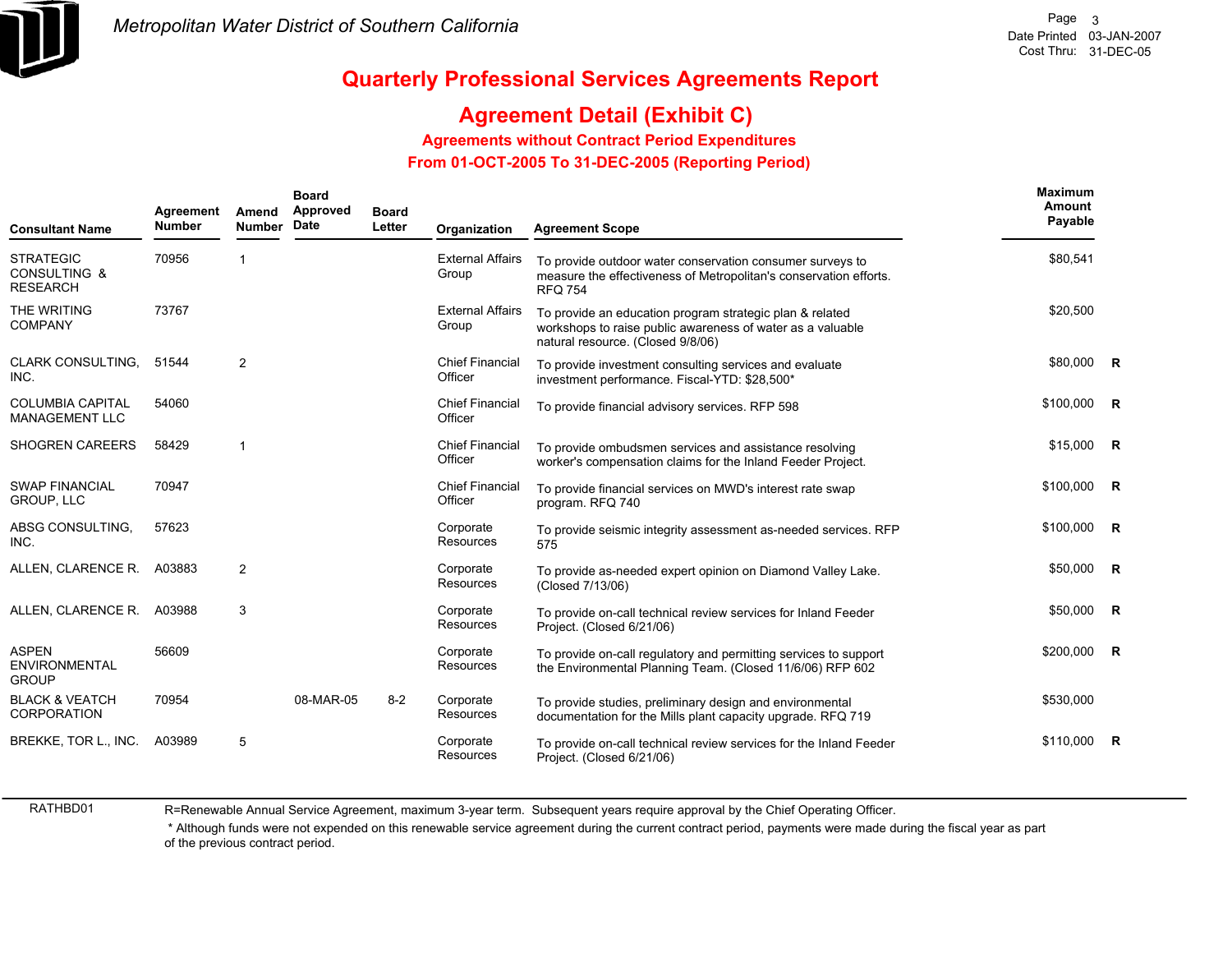

# **Agreement Detail (Exhibit C)**

#### **Agreements without Contract Period Expenditures**

 **From 01-OCT-2005 To 31-DEC-2005 (Reporting Period)** 

| <b>Consultant Name</b>                                 | Agreement<br><b>Number</b> | Amend<br><b>Number</b> | <b>Board</b><br>Approved<br>Date | <b>Board</b><br>Letter | Organization           | <b>Agreement Scope</b>                                                                                                            | Maximum<br>Amount<br>Payable |  |
|--------------------------------------------------------|----------------------------|------------------------|----------------------------------|------------------------|------------------------|-----------------------------------------------------------------------------------------------------------------------------------|------------------------------|--|
| <b>CAMP DRESSER &amp;</b><br>MCKEE, INC.               | 70961                      | $\overline{2}$         | 16-MAY-06                        | $8-5$                  | Corporate<br>Resources | To provide engineering design services for various water<br>treatment facilities. RFQ 719                                         | \$12,680,000                 |  |
| <b>CASH &amp; ASSOCIATES</b>                           | 52797                      | $\mathbf 1$            |                                  |                        | Corporate<br>Resources | To provide on-call architectural services. RFQ 565                                                                                | \$249,000 R                  |  |
| CH2M HILL, INC.                                        | 57627                      |                        | 09-SEP-03                        | $8 - 2$                | Corporate<br>Resources | To provide on-call engineering services. Fiscal-YTD: \$26,000*<br><b>RFQ 578</b>                                                  | \$500,000 R                  |  |
| <b>CIBOLA SYSTEMS</b><br><b>CORPORATION</b>            | 44950                      | 3                      |                                  |                        | Corporate<br>Resources | To provide maintenance and support for MWD's audiovisual<br>systems. Fiscal-YTD: \$11,988* RFP 509                                | \$60,000 R                   |  |
| <b>DCA CIVIL</b><br><b>ENGINEERING</b><br><b>GROUP</b> | 54070                      |                        |                                  |                        | Corporate<br>Resources | To provide surveying, mapping and related services. (Closed<br>5/30/06) RFP 568                                                   | \$248,900 R                  |  |
| <b>DUDEK &amp;</b><br>ASSOCIATES, INC.                 | 70963                      |                        | 14-JUN-05                        | $8-6$                  | Corporate<br>Resources | To provide environmental mitigation monitoring services for the<br>Skinner Improvement Program. RFP 732                           | \$1,000,000                  |  |
| <b>EARTH TECH, INC.</b>                                | 66404                      | $\mathbf{1}$           |                                  |                        | Corporate<br>Resources | To provide EGIS repository maintenance support and<br>development services. (Closed 8/25/06) RFP 572                              | \$100,000                    |  |
| <b>ECOSYSTEMS</b><br><b>RESTORATION</b><br>ASSOC.      | 68203                      |                        | 10-MAY-05                        | $8-3$                  | Corporate<br>Resources | To provide environmental services for the Diemer Filtration Plant<br>Improvement Program. RFP 732                                 | \$1,500,000                  |  |
| FIRST AMERICAN TAX 57390<br><b>VALUATION</b>           |                            |                        |                                  |                        | Corporate<br>Resources | To provide on-call real estate services. RFP 599                                                                                  | $$105,000$ R                 |  |
| GARTNER, INC.                                          | 71732                      | 2                      |                                  |                        | Corporate<br>Resources | To provide IT expenditure analysis and consolidation strategy in<br>support of the Enterprise Infrastructure Upgrade CIP project. | \$135,000                    |  |
| GEOPENTECH, INC.                                       | 56010                      |                        |                                  |                        | Corporate<br>Resources | To provide construction management quality auditing services.<br>(Closed 5/24/06)                                                 | \$90,000 R                   |  |
| <b>GEOSCIENCE</b><br><b>SUPPORT SERVICES.</b><br>INC.  | 38953                      |                        |                                  |                        | Corporate<br>Resources | To provide hydrological advice as an on-call member to the<br>Arrowhead Tunnels Review Board. (Closed 6/21/06)                    | $$75,000$ R                  |  |

RATHBD01

R=Renewable Annual Service Agreement, maximum 3-year term. Subsequent years require approval by the Chief Operating Officer.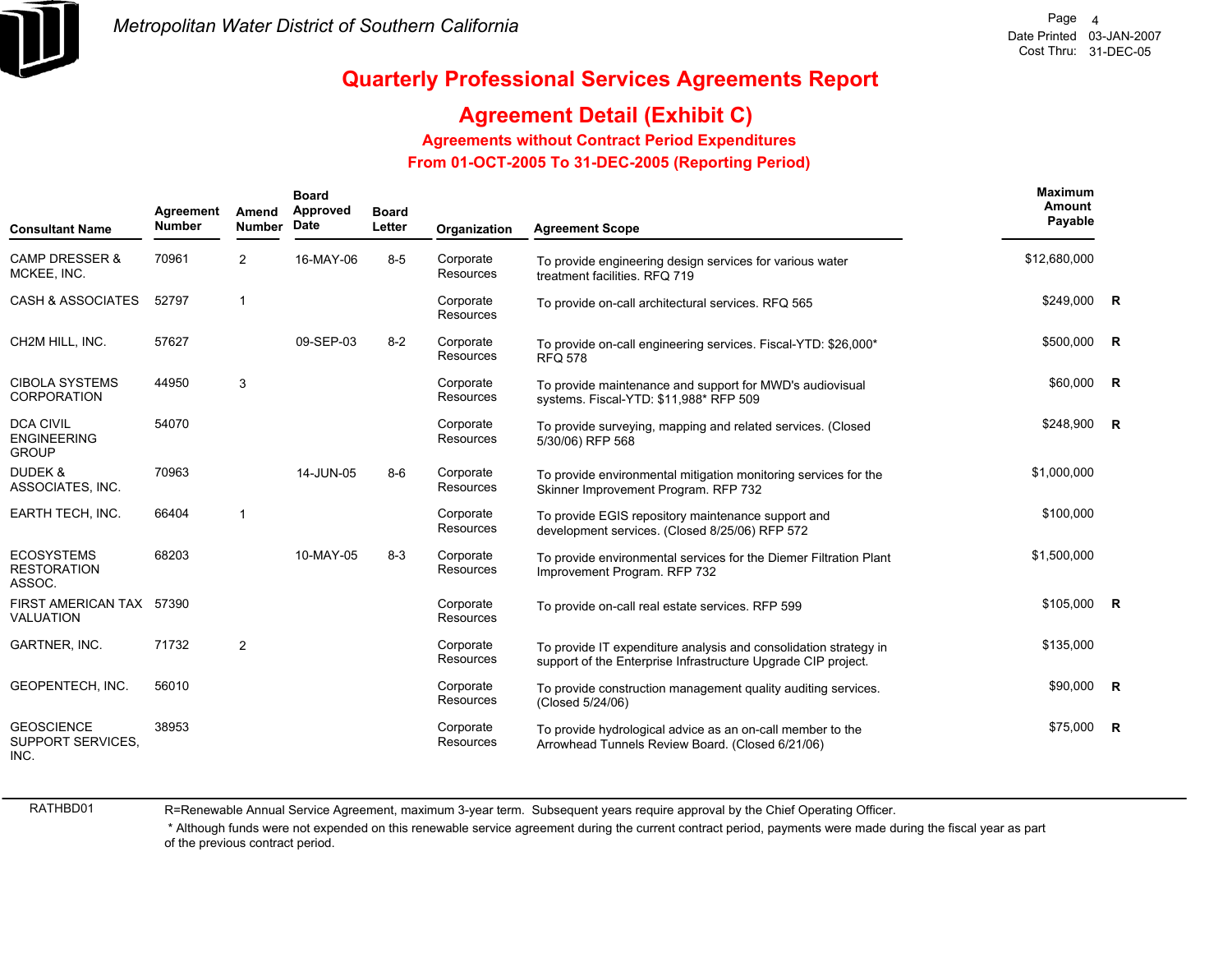

# **Agreement Detail (Exhibit C)**

**Agreements without Contract Period Expenditures**

 **From 01-OCT-2005 To 31-DEC-2005 (Reporting Period)** 

| <b>Consultant Name</b>                        | Agreement<br><b>Number</b> | Amend<br><b>Number</b> | <b>Board</b><br>Approved<br>Date | <b>Board</b><br>Letter | Organization                  | <b>Agreement Scope</b>                                                                                                                                                             | Maximum<br><b>Amount</b><br>Payable |                |
|-----------------------------------------------|----------------------------|------------------------|----------------------------------|------------------------|-------------------------------|------------------------------------------------------------------------------------------------------------------------------------------------------------------------------------|-------------------------------------|----------------|
| <b>GEOSCIENCE</b><br>SUPPORT SVCS., INC.      | 71729                      |                        |                                  |                        | Corporate<br>Resources        | To provide on-call technical support and analysis for the<br>Arrowhead Tunnels Review Board.                                                                                       | \$75,000 R                          |                |
| IDRISS, I. M.                                 | A03885                     | 2                      |                                  |                        | Corporate<br><b>Resources</b> | To provide services related to the design of the DVL Project.<br>(Closed 7/13/06)                                                                                                  | $$50,000$ R                         |                |
| <b>INTEGRATED DESIGN</b><br>SERVICES, INC.    | 57622                      |                        |                                  |                        | Corporate<br>Resources        | To provide seismic integrity assessment services. (Closed<br>10/16/06) RFP 575                                                                                                     | \$100,000                           | $\mathsf{R}$   |
| <b>JONES &amp; STOKES</b><br>ASSOCIATES, INC. | 36109                      |                        |                                  |                        | Corporate<br>Resources        | To provide on-call environmental planning services. (Closed<br>8/21/06) RFP 374                                                                                                    | $$245,000$ R                        |                |
| KEMA, INC.                                    | 67614                      | $\mathbf{1}$           | 13-JUL-04                        | $8-9$                  | Corporate<br>Resources        | To provide a comprehensive vulnerability assessment of MWD's<br>business networks and SCADA system. RFP 730                                                                        | \$220,000                           |                |
| <b>KRAMER, RICHARD</b><br>W., P.E.            | A03882                     | $\overline{2}$         |                                  |                        | Corporate<br><b>Resources</b> | To render independent opinions related to the design of Diamond<br>Valley Lake. (Closed 7/13/06)                                                                                   | $$50,000$ R                         |                |
| LEE & RO, INC.                                | 74158                      |                        | 16-AUG-05                        | $7-8$                  | Corporate<br>Resources        | To provide engineering services including evaluation, studies,<br>investigations, preliminary & final designs related to MWD's<br>existing & planned water treatment plants. 719   | \$2,000,000                         | $\mathsf{R}$   |
| LEPS, INC., THOMAS<br>Μ.                      | A03881                     | $\overline{2}$         |                                  |                        | Corporate<br>Resources        | To render independent opinions related to the design of the<br>Diamond Valley Lake Project. (Closed 7/13/06)                                                                       | \$120,000 R                         |                |
| <b>MARRS SERVICES,</b><br>INC.                | 63634                      |                        | 14-SEP-04                        | $9 - 2$                | Corporate<br>Resources        | To provide permit acquisition services for the Cross Connection<br>Project. RFQ 654                                                                                                | \$250,000                           |                |
| <b>MCDONALD</b><br>ADVERTISING CO.,<br>INC.   | 60291                      | 1                      |                                  |                        | Corporate<br>Resources        | To provide on-call photography services. (Closed 3/21/06) RFP<br>573                                                                                                               | $$24,500$ R                         |                |
| MWH AMERICAS, INC.                            | 73082                      |                        | 16-AUG-05                        | $7 - 8$                | Corporate<br>Resources        | To provide engineering services including evaluations, studies,<br>investigatins, preliminary & final designs related to MWD existing<br>& planned water treatment plants. RFQ 719 | \$2,000,000                         | $\overline{R}$ |
| MWH AMERICAS, INC.                            | 57397                      |                        | 10-JUN-03                        | $8 - 2$                | Corporate<br>Resources        | To provide as-needed environmental services. Fiscal-YTD:<br>\$49,612* RFP 546                                                                                                      | \$500,000                           | $\overline{R}$ |

RATHBD01

R=Renewable Annual Service Agreement, maximum 3-year term. Subsequent years require approval by the Chief Operating Officer.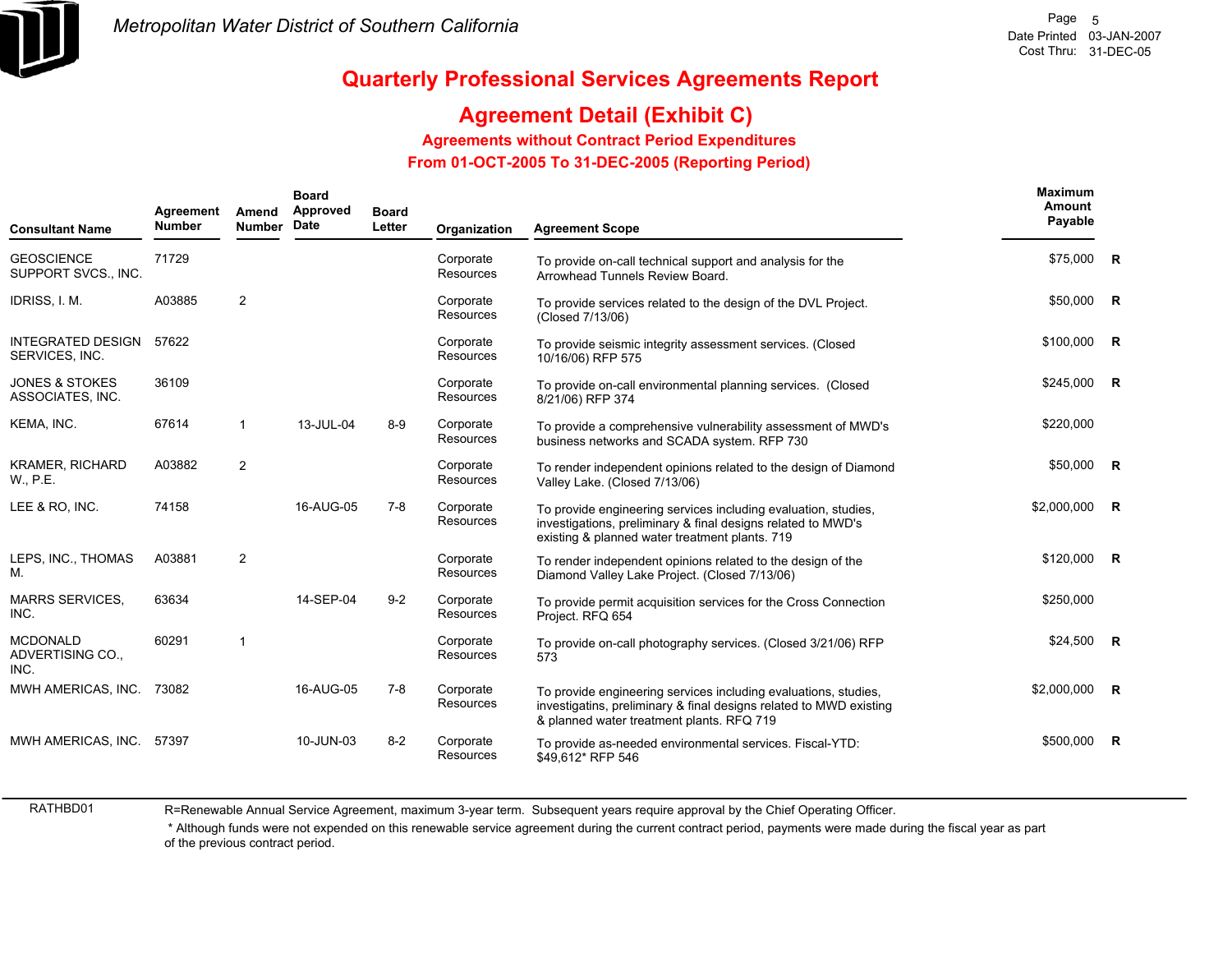

# **Agreement Detail (Exhibit C)**

#### **Agreements without Contract Period Expenditures**

 **From 01-OCT-2005 To 31-DEC-2005 (Reporting Period)** 

| <b>Consultant Name</b>                                                    | Agreement<br><b>Number</b> | Amend<br><b>Number</b>  | <b>Board</b><br>Approved<br>Date | <b>Board</b><br>Letter | Organization                  | <b>Agreement Scope</b>                                                                                                                     | <b>Maximum</b><br><b>Amount</b><br>Payable |                |
|---------------------------------------------------------------------------|----------------------------|-------------------------|----------------------------------|------------------------|-------------------------------|--------------------------------------------------------------------------------------------------------------------------------------------|--------------------------------------------|----------------|
| NEVILLE, MAI,<br><b>WARREN H.</b>                                         | 57393                      |                         |                                  |                        | Corporate<br><b>Resources</b> | To provide on-call real estate services. RFP 599                                                                                           | \$218,000 R                                |                |
| O'NEILL, INC., ALAN L.                                                    | A03884                     | 2                       |                                  |                        | Corporate<br>Resources        | To provide consulting services on design submittals for the DVL<br>Project. (Closed 7/13/06)                                               | \$100,000                                  | $\overline{R}$ |
| <b>PARSONS</b><br>CONSTRUCTORS.<br>INC.                                   | 66419                      | $\overline{2}$          | 14-JUN-05                        | $8-6$                  | Corporate<br>Resources        | To provide Project Labor Agreement Administration services. RFP<br>674                                                                     | \$410,000                                  | <b>R</b>       |
| PHOTOGRAPHY BY<br><b>MONET</b>                                            | 60289                      |                         |                                  |                        | Corporate<br><b>Resources</b> | To provide on-call photography services. (Closed 9/6/06) RFP 573                                                                           | $$24,500$ R                                |                |
| <b>QWEST</b><br><b>COMMUNICATIONS</b><br><b>INTERNATIONAL</b>             | 62410                      | $\overline{2}$          |                                  |                        | Corporate<br>Resources        | To provide internet services for Union Station and Lake Mathews.<br><b>RFP 650</b>                                                         | \$195,000                                  | $\overline{R}$ |
| <b>RBF CONSULTING</b>                                                     | 68897                      | $\overline{\mathbf{1}}$ |                                  |                        | Corporate<br><b>Resources</b> | To provide final landscape construction plans for Diamond Valley<br>Lake Project. RFP 738                                                  | \$300,000                                  |                |
| RIGGS & RIGGS, INC.                                                       | 57052                      |                         |                                  |                        | Corporate<br><b>Resources</b> | To provide as-needed real estate appraisal services. RFP 599                                                                               | \$150,000 R                                |                |
| <b>SAN BERNARDINO</b><br><b>COUNTY MUSEUM</b>                             | 56608                      |                         |                                  |                        | Corporate<br><b>Resources</b> | To provide as-needed paleontologic resource management<br>services. RFP 602                                                                | \$100,000                                  | $\overline{R}$ |
| <b>SAPPHOS</b><br>ENVIRONMENTAL,<br>INC.                                  | 36114                      |                         |                                  |                        | Corporate<br>Resources        | To provide on-call environmental planning services. (Closed<br>8/21/06) RFP 347                                                            | \$245,000                                  | R              |
| SCHENBERGER,<br><b>TAYLOR, MC</b><br><b>CORMICK &amp; JECKER,</b><br>INC. | 56626                      | $\overline{1}$          |                                  |                        | Corporate<br><b>Resources</b> | To provide on-call real estate services. RFP 599                                                                                           | \$132,000                                  | $\overline{R}$ |
| <b>SIEMENS</b><br>COMMUNICATIONS,<br>INC.                                 | 68219                      | $\overline{\mathbf{1}}$ | 14-JUN-05                        | $7-3$                  | Corporate<br><b>Resources</b> | To provide consulting services and software to replace<br>Metropolitan's outdated phone mail and call detail recording<br>systems. RFQ 641 | \$436,000                                  |                |

RATHBD01

R=Renewable Annual Service Agreement, maximum 3-year term. Subsequent years require approval by the Chief Operating Officer.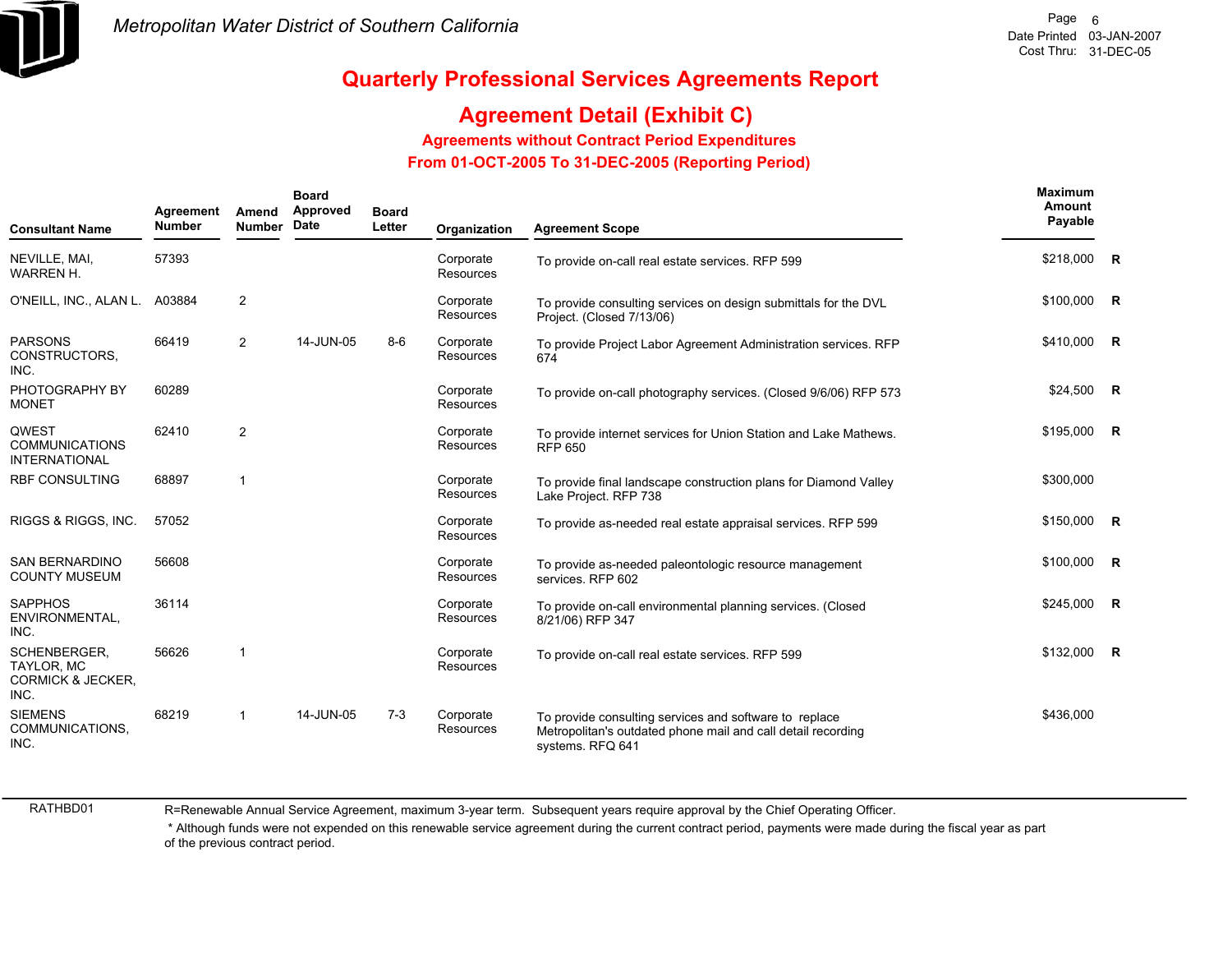

# **Agreement Detail (Exhibit C)**

**Agreements without Contract Period Expenditures**

 **From 01-OCT-2005 To 31-DEC-2005 (Reporting Period)** 

| <b>Consultant Name</b>                                 | Agreement<br><b>Number</b> | Amend<br><b>Number</b> | <b>Board</b><br>Approved<br>Date | <b>Board</b><br>Letter | Organization                               | <b>Agreement Scope</b>                                                                                             | Maximum<br>Amount<br>Payable |                         |
|--------------------------------------------------------|----------------------------|------------------------|----------------------------------|------------------------|--------------------------------------------|--------------------------------------------------------------------------------------------------------------------|------------------------------|-------------------------|
| <b>TED TOKIO TANAKA</b><br><b>ARCHITECTS</b>           | 53610                      |                        |                                  |                        | Corporate<br><b>Resources</b>              | To provide on-call architectural services. (Closed 4/7/06) RFQ 565                                                 | \$249,000                    | R                       |
| TRAVEL STORE, INC.                                     | 65049                      |                        |                                  |                        | Corporate<br><b>Resources</b>              | To provide travel services including air, train, car rental and hotel<br>accommodations. RFP 651                   | \$105,000                    |                         |
| UCIC CONSULTANTS.<br>INC.                              | 56011                      |                        |                                  |                        | Corporate<br>Resources                     | To provide auditing and quality review services on the Inland<br>Feeder Project. (Closed 6/21/06)                  | \$90,000                     | R                       |
| URS CORPORATION<br><b>AMERICAS</b>                     | 57033                      | $\overline{1}$         |                                  |                        | Corporate<br><b>Resources</b>              | To provide on-call environmental services. RFQ 546                                                                 | \$240,000                    | R                       |
| VOGT & ASSOCIATES, 57392<br><b>GARY</b>                |                            | -1                     |                                  |                        | Corporate<br>Resources                     | To provide on-call real estate appraisal services. Fiscal-YTD:<br>\$9.388* RFP 599                                 | \$172,000                    | <b>R</b>                |
| WALLACE, WILLIAM H. A03894                             |                            | $\overline{2}$         |                                  |                        | Corporate<br>Resources                     | To provide consulting services related to the design of the<br>Diamond Valley Lake Project. (Closed 7/13/06)       | \$50,000                     | $\overline{\mathbf{R}}$ |
| AEI-CASC<br>ENGINEERING, INC.                          | 70949                      |                        |                                  |                        | <b>Water System</b><br>Operations<br>Group | To provide as needed environmental services in support of<br>Metropolitan's Capital Improvement Programs. RFP 700  | \$240,000                    | <b>R</b>                |
| <b>BABCOCK &amp; SONS.</b><br>INC., EDWARD S.          | 40461                      |                        |                                  |                        | <b>Water System</b><br>Operations<br>Group | To provide analytical testing services for soil, sludge, water and<br>wastewater samples. (Closed 9/19/06) RFP 483 | \$20,000                     | $\overline{R}$          |
| CH2M HILL, INC.                                        | 68214                      |                        |                                  |                        | <b>Water System</b><br>Operations<br>Group | To provide desalination cost benchmarking studies for<br>Metropolitan. RFP 706                                     | \$194,912                    |                         |
| <b>CPS HUMAN</b><br><b>RESOURCE</b><br><b>SERVICES</b> | 66409                      |                        |                                  |                        | <b>Water System</b><br>Operations<br>Group | To provide examination material for applicants.                                                                    | $$24,990$ R                  |                         |
| E2 ENVIRONMENTAL,<br>INC.                              | 70950                      | $\overline{1}$         |                                  |                        | <b>Water System</b><br>Operations<br>Group | To provide as-needed environmental services. RFQ 700                                                               | \$240,000                    | R                       |

RATHBD01

R=Renewable Annual Service Agreement, maximum 3-year term. Subsequent years require approval by the Chief Operating Officer.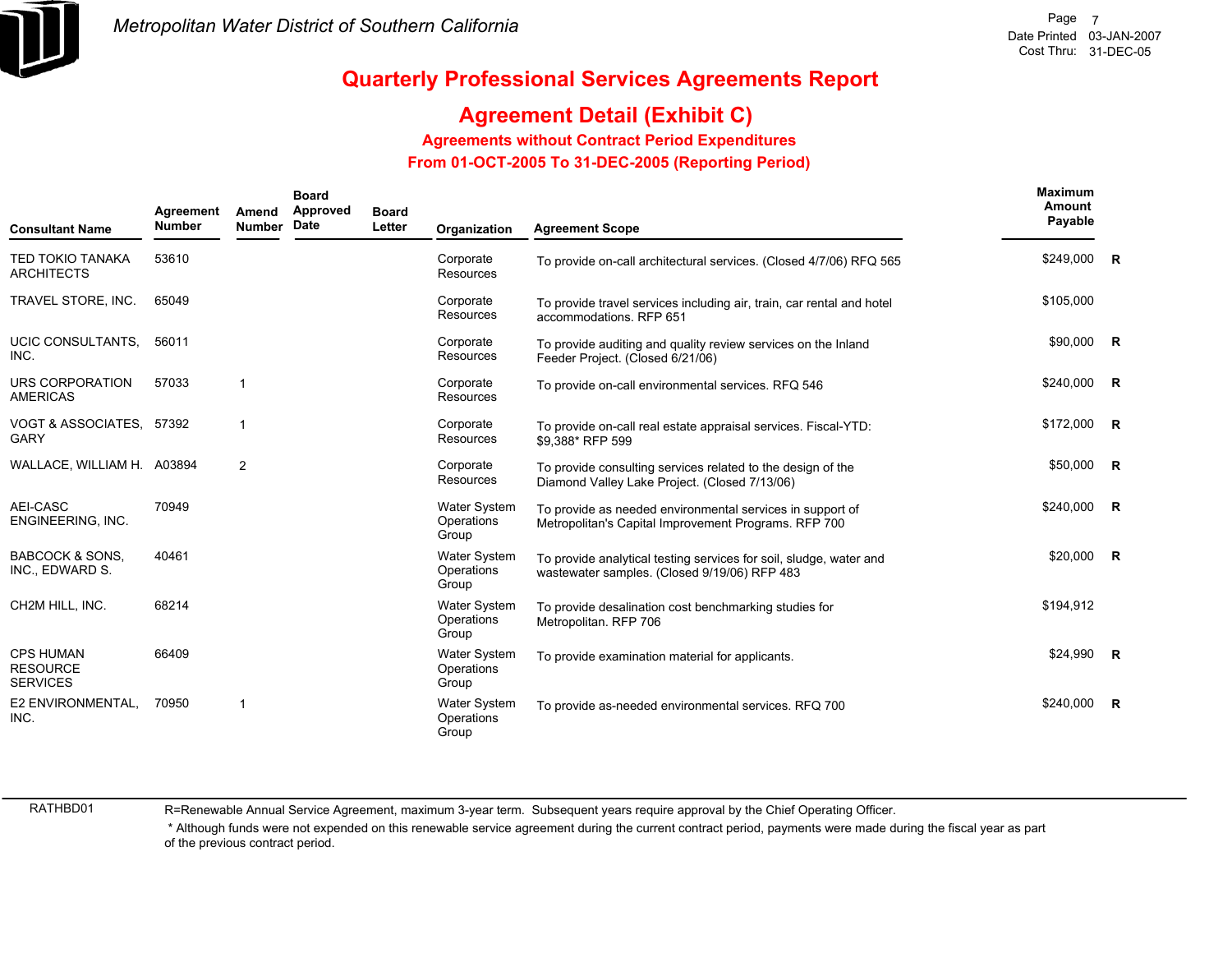

# **Agreement Detail (Exhibit C)**

**Agreements without Contract Period Expenditures**

 **From 01-OCT-2005 To 31-DEC-2005 (Reporting Period)** 

| <b>Consultant Name</b>                                               | Agreement<br><b>Number</b> | Amend<br><b>Number</b> | <b>Board</b><br>Approved<br>Date | <b>Board</b><br>Letter | Organization                               | <b>Agreement Scope</b>                                                                                 | Maximum<br>Amount<br>Payable |                |
|----------------------------------------------------------------------|----------------------------|------------------------|----------------------------------|------------------------|--------------------------------------------|--------------------------------------------------------------------------------------------------------|------------------------------|----------------|
| GEOPENTECH, INC.                                                     | 58436                      | $\overline{2}$         |                                  |                        | <b>Water System</b><br>Operations<br>Group | To provide remedial measures at Pacific Gas & Electric's Topock<br>Facility. Fiscal-YTD: \$9,096*      | \$215,000 R                  |                |
| <b>GEOPENTECH. INC.</b>                                              | 63629                      | 1                      |                                  |                        | <b>Water System</b><br>Operations<br>Group | To provide hydrogeology services for perchlorate remedial<br>activities. Fiscal-YTD: \$12,569* RFP 649 | \$200,000 R                  |                |
| <b>INDUSTRIAL</b><br><b>HEARING &amp;</b><br>PULMONARY MNGT.         | 36110                      |                        |                                  |                        | <b>Water System</b><br>Operations<br>Group | To provide services for Metropolitan's Hearing Conservation<br>Program. (Closed 9/25/06) RFP 434       | $$10,000$ R                  |                |
| <b>MOUNT SAN</b><br>ANTONIO COLLEGE                                  | 68866                      | 1                      |                                  |                        | Water System<br>Operations<br>Group        | To provide training for the MWD Joint Apprenticeship & Training<br>program. (Closed 7/18/06)           | \$35,200                     |                |
| <b>NINYO &amp; MOORE</b>                                             | 70957                      |                        |                                  |                        | <b>Water System</b><br>Operations<br>Group | To provide environmental site assessments for Metropolitan's<br>distribution system. RFQ 687           | \$240,000                    | $\overline{R}$ |
| <b>NINYO &amp; MOORE</b>                                             | 70951                      |                        |                                  |                        | <b>Water System</b><br>Operations<br>Group | To provide as-needed environmental consulting services. RFQ<br>700                                     | \$240,000 R                  |                |
| RANDALL, MD, MPH,<br>MICHAEL C.                                      | 40453                      | 3                      |                                  |                        | <b>Water System</b><br>Operations<br>Group | To provide occupational medical services for MWD employees.<br>(Closed 11/24/06) RFP 466               | \$52,800 R                   |                |
| <b>STARR CONSULTING</b>                                              | 68212                      |                        |                                  |                        | Water System<br>Operations<br>Group        | To provide a Watershed Sanitary Survey for the Colorado River.                                         | \$24,999                     |                |
| STATE OF CALIF.<br>DEPT. OF FISH &<br><b>GAME</b>                    | 12686                      | 1                      |                                  |                        | <b>Water System</b><br>Operations<br>Group | To provide fishery services for Diamond Valley Recreation.                                             | \$250,000 R                  |                |
| <b>SWISS FEDERAL</b><br><b>INSTITUTE FOR</b><br><b>ENVIRONMENTAL</b> | 59687                      |                        |                                  |                        | <b>Water System</b><br>Operations<br>Group | To serve in an advisory capacity for the ozone application in<br>drinking water.                       | \$25,000                     |                |

RATHBD01

R=Renewable Annual Service Agreement, maximum 3-year term. Subsequent years require approval by the Chief Operating Officer.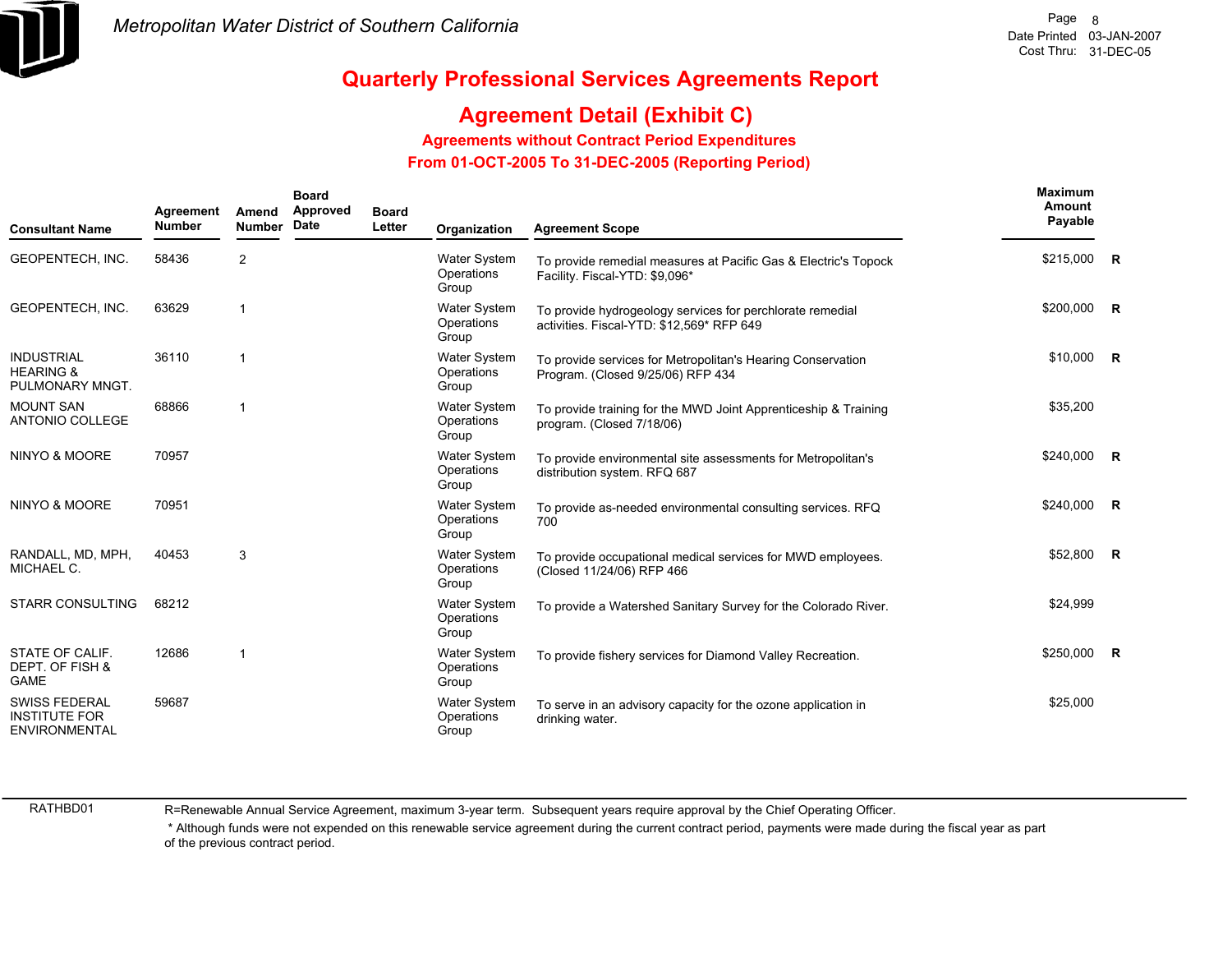

# **Agreement Detail (Exhibit C)**

**Agreements without Contract Period Expenditures**

 **From 01-OCT-2005 To 31-DEC-2005 (Reporting Period)** 

| <b>Consultant Name</b>                                                         | Agreement<br><b>Number</b> | Amend<br><b>Number</b> | <b>Board</b><br>Approved<br>Date | <b>Board</b><br>Letter | Organization                                     | <b>Agreement Scope</b>                                                                                                                                                  | <b>Maximum</b><br>Amount<br>Payable |  |
|--------------------------------------------------------------------------------|----------------------------|------------------------|----------------------------------|------------------------|--------------------------------------------------|-------------------------------------------------------------------------------------------------------------------------------------------------------------------------|-------------------------------------|--|
| TETRA TECH, INC.                                                               | 70958                      |                        |                                  |                        | Water System<br>Operations<br>Group              | To provide as-needed environmental site assessments for<br>Metropolitan's distribution system. RFQ 687                                                                  | \$240,000 R                         |  |
| <b>WECK</b><br>LABORATORIES, INC.                                              | 40460                      | -1                     |                                  |                        | Water System<br>Operations<br>Group              | To provide analytical testing services for chemical, physical and/or<br>biological analysis of soil, sludge, water and wastewater samples.<br>(Closed 9/19/06) RFP 483  | $$150,000$ R                        |  |
| AKM CONSULTING<br><b>ENGINEERS</b>                                             | 68851                      |                        |                                  |                        | Water<br><b>Resources</b><br>Management<br>Group | To provide State Water Project Modeling Services. RFQ 683                                                                                                               | $$20,000$ R                         |  |
| <b>BBC RESEARCH AND</b><br>CONSULTING INC.                                     | 54411                      |                        |                                  |                        | Water<br><b>Resources</b><br>Management<br>Group | To provide on-call economic services for resource planning and<br>water resource issues. (Closed 7/7/06) RFQ 605                                                        | \$35,000                            |  |
| <b>BYRON BUCK AND</b><br><b>ASSOCIATES</b>                                     | 73084                      |                        |                                  |                        | Water<br>Resources<br>Management<br>Group        | To provide technical writing support for various reports, briefing<br>materials & presentations relating to water resource & water<br>quality analyses for SWP. RFQ 750 | $$100,000$ R                        |  |
| <b>CENTER FOR</b><br><b>CONTINUING STUDY</b><br>OF THE CALIF<br><b>ECONOMY</b> | 54402                      |                        |                                  |                        | Water<br><b>Resources</b><br>Management<br>Group | To provide on-call economics services for resource planning and<br>water resource issues. (Closed 7/7/06) RFQ 605                                                       | \$35,000                            |  |
| CH2M HILL, INC.                                                                | 68850                      |                        |                                  |                        | Water<br>Resources<br>Management<br>Group        | To provide State Water Project Modeling and related technical<br>support for Metropolitan's State Water Project water supply. RFQ<br>683                                | \$240,000 R                         |  |
| DCSE, INC.                                                                     | 68849                      |                        |                                  |                        | Water<br>Resources<br>Management<br>Group        | To provide State Water Project Modeling. RFQ 683                                                                                                                        | $$120,000$ R                        |  |

RATHBD01

R=Renewable Annual Service Agreement, maximum 3-year term. Subsequent years require approval by the Chief Operating Officer.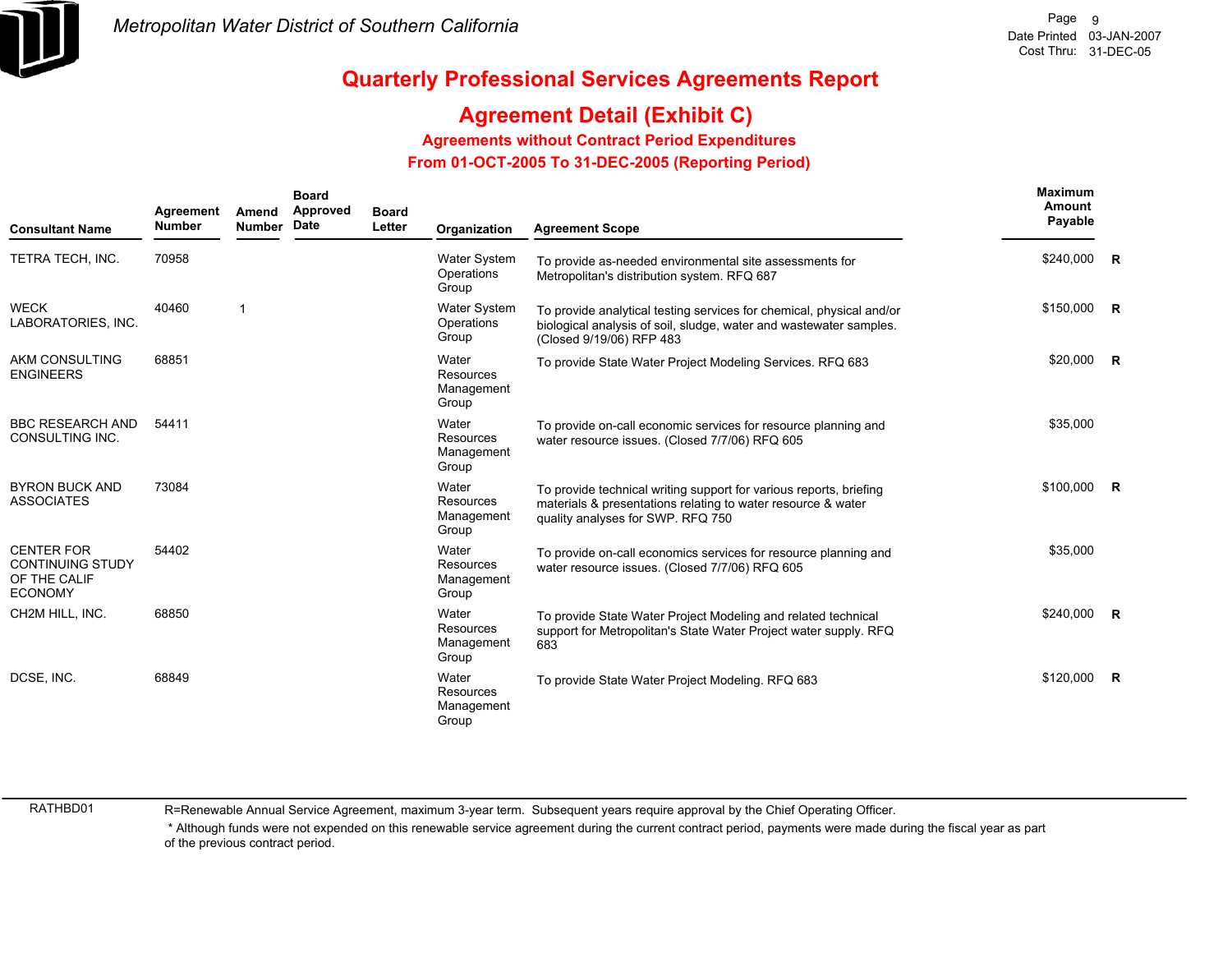

# **Agreement Detail (Exhibit C)**

**Agreements without Contract Period Expenditures**

 **From 01-OCT-2005 To 31-DEC-2005 (Reporting Period)** 

| <b>Consultant Name</b>                    | Agreement<br><b>Number</b> | Amend<br><b>Number</b> | <b>Board</b><br>Approved<br>Date | <b>Board</b><br>Letter | Organization                                     | <b>Agreement Scope</b>                                                                                                                                                    | Maximum<br>Amount<br>Payable |  |
|-------------------------------------------|----------------------------|------------------------|----------------------------------|------------------------|--------------------------------------------------|---------------------------------------------------------------------------------------------------------------------------------------------------------------------------|------------------------------|--|
| E2 ENVIRONMENTAL,<br>INC.                 | 68867                      | $\mathbf 1$            |                                  |                        | Water<br><b>Resources</b><br>Management<br>Group | To provide technical review and evaluation of project applications<br>for the Industrial Process Improvement Program. RFQ 734                                             | $$20,000$ R                  |  |
| FLOW SCIENCE, INC.                        | 68832                      |                        |                                  |                        | Water<br>Resources<br>Management<br>Group        | To provide surface water flow and mass transport and modeling<br>for the SWP and Metropolitan's water facilities. RFQ 683                                                 | \$70,000 R                   |  |
| <b>HDR/SWRI</b>                           | 73085                      | $\mathbf 1$            |                                  |                        | Water<br>Resources<br>Management<br>Group        | To provide technical support for various reports, briefing materials<br>and presentations related to water resource and quality analysis<br>for SWP. RFQ 750              | \$50,000 R                   |  |
| <b>HYDROSYSTEMS</b><br>CONSULTING, INC.   | 68848                      |                        |                                  |                        | Water<br><b>Resources</b><br>Management<br>Group | To provide water resource modeling for Mettropolitan's State<br>Water Project water suppply. RFQ 683                                                                      | \$70,000 R                   |  |
| <b>JAMES RAGAN</b><br><b>ASSOCIATES</b>   | 73117                      |                        |                                  |                        | Water<br>Resources<br>Management<br>Group        | To provide technical writing support for various reports, briefing<br>materials & presentations relating to water resource and water<br>quality analyses for SWP. RFQ 750 | \$40,000 R                   |  |
| <b>KENNEDY/JENKS</b><br>CONSULTANTS, INC. | 71730                      |                        |                                  |                        | Water<br><b>Resources</b><br>Management<br>Group | To provide technical review and evaluation of project applications<br>for the Industrial Process Improvement Program. RFQ 734                                             | \$20,000 R                   |  |
| KLEINFELDER, INC.                         | 73116                      |                        |                                  |                        | Water<br>Resources<br>Management<br>Group        | To provide technical writing support for various reports, briefing<br>materials & presentations relating to water resource & water<br>quality for SWP. RFQ 750            | $$100,000$ R                 |  |
| M. CUBED                                  | 54410                      |                        |                                  |                        | Water<br>Resources<br>Management<br>Group        | To provide on-call economic, statistical, and resource analysis<br>services. (Closed 7/7/06) RFP 605                                                                      | \$35,000                     |  |

RATHBD01

R=Renewable Annual Service Agreement, maximum 3-year term. Subsequent years require approval by the Chief Operating Officer.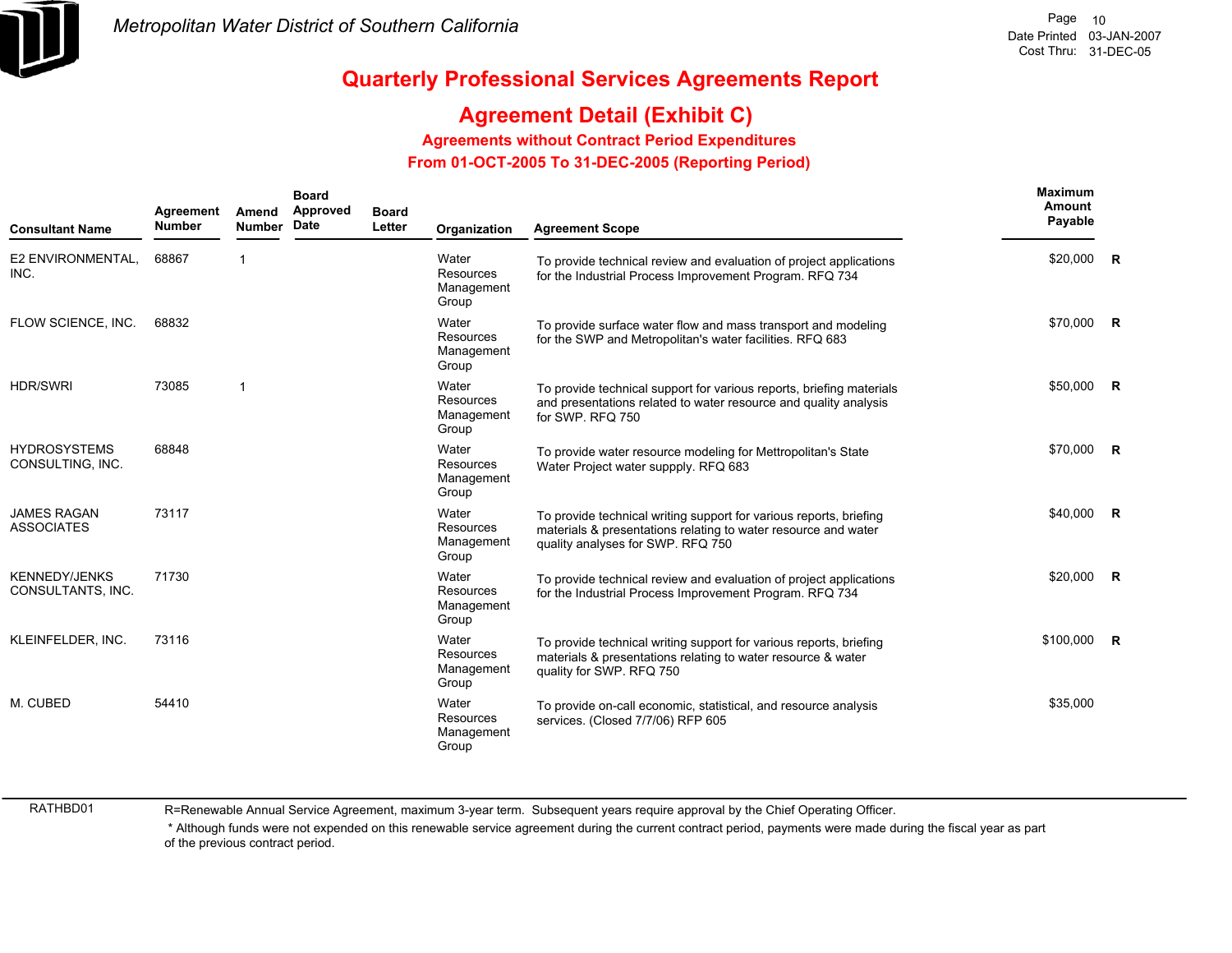

### **Agreement Detail (Exhibit C)**

**Agreements without Contract Period Expenditures**

 **From 01-OCT-2005 To 31-DEC-2005 (Reporting Period)** 

| <b>Consultant Name</b>                                 | Agreement<br><b>Number</b> | Amend<br><b>Number</b> | <b>Board</b><br>Approved<br><b>Date</b> | <b>Board</b><br>Letter | Organization                                        | <b>Agreement Scope</b>                                                                                                                                                                                    | Maximum<br>Amount<br>Payable |              |
|--------------------------------------------------------|----------------------------|------------------------|-----------------------------------------|------------------------|-----------------------------------------------------|-----------------------------------------------------------------------------------------------------------------------------------------------------------------------------------------------------------|------------------------------|--------------|
| PARSONS WATER<br>AND<br>INFRASTRUCTURE,<br>INC.        | 55226                      |                        |                                         |                        | Water<br>Resources<br>Management<br>Group           | To provide on-call resource analysis, biological, engineering and<br>water quality services for CALFED Bay/Delta Program and<br>Sacramento Valley Water Management Programs. (Closed<br>10/30/06) RFQ 536 | $$100,000$ R                 |              |
| <b>PARSONS WATER</b><br>AND<br>INFRASTRUCTURE,<br>INC. | 73115                      |                        |                                         |                        | Water<br>Resources<br>Management<br>Group           | To provide technical writing support for various reports, briefing<br>materials and presentations related to the State Water Project.<br><b>RFQ 750</b>                                                   | \$100,000 R                  |              |
| <b>R2 RESOURCE</b><br>CONSULTANTS, INC.                | 67612                      |                        |                                         |                        | Water<br>Resources<br>Management<br>Group           | To provide fish biology and ecosystem restoration services for the<br>Bay Delta. RFQ 722                                                                                                                  | \$55,000                     | R            |
| RAGAN ASSOCIATES,<br><b>JAMES</b>                      | 50297                      |                        |                                         |                        | Water<br>Resources<br>Management<br>Group           | To provide on-call resource analysis, biological, engineering and<br>water quality service for CALFED Bay/Delta program. (Closed<br>10/30/06) Fiscal-YTD: \$4,615* RFQ 536                                | \$60,000 R                   |              |
| <b>RAIN BIRD SERVICES</b><br><b>CORPORATION</b>        | 65050                      |                        |                                         |                        | Water<br>Resources<br>Management<br>Group           | To provide technical service for the Protector Del Auga program.<br>693                                                                                                                                   | \$40,000                     |              |
| THE DANGERMOND<br>GROUP, INC.                          | 73119                      |                        |                                         |                        | Water<br>Resources<br>Management<br>Group           | To provide technical writing support for various reports, briefing<br>materials & presentations relating to water resource & water<br>quality analyses for SWP. RFQ 750                                   | \$50,000                     | R            |
| <b>KPMG. LLP</b>                                       | 41821                      |                        | 12-JUN-01                               | $8-5$                  | Office of the<br>Auditor                            | To provide audit services. (Closed 7/17/06) RFP 482                                                                                                                                                       | \$158,075 R                  |              |
| <b>BRIGGS FIELD</b><br>SERVICES, INC.                  | 71724                      |                        |                                         |                        | <b>Real Property</b><br>Development &<br>Management | To provide Real Estate Support Services including acquiring rights<br>of way and expert testimony in condemnation trials. RFQ 685                                                                         | \$249,000                    |              |
| <b>DEL RICHARDSON &amp;</b><br>ASSOCIATES, INC.        | 73242                      |                        |                                         |                        | <b>Real Property</b><br>Development &<br>Management | To provide Real Estate Support Services including acquiring<br>rights-of-way, entry permits, and easements. RFQ 685                                                                                       | \$249,000                    | $\mathsf{R}$ |

RATHBD01

R=Renewable Annual Service Agreement, maximum 3-year term. Subsequent years require approval by the Chief Operating Officer.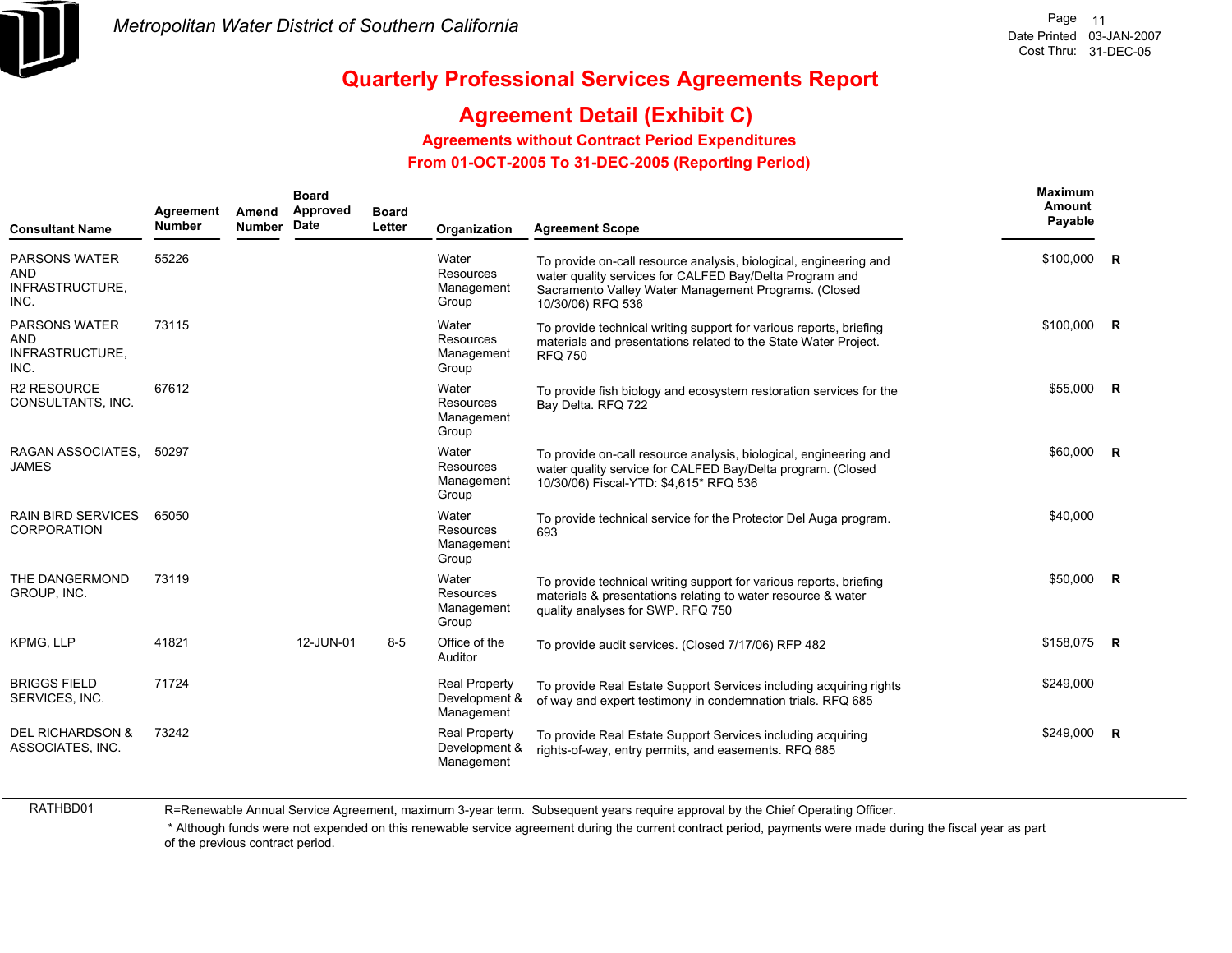

# **Agreement Detail (Exhibit C)**

**Agreements without Contract Period Expenditures**

 **From 01-OCT-2005 To 31-DEC-2005 (Reporting Period)** 

| <b>Consultant Name</b>                                  | Agreement<br><b>Number</b>        | Amend<br>Number | <b>Board</b><br><b>Approved</b><br>Date | <b>Board</b><br>Letter | Organization                                        | <b>Agreement Scope</b>                                                                                                                                       |               | <b>Maximum</b><br>Amount<br>Payable |  |
|---------------------------------------------------------|-----------------------------------|-----------------|-----------------------------------------|------------------------|-----------------------------------------------------|--------------------------------------------------------------------------------------------------------------------------------------------------------------|---------------|-------------------------------------|--|
| EP BUSINESS<br><b>DEVELOPMENT</b><br><b>CORPORATION</b> | 73364                             |                 |                                         |                        | <b>Real Property</b><br>Development &<br>Management | To provide real estate related support services including<br>negotiating & acquiring rights of way, and expert testimony on<br>condemnation matters. RFQ 685 |               | \$249,000 R                         |  |
| <b>HULL &amp; ASSOCIATES.</b><br>INC., BRUCE W.         | 57391                             |                 |                                         |                        | <b>Real Property</b><br>Development &<br>Management | To provide on-call real estate services. RFP 599                                                                                                             |               | $$142,000$ R                        |  |
| PARAGON<br>PARTNERS, LTD.                               | 71723                             |                 |                                         |                        | <b>Real Property</b><br>Development &<br>Management | To provide as-needed real estate services for Metropolitan's O&M<br>and Capital projects. RFQ 685                                                            |               | \$249,000                           |  |
|                                                         | <b>Total Number of Agreements</b> |                 | 114                                     |                        |                                                     |                                                                                                                                                              | <b>Totals</b> | \$36,347,416                        |  |
|                                                         |                                   |                 |                                         |                        |                                                     |                                                                                                                                                              |               |                                     |  |

**\* \* \* End of Report \* \* \***

RATHBD01

R=Renewable Annual Service Agreement, maximum 3-year term. Subsequent years require approval by the Chief Operating Officer.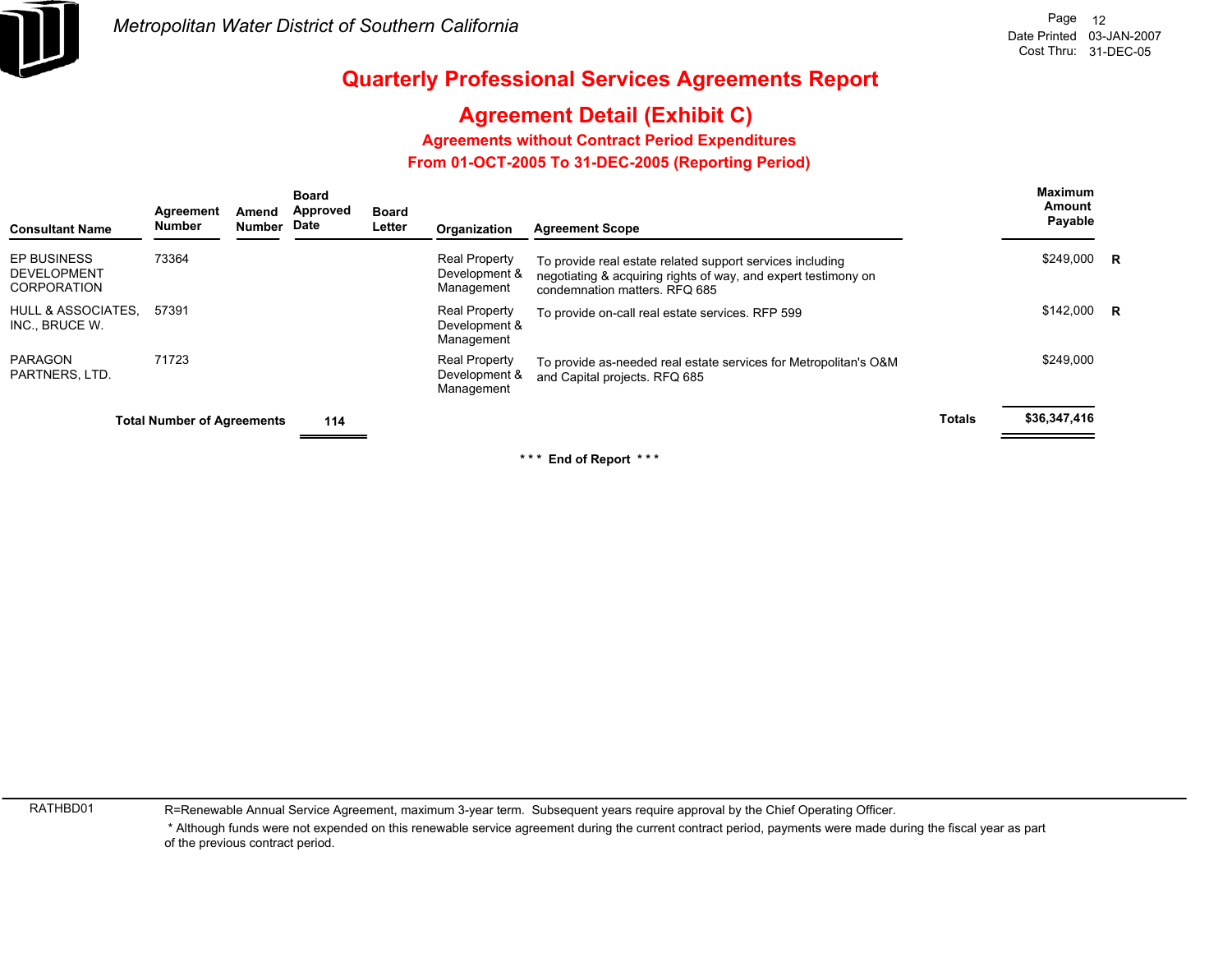

### **Agreement Detail (Exhibit D)**

**Grants**

#### **From 01-OCT-2005 To 31-DEC-2005 (Reporting Period)**

| <b>Consultant Name</b>                        | Agreement<br><b>Number</b> | Amend<br>Number | <b>Board</b><br>Approved<br>Date | <b>Board</b><br>Letter | Organization                        | <b>Agreement Scope</b>                                                                                                                                                                                | <b>Maximum</b><br>Amount<br>Payable | Reporting<br>Period<br><b>Expenditure</b> |
|-----------------------------------------------|----------------------------|-----------------|----------------------------------|------------------------|-------------------------------------|-------------------------------------------------------------------------------------------------------------------------------------------------------------------------------------------------------|-------------------------------------|-------------------------------------------|
| <b>ARIZONA STATE</b><br><b>UNIVERSITY</b>     | 68217                      |                 |                                  |                        | Water System<br>Operations<br>Group | GRANT: To provide research for "Occurrence"<br>and Formation of Nitrogenous Disinfection By-<br>Products."                                                                                            | \$91,000                            | \$0                                       |
| <b>BROWN AND</b><br>CALDWELL                  | 62407                      |                 |                                  |                        | Water System<br>Operations<br>Group | Grant for the State Water Resources Control<br>Board "Assessing the Occurrence and Source<br>of E. Coli and EC 0157 Contamination in<br>Castaic Lake." Grant                                          | \$249.999                           | \$120,750                                 |
| <b>HUMBOLDT STATE</b><br><b>UNIVERSITY</b>    | 60909                      |                 |                                  |                        | Water System<br>Operations<br>Group | GRANT: To provide research services to the<br>State Water Resources Control Board to<br>assess the source and loads for elevated E.<br>Coli levels in the Castaic Lake watershed.<br>(Closed 6/14/06) | \$50,000                            | \$30,000                                  |
| <b>ORANGE COUNTY</b><br><b>WATER DISTRICT</b> | 52374                      |                 |                                  |                        | Water System<br>Operations<br>Group | GRANT: " Desalination Research and<br>Innovation Partnership - EPA II" (Project<br>#701673)                                                                                                           | \$299,697                           | \$0                                       |
| <b>ORANGE COUNTY</b><br><b>WATER DISTRICT</b> | 58431                      | $\overline{2}$  |                                  |                        | Water System<br>Operations<br>Group | GRANTS: 1) CEC - Energy usage, water<br>supply reliability, and water quality<br>(Project#701675) 2) DWR - Watershed<br>protection for the Flood Protection Act (Project<br>#701676)                  | \$25,000                            | \$8,350                                   |
| <b>ORANGE COUNTY</b><br><b>WATER DISTRICT</b> | 41812                      |                 |                                  |                        | Water System<br>Operations<br>Group | GRANT: Watershed protection for the Flood<br>Protection Act (Project #102888) (Closed<br>8/4/06)                                                                                                      | \$415,000                           | \$337,748                                 |
| PIRNIE, INC.,<br><b>MALCOLM</b>               | 57399                      | $\overline{2}$  |                                  |                        | Water System<br>Operations<br>Group | GRANT: "Contribution of Wastewater to DBP<br>Formation." (Project #701632)                                                                                                                            | \$123,742                           | \$53,779                                  |
| PONTIUS WATER<br>CONSULTANTS, INC.            | 57401                      |                 |                                  |                        | Water System<br>Operations<br>Group | GRANT: "Contribution of Wastewater to DBP<br>Formation." (Project #701632) (Closed<br>8/15/06)                                                                                                        | \$7,904                             | \$2,000                                   |
| PURDUE UNIVERSITY                             | 58434                      |                 |                                  |                        | Water System<br>Operations<br>Group | GRANT: DWR - "Safe Drinking Water, Clean<br>Water, Watershed Protection and Flood<br>Protection Act." (Project #10288)                                                                                | \$200,179                           | \$159,800                                 |

RATHBD01

Reporting Period Expenditure - For renewable annual service agreements only, expenditures incurred in the current contract year are included.

For all other contracts, expenditures from contract execution through the end of the reporting period are included.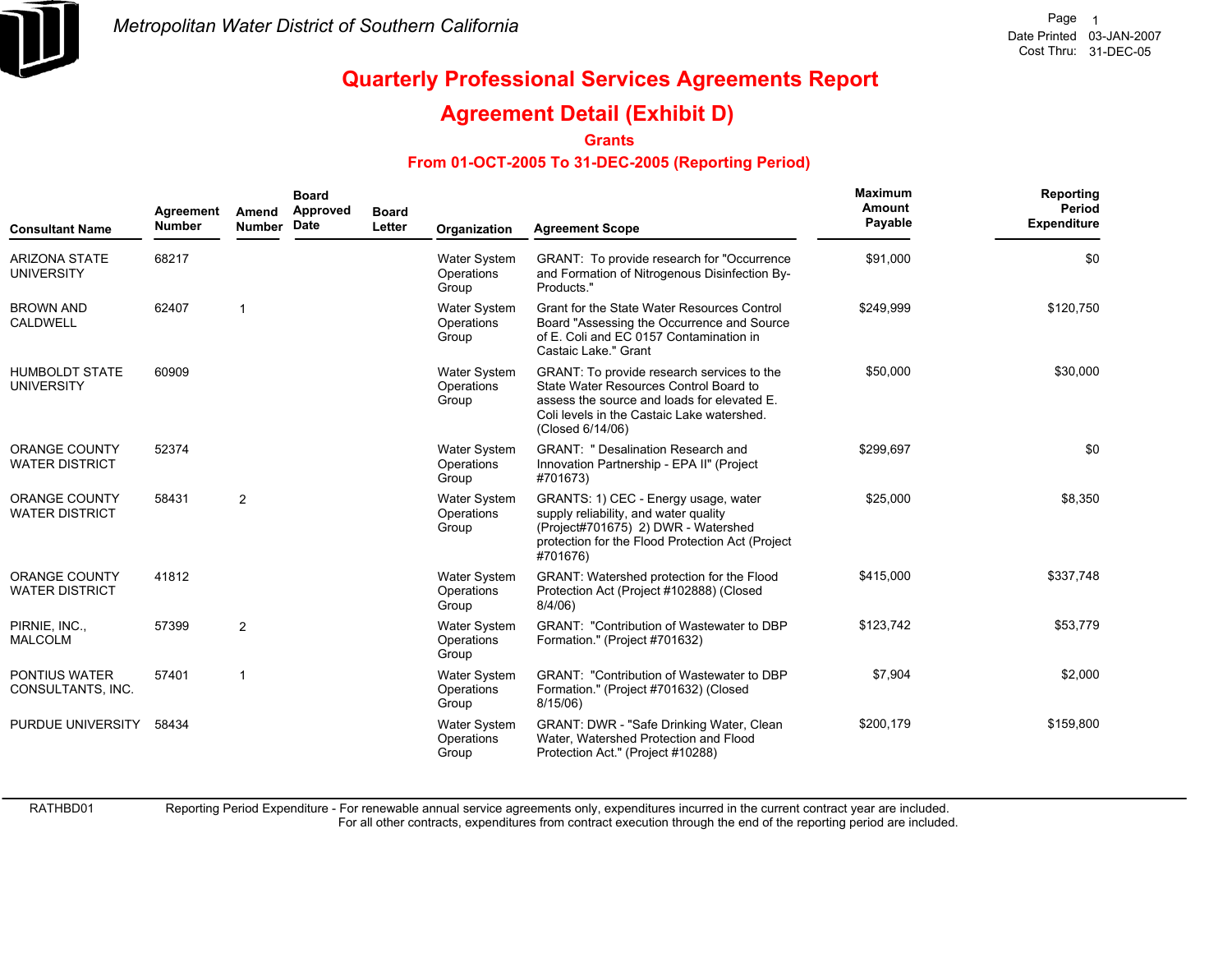

### **Agreement Detail (Exhibit D)**

**Grants**

#### **From 01-OCT-2005 To 31-DEC-2005 (Reporting Period)**

| <b>Consultant Name</b>                                                    | Agreement<br><b>Number</b> | Amend<br><b>Number</b> | <b>Board</b><br>Approved<br><b>Date</b> | <b>Board</b><br>Letter | Organization                               | <b>Agreement Scope</b>                                                                                                          | Maximum<br>Amount<br>Payable | Reporting<br>Period<br><b>Expenditure</b> |
|---------------------------------------------------------------------------|----------------------------|------------------------|-----------------------------------------|------------------------|--------------------------------------------|---------------------------------------------------------------------------------------------------------------------------------|------------------------------|-------------------------------------------|
| <b>REGENTS OF THE</b><br>UNIV OF CALIF<br><b>RIVERSIDE</b>                | 58445                      | 1                      |                                         |                        | Water System<br>Operations<br>Group        | <b>GRANT: EPA - "Desalination Research &amp;</b><br>Innovative Partnership - EPA<br>III."(Project#701674)                       | \$200,000                    | \$0                                       |
| <b>REGENTS OF THE</b><br>UNIVERSITY OF<br><b>CALIFORNIA</b>               | 46863                      | 3                      |                                         |                        | <b>Water System</b><br>Operations<br>Group | GRANT: Watershed protection in regards to<br>the Flood Protection Act. (Project #701676)                                        | \$236,667                    | \$96,774                                  |
| <b>REGENTS OF THE</b><br>UNIVERSITY OF<br><b>CALIFORNIA</b>               | 41809                      | 1                      |                                         |                        | Water System<br>Operations<br>Group        | GRANT: Watershed protection in regards to<br>the Flood Protection Act. (Project #701676)                                        | \$275,000                    | \$0                                       |
| <b>REGENTS OF THE</b><br>UNIVERSITY OF<br><b>CALIFORNIA</b>               | 52377                      |                        |                                         |                        | <b>Water System</b><br>Operations<br>Group | <b>GRANT: EPA - "Desalination Research &amp;</b><br>Innovative Partnership". EPA II supports<br>DRIP Project. (Project #701673) | \$243,000                    | \$164,406                                 |
| <b>REGENTS OF THE</b><br>UNIVERSITY OF<br><b>CALIFORNIA</b>               | 52378                      |                        |                                         |                        | <b>Water System</b><br>Operations<br>Group | <b>GRANT: "Desalination Research and</b><br>Innovation Partnership - EPA II." (Project<br>#701673)                              | \$243,000                    | \$101,570                                 |
| <b>REGENTS OF THE</b><br>UNIVERSITY OF<br>CALIFORNIA,<br><b>RIVERSIDE</b> | 41810                      | 1                      |                                         |                        | <b>Water System</b><br>Operations<br>Group | GRANT: "Safe Drinking Water, Clean Water,<br>Watershed Protection and Flood Protection<br>Act."                                 | \$345,000                    | \$146,574                                 |
| RITTMANN, DR.<br><b>BRUCE E.</b>                                          | 57400                      | 1                      |                                         |                        | Water System<br>Operations<br>Group        | GRANT: "Contribution of Wastewater to DBP<br>Formation." (Project# 701632)                                                      | \$8,000                      | \$4,200                                   |
| <b>SAN DIEGO COUNTY</b><br><b>WATER AUTHORITY</b>                         | 41811                      | $\overline{2}$         |                                         |                        | <b>Water System</b><br>Operations<br>Group | GRANT: DWR - "Safe Drinking Water, Clean<br>Water, Watershed Protection and Flood<br>Protection Act." (Project#701676)          | \$1,049,000                  | \$0                                       |
| <b>SAN DIEGO COUNTY</b><br><b>WATER AUTHORITY</b>                         | 52373                      |                        |                                         |                        | <b>Water System</b><br>Operations<br>Group | <b>GRANT: "Desalination Research and</b><br>Innovation Partnership - EPA II." (Project<br>#701673) (Closed 9/25/06)             | \$243,000                    | \$0                                       |
| <b>SANTA CLARA</b><br><b>VALLEY WATER</b><br><b>DISTRICT</b>              | 52375                      |                        |                                         |                        | <b>Water System</b><br>Operations<br>Group | <b>GRANT: "Desalination Research and</b><br>innovation Partnership ' EPA II" (Project<br>#701673)                               | \$243,000                    | \$0                                       |

RATHBD01

Reporting Period Expenditure - For renewable annual service agreements only, expenditures incurred in the current contract year are included.

For all other contracts, expenditures from contract execution through the end of the reporting period are included.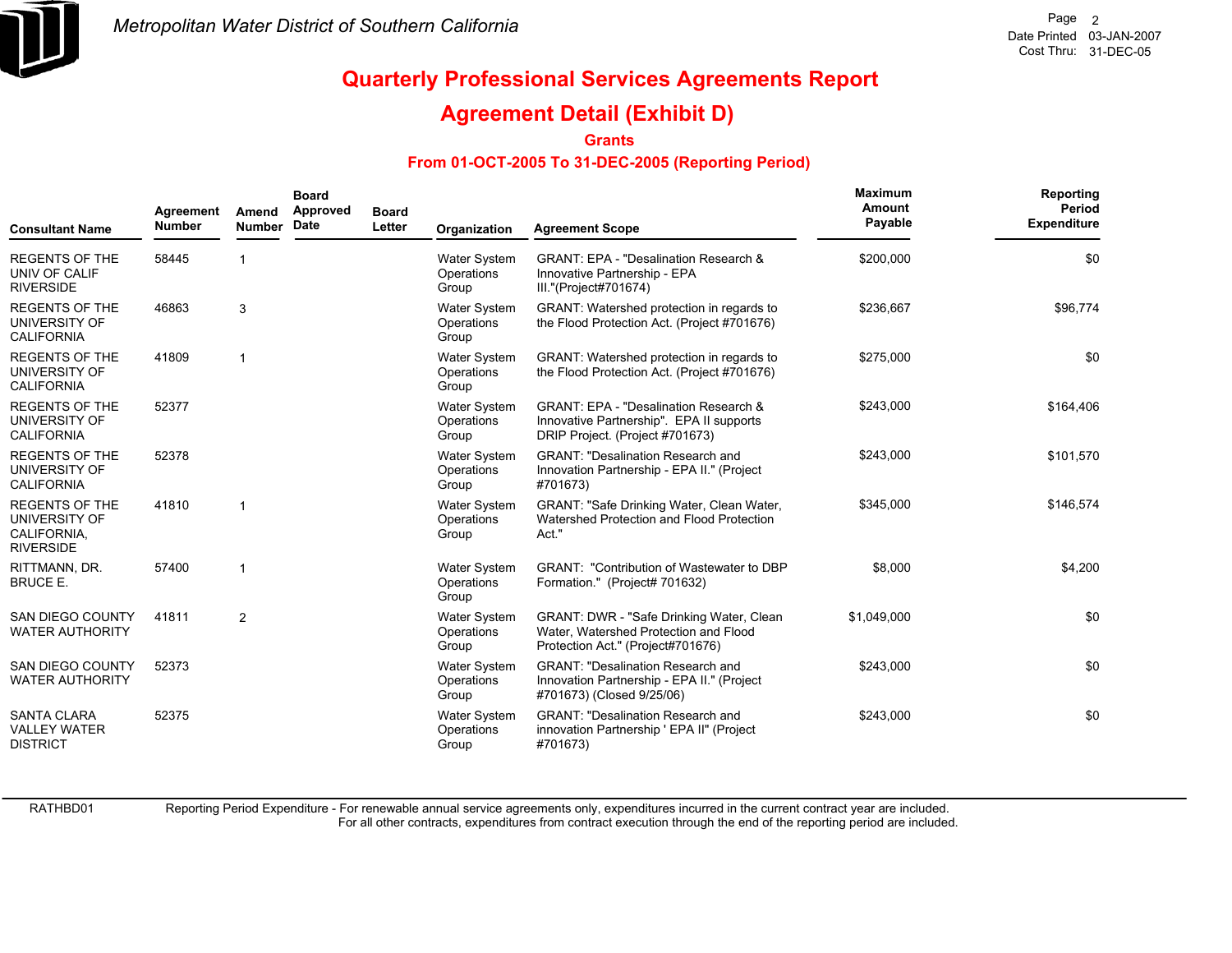

### **Agreement Detail (Exhibit D)**

**Grants**

#### **From 01-OCT-2005 To 31-DEC-2005 (Reporting Period)**

| <b>Consultant Name</b>                                                     | Agreement<br><b>Number</b> | Amend<br><b>Number</b>  | <b>Board</b><br>Approved<br>Date | <b>Board</b><br>Letter | Organization                               | <b>Agreement Scope</b>                                                                                                      | Maximum<br>Amount<br>Payable | Reporting<br>Period<br><b>Expenditure</b> |
|----------------------------------------------------------------------------|----------------------------|-------------------------|----------------------------------|------------------------|--------------------------------------------|-----------------------------------------------------------------------------------------------------------------------------|------------------------------|-------------------------------------------|
| <b>SANTA CLARA</b><br><b>VALLEY WATER</b><br><b>DISTRICT</b>               | 41808                      |                         |                                  |                        | <b>Water System</b><br>Operations<br>Group | GRANT: "Safe Drinking Water, Clean Water,<br>Watershed Protection and Flood Protection<br>Act." (Project 701676)            | \$557,000                    | \$0                                       |
| SONOMA COUNTY<br><b>WATER AGENCY</b>                                       | 52376                      |                         |                                  |                        | <b>Water System</b><br>Operations<br>Group | GRANT: EPA - "Desalination Research &<br>Innovative Partnership". EPA II supports<br>DRIP Project. (Project #701673)        | \$188,000                    | \$94,000                                  |
| <b>TEXAS</b><br><b>AGRICULTURAL</b><br><b>EXPERIMENT</b><br><b>STATION</b> | 63649                      | $\overline{\mathbf{1}}$ |                                  |                        | Water System<br>Operations<br>Group        | Grant: "Detection of Infectious<br>Cryptosporidium in Filtered Drinking Water."                                             | \$246,697                    | \$0                                       |
| THE UNIVERSITY OF<br>NORTH CAROLINA                                        | 71731                      |                         |                                  |                        | <b>Water System</b><br>Operations<br>Group | EPA GRANT: Four Lab Study: Priority<br>Chlorination Disinfection Byproduct Analysis.<br>(Project#701700)                    | \$90,000                     | \$0                                       |
| U.S. BUREAU OF<br><b>RECLAMATION</b>                                       | 66418                      |                         |                                  |                        | Water System<br>Operations<br>Group        | GRANT: To provide research services for the<br>Rio filtration project for the Water Improvement<br>Center. (Project#102888) | \$583,000                    | \$285,000                                 |
| <b>U.S. GEOLOGICAL</b><br><b>SURVEY</b>                                    | 68216                      |                         |                                  |                        | <b>Water System</b><br>Operations<br>Group | <b>GRANT: Occurrence &amp; Formation of</b><br>Nitrogenous Disinfection By Products.<br>(Project#701663)                    | \$5,000                      | \$0                                       |
| UNIVERSITY OF<br><b>COLORADO AT</b><br><b>BOULDER</b>                      | 57398                      | 2                       |                                  |                        | <b>Water System</b><br>Operations<br>Group | <b>GRANT: "Contribution of Wastewater to DBP</b><br>Formation." (Project #701632)                                           | \$102,742                    | \$82,268                                  |
| UNIVERSITY OF<br><b>SOUTHERN</b><br><b>CALIFORNIA</b>                      | 51539                      | $\overline{\mathbf{1}}$ |                                  |                        | Water System<br>Operations<br>Group        | <b>GRANT: "Desalination Research and</b><br>Innovation Partnership - EPA II" (Project<br>#102888) (Closed 10/12/06)         | \$271,000                    | \$146,619                                 |
| <b>WEST BASIN</b><br><b>MUNICIPAL WATER</b><br><b>DISTRICT</b>             | 41807                      | $\overline{\mathbf{1}}$ |                                  |                        | <b>Water System</b><br>Operations<br>Group | GRANT: Safe Drinking Water, Clean Water,<br>Watershed Protection and Flood Protection<br>Act. (Project #701676)             | \$564,580                    | \$0                                       |
| <b>WEST BASIN</b><br><b>MUNICIPAL WATER</b><br><b>DISTRICT</b>             | 52372                      |                         |                                  |                        | Water System<br>Operations<br>Group        | <b>GRANT: "Desalination Research and</b><br>Innovation Partnership - EPA II."<br>(Project#701673)                           | \$98,000                     | \$0                                       |
|                                                                            |                            |                         |                                  |                        |                                            | <b>Totals</b>                                                                                                               | \$7,254,207                  | \$1,833,838                               |

RATHBD01

Reporting Period Expenditure - For renewable annual service agreements only, expenditures incurred in the current contract year are included.

For all other contracts, expenditures from contract execution through the end of the reporting period are included.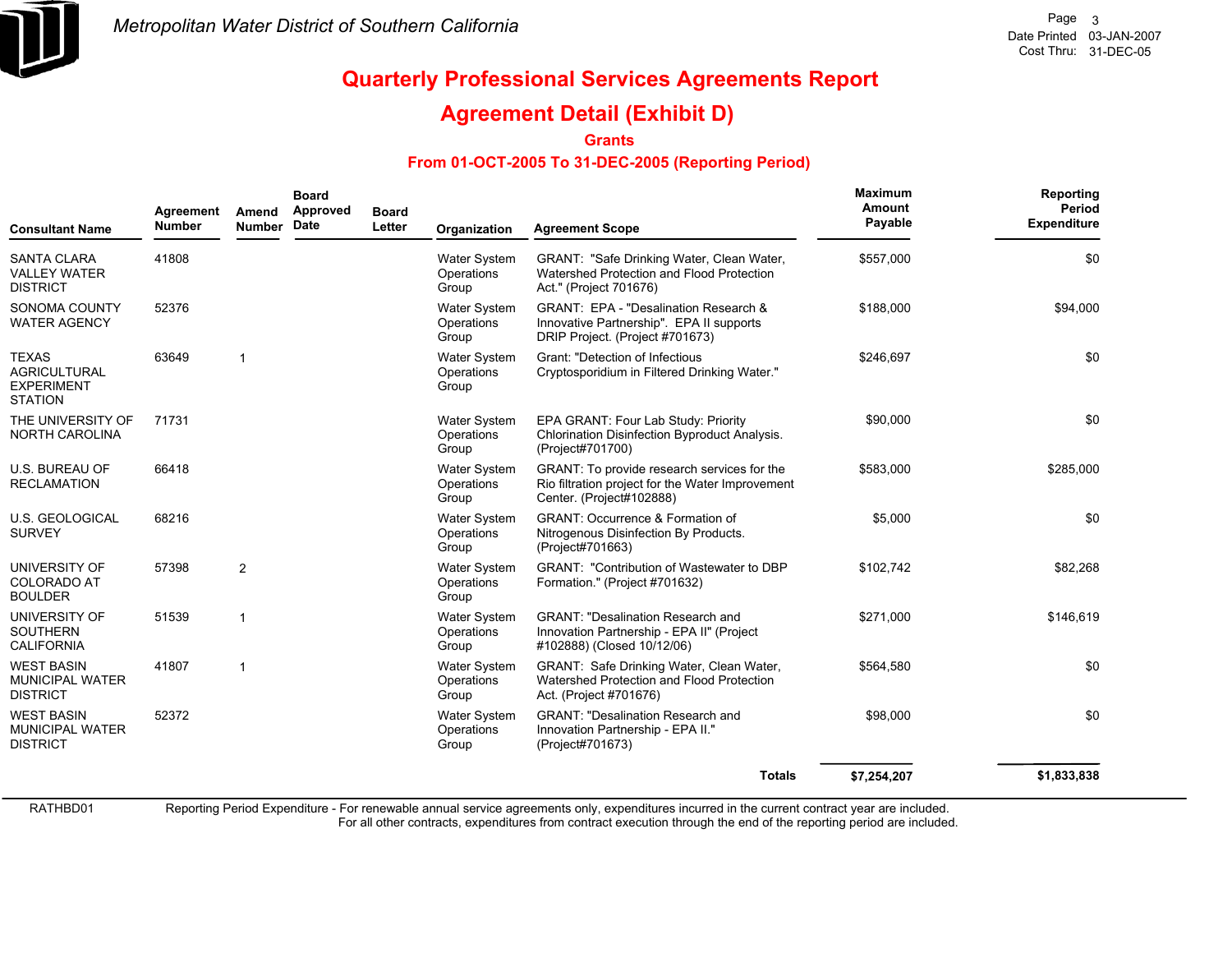

### **Agreement Detail (Exhibit D)**

**Grants**

#### **From 01-OCT-2005 To 31-DEC-2005 (Reporting Period)**

| Consultant Name | Agreement<br><b>Number</b>        | Amend<br><b>Number</b> | Board<br><b>Approved</b><br><b>Date</b> | <b>Board</b><br>Letter | Organization | <b>Agreement Scope</b>     | <b>Maximum</b><br>Amount<br>Payable | Reporting<br><b>Period</b><br><b>Expenditure</b> |
|-----------------|-----------------------------------|------------------------|-----------------------------------------|------------------------|--------------|----------------------------|-------------------------------------|--------------------------------------------------|
|                 | <b>Total Number of Agreements</b> |                        | 29                                      |                        |              | End of Report ***<br>* * * |                                     |                                                  |

RATHBD01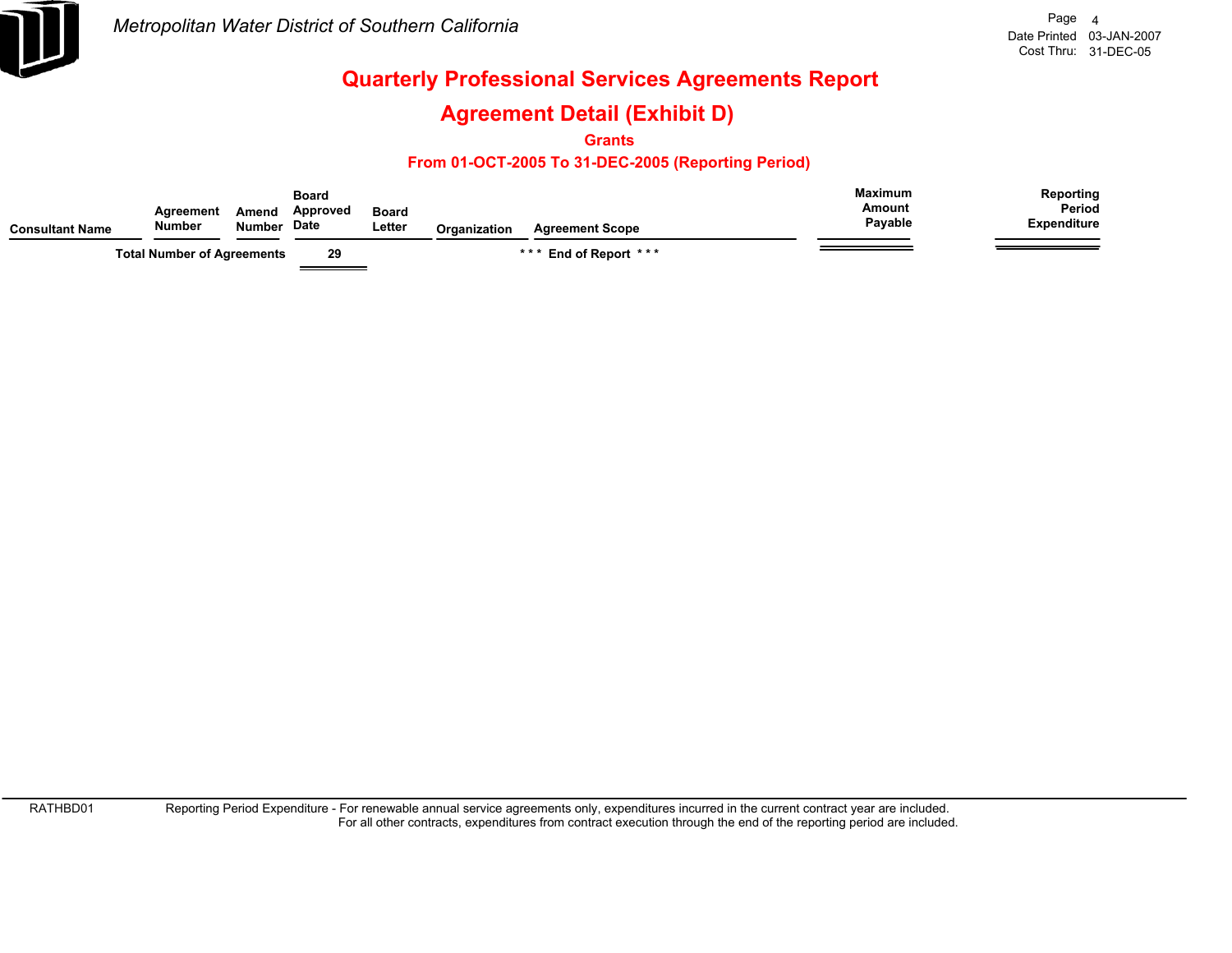

### **Agreement Detail (Exhibit E)**

#### **All Terminated Agreements**

#### **From 01-OCT-2005 To 31-DEC-2005 (Reporting Period)**

| <b>Consultant Name</b>                            | Agreement<br><b>Number</b> | Amend<br>Number Date | <b>Board</b><br><b>Approved</b> | <b>Board</b><br>Letter | Organization                     | <b>Agreement Scope</b>                                                                                          | <b>Maximum</b><br>Amount<br>Payable | Reporting<br><b>Period</b> | Expenditure Value Received                                                                                                                                                                                                               |
|---------------------------------------------------|----------------------------|----------------------|---------------------------------|------------------------|----------------------------------|-----------------------------------------------------------------------------------------------------------------|-------------------------------------|----------------------------|------------------------------------------------------------------------------------------------------------------------------------------------------------------------------------------------------------------------------------------|
| <b>BERKHEMER-</b><br>CLAYTON, INC.                | 68862                      |                      |                                 |                        | Chief<br>Executive's<br>Office   | To provide recruitment services for the<br>position of Vice President of External<br>Affairs. (Closed 12/19/05) | \$50,000                            | \$46,043                   | Completed the recruitment<br>process for VP, External Affairs.<br>Recruitment of this position was<br>cancelled in the last phase of the<br>process. A final report was<br>received documenting the process<br>and potential candidates. |
| CITY OF SAN DIEGO                                 | 52370                      |                      |                                 |                        | Chief<br>Executive's<br>Office   | To provide business outreach<br>services. (Closed 11/7/05)                                                      | \$8,000 R                           | SO.                        | Provided database for small and<br>minority businesses. This resulted<br>in a regional presence in San<br>Diego County and increased<br>contract awards to small<br>businesses.                                                          |
| EMA, INC.                                         | 63635                      |                      |                                 |                        | Chief<br>Executive's<br>Office   | To provide real estate strategic<br>planning and consulting services.<br>(Closed 12/19/05)                      | \$12,000                            | \$12,000                   | Provided advice in relation to real<br>property development and<br>management.                                                                                                                                                           |
| GOMODESIGN, INC.                                  | 54061                      | 3                    |                                 |                        | Chief<br>Executive's<br>Office   | To develop brochures and press kits<br>for external audiences. (Closed<br>10/26/05) RFQ 616                     | \$37,000                            | \$31,922                   | <b>Provided Regional/Small Business</b><br>Program marketing kit, etc.                                                                                                                                                                   |
| RITZ, DEAN                                        | 62416                      | -1                   |                                 |                        | Chief<br>Executive's<br>Office   | To provide services for the Ethics<br>office website. (Closed 12/19/05)                                         | \$19,000                            | \$11.024                   | Produced ethics related CDs.                                                                                                                                                                                                             |
| <b>ROBERTS</b><br>CONSULTING GROUP,<br><b>INC</b> | 65420                      |                      |                                 |                        | Chief<br>Executive's<br>Office   | To provide recruitment services for the<br>CEO position. (Closed 12/19/05)                                      | \$41,130                            | \$41,130                   | Provided recruitment resulting in<br>the hiring of CEO/GM.                                                                                                                                                                               |
| <b>FRASER</b><br><b>COMMUNICATIONS</b>            | 55209                      | 3                    | 14-OCT-03                       | $8 - 5$                | <b>External Affairs</b><br>Group | To provide public outreach services for<br>a water conservation campaign.<br>(Closed 10/24/05) RFP 610          | \$749,000                           | \$748,256                  | Provided media planning, buying<br>and creative development and<br>production. The regional<br>campaign increased Southern<br>California homeowners'<br>awareness of the need for outdoor<br>water conservation by 14 percent.           |

RATHBD02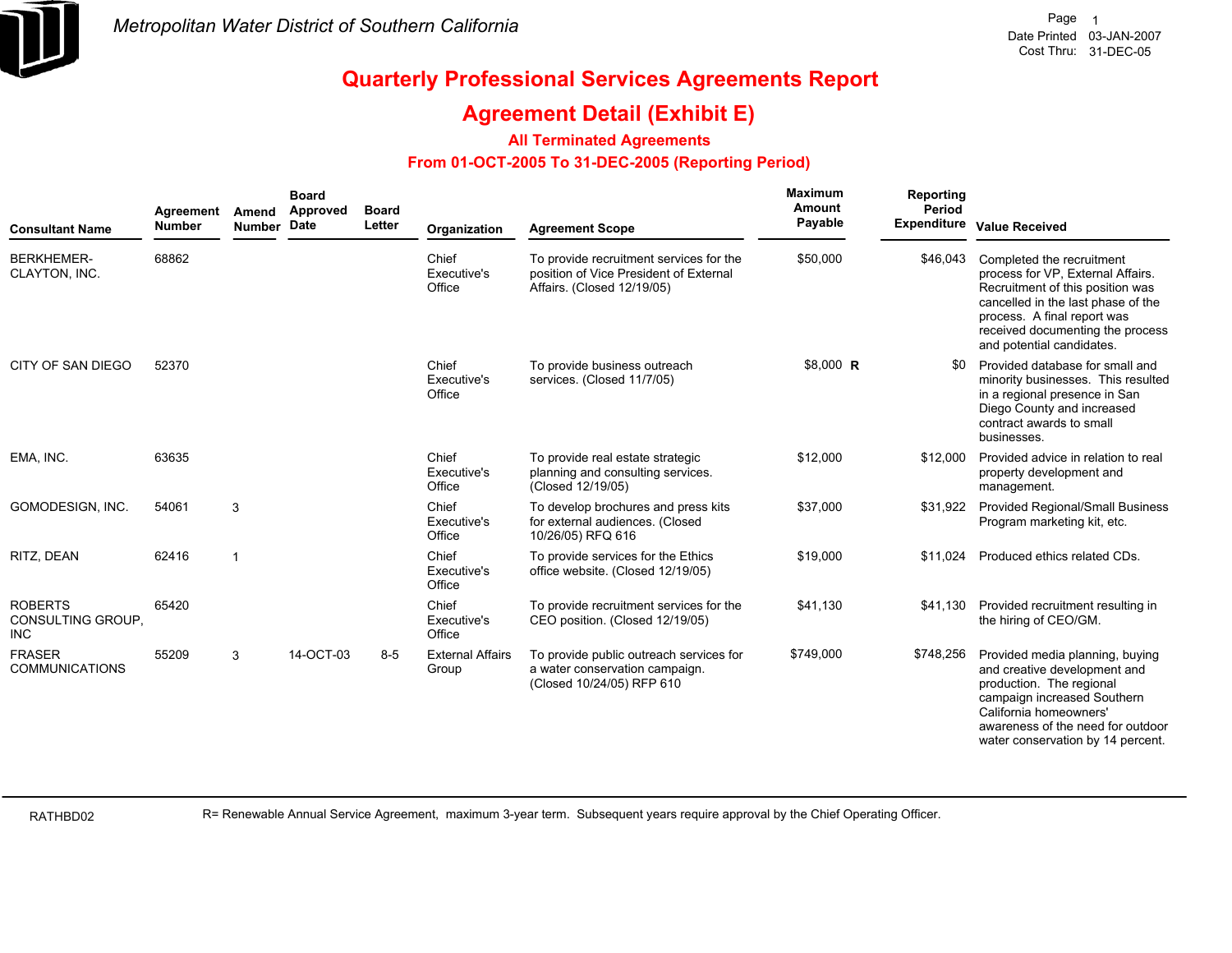

### **Agreement Detail (Exhibit E)**

#### **All Terminated Agreements**

#### **From 01-OCT-2005 To 31-DEC-2005 (Reporting Period)**

| <b>Consultant Name</b>                     | Agreement<br><b>Number</b> | Amend<br><b>Number</b> | <b>Board</b><br>Approved<br><b>Date</b> | <b>Board</b><br>Letter | Organization                      | <b>Agreement Scope</b>                                                                                   | Maximum<br><b>Amount</b><br>Payable | Reporting<br>Period<br><b>Expenditure</b> | <b>Value Received</b>                                                                                                                                                                                                                     |
|--------------------------------------------|----------------------------|------------------------|-----------------------------------------|------------------------|-----------------------------------|----------------------------------------------------------------------------------------------------------|-------------------------------------|-------------------------------------------|-------------------------------------------------------------------------------------------------------------------------------------------------------------------------------------------------------------------------------------------|
| <b>FRASER</b><br><b>COMMUNICATIONS</b>     | 61474                      |                        | 12-OCT-04                               | $9-9$                  | <b>External Affairs</b><br>Group  | To implement the Conservation Public<br>Outreach Campaign. (Closed<br>10/31/05) RFP 681                  | \$4,350,000                         | \$3,107,507                               | Provided advertising services,<br>including creative development<br>and media planning and buying,<br>for regional conservation<br>campaign.                                                                                              |
| <b>RIVERSIDE COUNTY</b><br><b>REGIONAL</b> | 53619                      | $\overline{1}$         |                                         |                        | <b>External Affairs</b><br>Group  | To provide an environmental<br>education program on the Santa Rosa<br>Plateau. (Closed 10/26/05)         | \$190,000                           | \$176,823                                 | Provided field trips for 11,000 third<br>grade students and their teachers<br>in the Inland Empire. A key part of<br>the educational story is<br>Metropolitan's support to protect<br>this preserve forever as part of<br>DVL mitigation. |
| ARMSTRONG LAING,<br>INC.                   | 41820                      | $\overline{1}$         |                                         |                        | <b>Chief Financial</b><br>Officer | To provide technical services for<br>Activity-Based Costing Version 1.4.1.<br>(Closed 11/4/05) RFP 497   | \$130,000                           | \$99,847                                  | Provided software for<br>development of District's activity<br>based costing system.                                                                                                                                                      |
| <b>FOCUSED</b><br>MANAGEMENT, INC.         | 36096                      | 3                      |                                         |                        | <b>Chief Financial</b><br>Officer | To provide Activity Based Costing<br>(ABC) implementation facilitation and<br>coaching. (Closed 11/4/05) | \$185,000                           | \$134,014                                 | Assisted with development of<br>District's activity based costing<br>system.                                                                                                                                                              |
| <b>ABLE ENGINEERING</b>                    | 47434                      | 2                      | 01-MAR-02                               | 8121A                  | Corporate<br>Resources            | To provide maintenance and<br>engineering support services at Union<br>Station. (Closed 11/7/05) RFP 499 | \$570,000 R                         | \$180,368                                 | Provided maintenance and<br>building engineering service to<br>Union Station building.                                                                                                                                                    |
| <b>COLORGRAPHICS</b>                       | 46220                      |                        |                                         |                        | Corporate<br>Resources            | To provide on-call printing services.<br>(Closed 10/21/05) RFP 480                                       | \$200,000 R                         | \$0                                       | Provided offset color printing<br>services on an as-needed basis.                                                                                                                                                                         |
| COPYPAGE, INC.                             | 46850                      |                        |                                         |                        | Corporate<br>Resources            | To provide on-call printing services.<br>(Closed 10/21/05) RFP 480                                       | $$100,000$ R                        |                                           | Provided offset color printing<br>services on an as-needed basis.                                                                                                                                                                         |
| DUAL GRAPHICS, INC.                        | 46219                      |                        |                                         |                        | Corporate<br>Resources            | To provide on-call printing services.<br>(Closed 10/21/05) RFP 480                                       | $$200,000$ R                        | \$34,972                                  | Provided offset color printing<br>services on an as-needed basis.                                                                                                                                                                         |
| FLOW SCIENCE, INC.                         | 51124                      | 2                      |                                         |                        | Corporate<br>Resources            | To provide hydraulic engineering<br>services. (Closed 10/6/05) RFQ 557                                   | $$245,000$ R                        | \$4,301                                   | Provided expert analysis/review of<br>hydraulic surges and transients<br>within Metroplitan's distribution<br>system.                                                                                                                     |

RATHBD02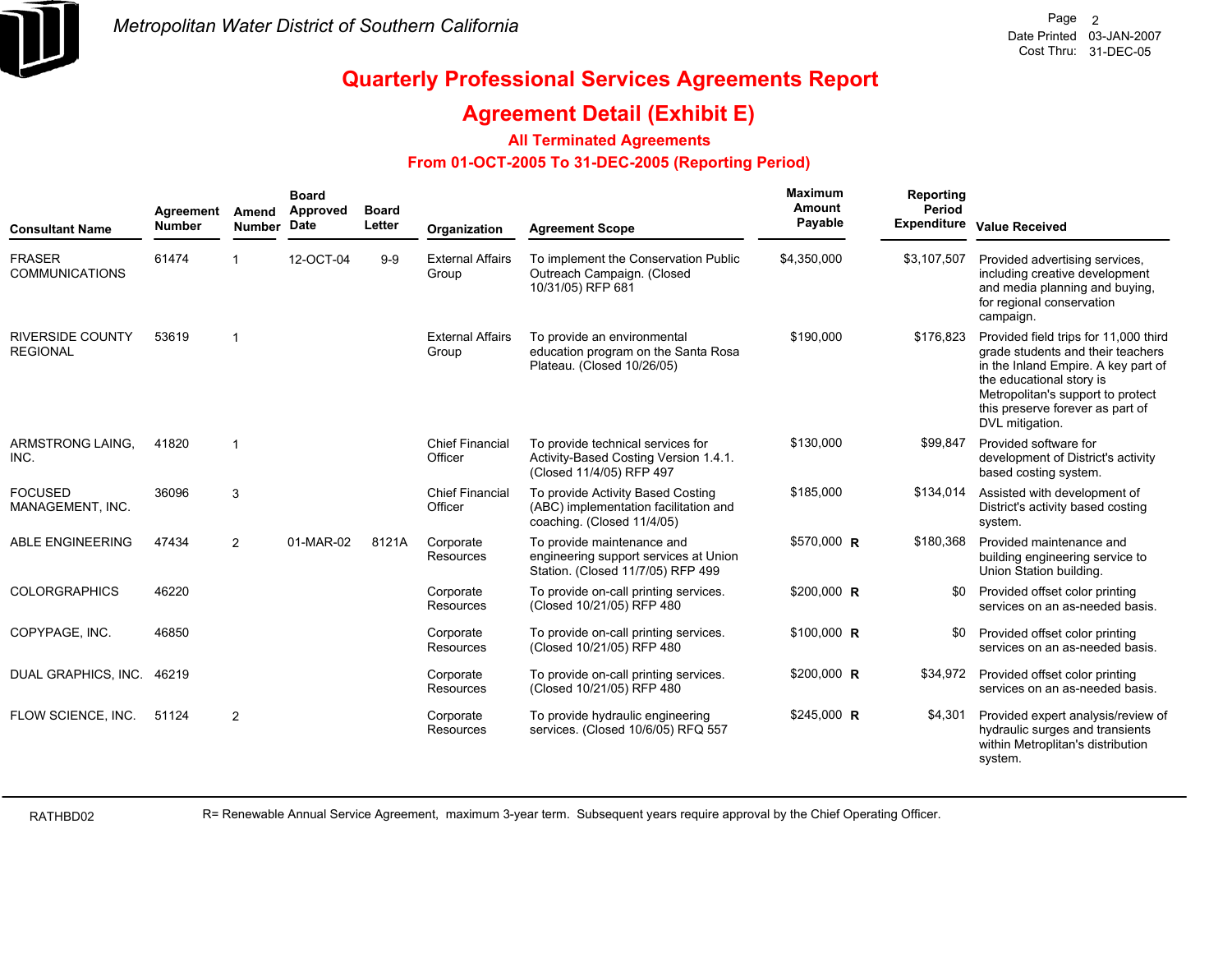

### **Agreement Detail (Exhibit E)**

**All Terminated Agreements**

#### **From 01-OCT-2005 To 31-DEC-2005 (Reporting Period)**

| <b>Consultant Name</b>                       | Agreement<br><b>Number</b> | Amend<br>Number Date | <b>Board</b><br>Approved | <b>Board</b><br>Letter | Organization           | <b>Agreement Scope</b>                                                                                         | Maximum<br>Amount<br>Payable | Reporting<br>Period<br>Expenditure | <b>Value Received</b>                                                                                                                                                                                                                                            |
|----------------------------------------------|----------------------------|----------------------|--------------------------|------------------------|------------------------|----------------------------------------------------------------------------------------------------------------|------------------------------|------------------------------------|------------------------------------------------------------------------------------------------------------------------------------------------------------------------------------------------------------------------------------------------------------------|
| <b>FORD GRAPHICS</b>                         | 60301                      |                      |                          |                        | Corporate<br>Resources | To provide xerographic printing and<br>copying service. (Closed 10/21/05)                                      | \$24,000                     | \$1,808                            | Provided offset color printing<br>services on an as-needed basis.                                                                                                                                                                                                |
| <b>GEOMATRIX</b><br><b>CONSULTANTS</b>       | 37720                      | -1                   |                          |                        | Corporate<br>Resources | To provide on-call geotechnical<br>consulting services. (Closed 10/26/05)<br><b>RFP 450</b>                    | \$249,999 R                  | \$0                                | Provided on-call geotechnical<br>services in support of<br>Metropolitan's Design Unit. Work<br>was conducted for 14 task orders.<br>Work included geotechnical<br>exploration, testing, and analyses.<br>Written reports were prepared for<br>all tasks.         |
| <b>GEOMATRIX</b><br>CONSULTANTS, INC.        | 51547                      | -1                   | 13-MAR-01                | $9 - 2$                | Corporate<br>Resources | To provide geotechnical engineering<br>services for the San Diego No. 6<br>Pipeline. (Closed 10/26/05) RFP 520 | \$330,000                    | \$301,318                          | Provided geotechnical services in<br>support of the design of the San<br>Diego No. 6 pipeline. This work<br>included field reconnaissance.<br>field exploration and testing,<br>laboratory testing, engineering and<br>geologic analyses, and a final<br>report. |
| <b>INLAND LITHO</b>                          | 46221                      | $\overline{1}$       |                          |                        | Corporate<br>Resources | To provide on-call printing services.<br>(Closed 10/21/05) RFP 480                                             | \$213,875 R                  | \$38,391                           | Provided offset color printing<br>services on an as-needed basis.                                                                                                                                                                                                |
| KION PRINTING INC.                           | 46216                      |                      |                          |                        | Corporate<br>Resources | To provide on-call printing services.<br>(Closed 10/21/05) RFP 480                                             | \$200,000 R                  | \$0                                | Provided offset color printing<br>services on an as-needed basis.                                                                                                                                                                                                |
| <b>MATSON PRINTING</b><br><b>CORPORATION</b> | 46218                      |                      |                          |                        | Corporate<br>Resources | To provide on-call printing services.<br>(Closed 10/21/05) RFP 480                                             | $$100,000$ R                 | \$417                              | Provided offset color printing<br>services on an as-needed basis.                                                                                                                                                                                                |
| <b>MONARCH LITHO.</b><br>INC.                | 46222                      |                      |                          |                        | Corporate<br>Resources | To provide on-call printing services.<br>(Closed 10/21/05) RFP 480                                             | \$200,000 R                  | \$0                                | Provided offset color printing<br>services on an as-needed basis.                                                                                                                                                                                                |
| PACE+NAVIGATOR                               | 46217                      | -1                   |                          |                        | Corporate<br>Resources | To provide on-call printing services.<br>(Closed 10/21/05) RFP 480                                             | \$200,000 R                  | \$3,506                            | Provided offset color printing<br>services on an as-needed basis.                                                                                                                                                                                                |
| <b>WEBER PRINTING,</b><br>INC.               | 46849                      |                      |                          |                        | Corporate<br>Resources | To provide on-call printing services.<br>(Closed 10/21/05) RFP 480                                             | $$100,000$ R                 | \$3,973                            | Provided offset color printing<br>services on an as-needed basis.                                                                                                                                                                                                |

RATHBD02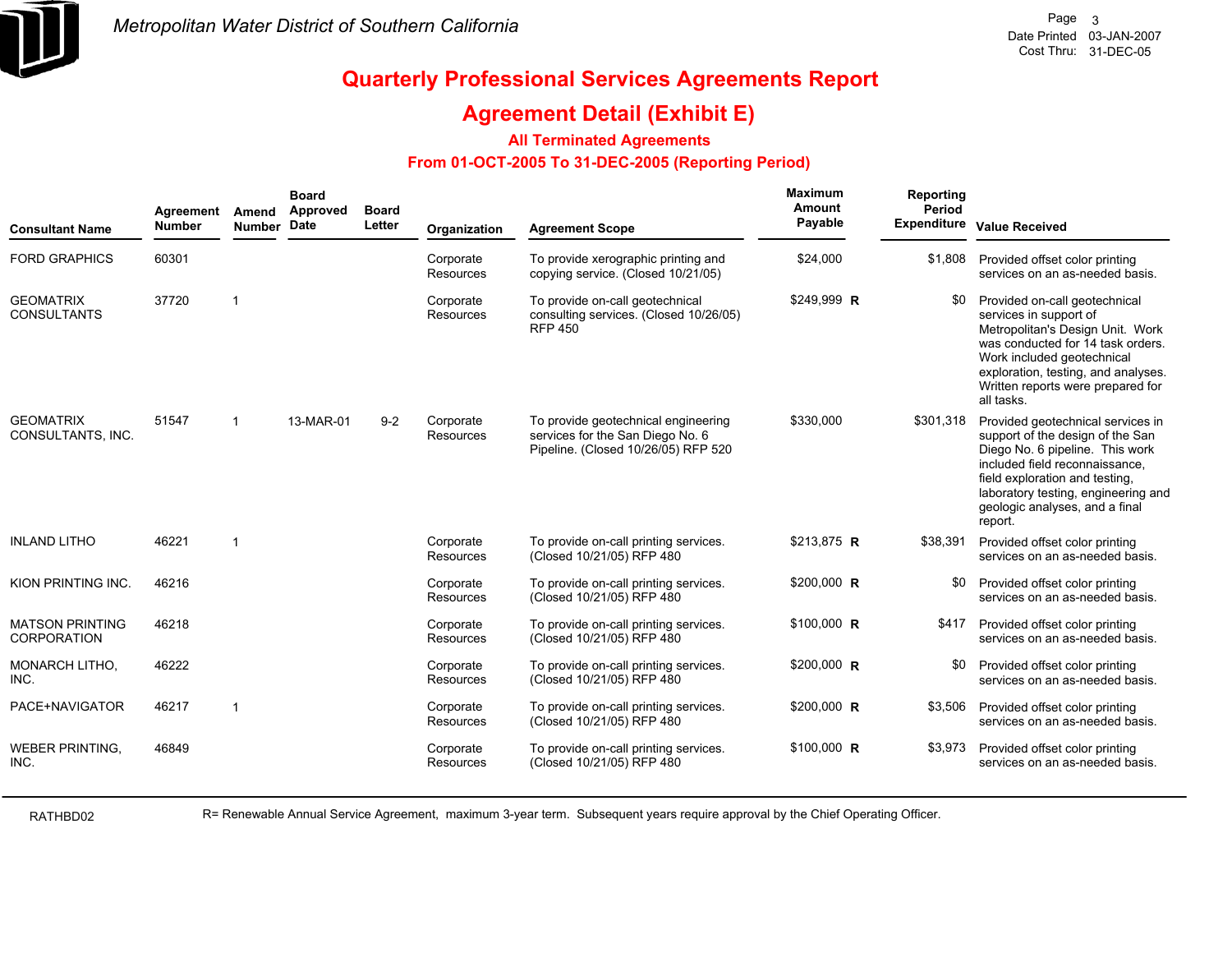

### **Agreement Detail (Exhibit E)**

#### **All Terminated Agreements**

#### **From 01-OCT-2005 To 31-DEC-2005 (Reporting Period)**

| <b>Consultant Name</b>                             | Agreement<br><b>Number</b> | Amend<br>Number Date | <b>Board</b><br><b>Approved</b> | <b>Board</b><br>Letter | Organization                               | <b>Agreement Scope</b>                                                                                                      | Maximum<br>Amount<br>Payable | Reporting<br>Period | Expenditure Value Received                                                                                                                                                           |
|----------------------------------------------------|----------------------------|----------------------|---------------------------------|------------------------|--------------------------------------------|-----------------------------------------------------------------------------------------------------------------------------|------------------------------|---------------------|--------------------------------------------------------------------------------------------------------------------------------------------------------------------------------------|
| <b>3E COMPANY</b>                                  | 41819                      | 4                    |                                 |                        | <b>Water System</b><br>Operations<br>Group | To provide Material Safety Data Sheet<br>Management services. (Closed<br>10/21/05) RFP 486                                  | \$39,663 R                   |                     | Provided all regulatory<br>requirements to maintain the most<br>current MSDS to MWD employees<br>at all facility locations 24 hrs/day 7<br>days/week.                                |
| <b>CALIFORNIA</b><br>CONSERVATION<br><b>CORPS</b>  | 51140                      | -1                   |                                 |                        | <b>Water System</b><br>Operations<br>Group | To provide grounds management<br>services for DVL. (Closed 12/12/05).                                                       | \$140,000                    | \$26,717            | Provided work when CDF crews<br>were not available due to fires or<br>other circumstances.                                                                                           |
| <b>GLENDALE</b><br>ADVENTIST OCC<br><b>MEDICAL</b> | 40454                      |                      |                                 |                        | <b>Water System</b><br>Operations<br>Group | To provide occupational medical<br>services for MWD employees. (Closed<br>11/22/05) RFP 466                                 | $$15,000$ R                  | \$585               | Provided pre-employment and<br>OSHA mandated physical exams<br>completed during the contract<br>period.                                                                              |
| LEHRER &<br>ASSOCIATES, MIA                        | 51128                      | $\mathbf{1}$         |                                 |                        | <b>Water System</b><br>Operations<br>Group | To provide landscape architectural<br>services for the East Recreation Area<br>of Diamond Valley Lake. (Closed<br>11/22/05) | \$65,000                     | \$37.288            | Provided landscape services.                                                                                                                                                         |
| <b>ORANGE COUNTY</b><br><b>WATER DISTRICT</b>      | 36108                      |                      |                                 |                        | <b>Water System</b><br>Operations<br>Group | <b>GRANT: Desalination (Project</b><br>#102888 EPA1) (Closed 11/4/05)                                                       | \$118,775                    | \$116,760           | This project was part of<br>Metropolitan's Desalination<br>Research and Innovation<br>Partnership. Enabled<br>Metropolitan to develop design<br>criteria for a large-scale desalter. |
| <b>RPK ASSOCIATES</b>                              | 58438                      |                      |                                 |                        | <b>Water System</b><br>Operations<br>Group | To provide financial and operational<br>planning services for WSO. (Closed<br>11/22/05)                                     | \$50,000                     | \$49,973            | Provided insight into relation<br>between Metropolitan's SCADA<br>and financial systems.                                                                                             |
| SAN DIEGO COUNTY<br><b>WATER AUTHORITY</b>         | 36106                      |                      |                                 |                        | <b>Water System</b><br>Operations<br>Group | GRANT: Desalination (Project #10288<br>EPA1) (Closed 11/4/05)                                                               | \$118,775                    | \$118,775           | This project was part of<br>Metropolitan's Desalination<br>Research and Innovation<br>Partnership. Enabled<br>Metropolitan to develop design<br>criteria for a large-scale desalter. |

RATHBD02